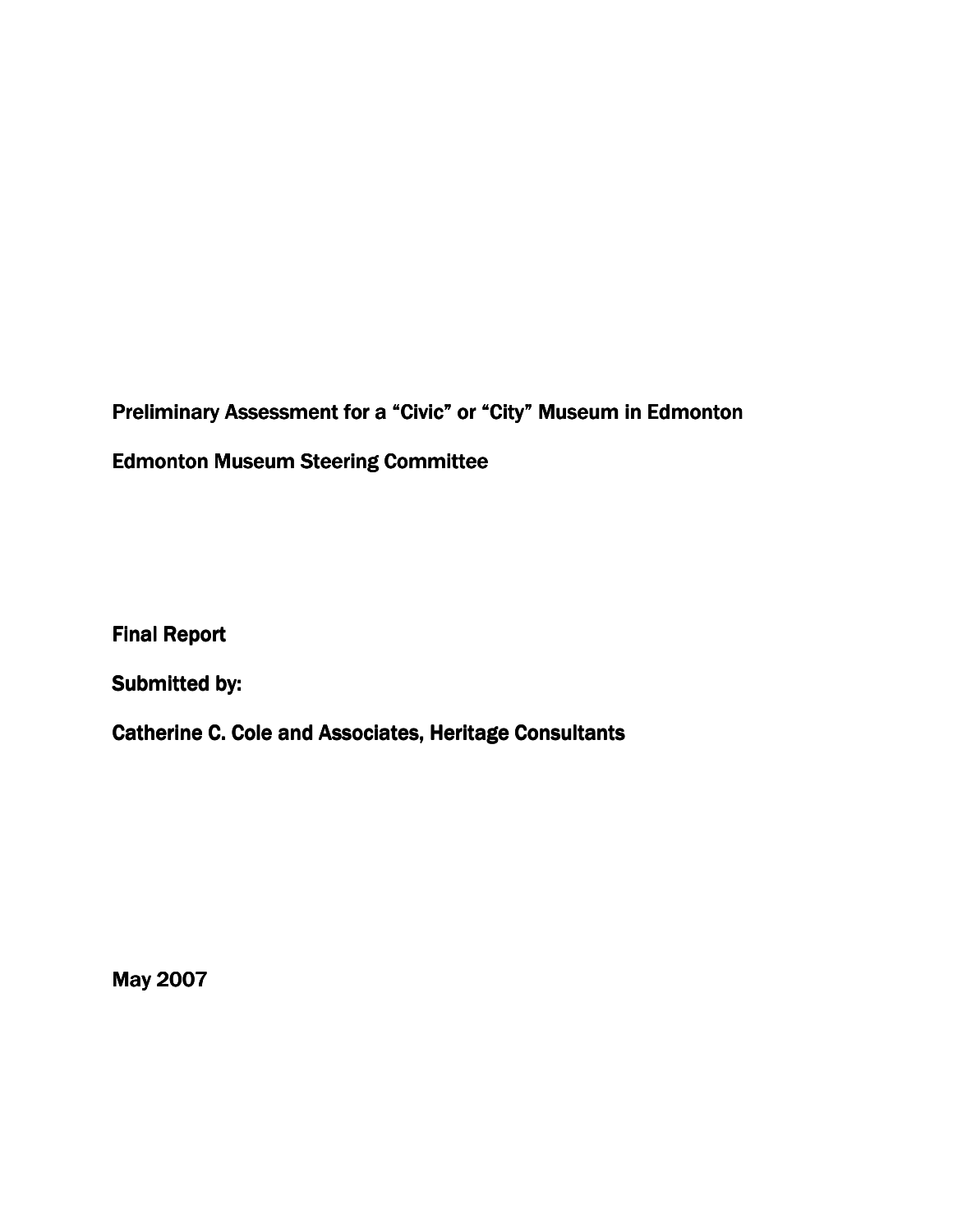## Acknowledgements

Thanks to members of the Steering Committee for their guidance during the project: co-chairs John Mahon, Executive Director of the Edmonton Arts Council (project manager) and Virginia Stephen, Chair of the Edmonton Historical Board; and members Gerry Osmond, Executive Director of the Alberta Museums Association; Michael Payne, City Archivist and Rob Smyth, Carol Watson and Roger Jevne all from the Department of Community Services, City of Edmonton.

Thanks to members of the community who generously shared their views:

- Brad McDonald and Frank Norris, Edmonton and District Historical Society
- Adriana A. Davies, Executive Director, Heritage Community Foundation
- Ruth Kelly, publisher and editor-in-chief, Alberta Venture Magazine, past chair, Chamber of Commerce
- Senator Thelma Chalifoux, Michif Cultural and Resource Institute
- Laird Kulak, Orion Plastics Inc., Chair Fort Edmonton Foundation
- Al Mauer, City Manager, City of Edmonton
- Ralph Young, President and CEO Melcor Developments Ltd., Chair, Organizing Committee Edmonton 2004 Centennial
- Doug Goss QC, Bryan & Company, LLP, Chair, Edmonton Oilers Community Foundation
- Ken Fiske, Edmonton Tourism
- Christine Causing, Executive Director, Next Gen
- Helen LaRose, retired city archivist
- Gary Smith, City Hall School
- Don Bouzek, Alberta Labour History Institute, Ground Zero Productions
- Russ Dahms, Edmonton Federation of Community Leagues
- Sol Rolinger, QC, partner, Duncan & Craig LLP; Laurel Awards, Edmonton Club, Citadel Theatre, Beth Shalom Synagogue, River Valley Alliance, etc.

…and to the representatives of local museums who participated in this study:

- Roger Jevne and Bill Demchuk, Fort Edmonton Park/John Walter Museum
- Nadia Cyncar, Chair and Elizabeth Holinaty, Ukrainian Catholic Women's League of Canada Arts & Crafts Museum (USWLC)
- Krystina Kohut, president, Michelle Tracey, board member, and Alexander Makar, Executive Director, Ukrainian Canadian Archives & Museum of Alberta
- Janine Andrews, Executive Director, LSE/Museums and Collections Services, University of Alberta
- Keith Wilson, Edmonton Radial Railway Society
- Gary Shelton, Executive Director, Edmonton Sport Council and Lisa Miller, board member, Edmonton Sports Museum & Hall of Fame
- George Knowles, Dave Walker, Paul Collis, Willie Wirkmann, and Robert Babb, Edmonton Power Historical Foundation
- Herb Dixon, President and General Manager, Stephen Yakimets, Alberta Railway Museum
- Terry Allison (ret. Capt.) Loyal Edmonton Regiment Military Museum
- Sonja Lazarowich, Ukrainian Museum of Canada, Alberta Branch
- Thomas Hinderks, Executive Director, and Rod McLeod, Chair, Board of Directors, Alberta Aviation Museum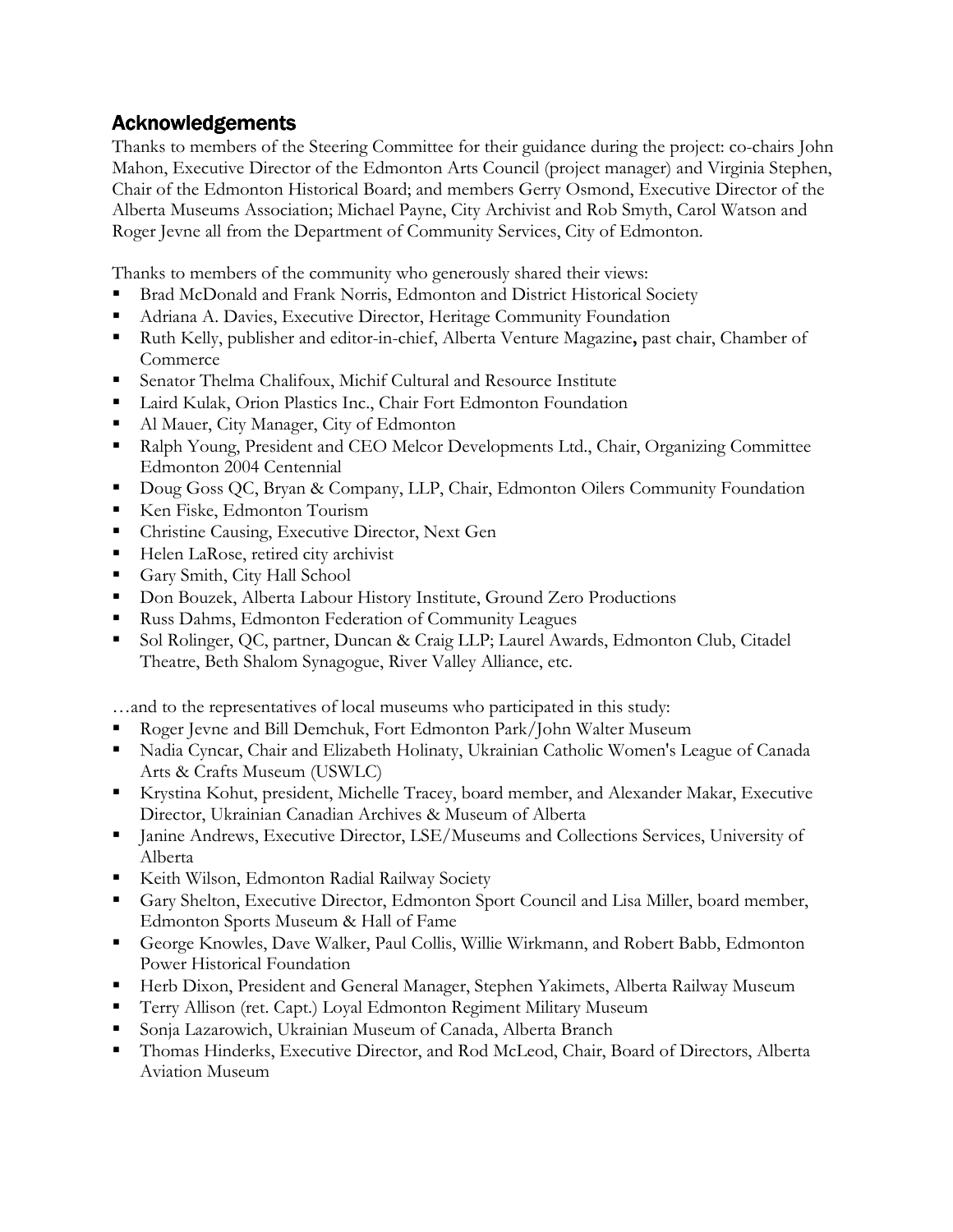- **Lorraine Mychajlunow, Librarian/Archivist, College and Association of Registered Nurses of** Alberta
- George Smith, Telus World of Science
- Greg Alcorn, Manager, Corporate Communications Section, Edmonton Police Service
- Catherine Luck, Edmonton Public Schools Archives and Museum
- Sherry Haley and Bruce McDonald, Artifact Centre
- Pat Church, Market Planner, Community Relations, Edmonton Transit System, Department of Transportation and Streets
- Debbie Shoctor and Jini Vogel, Jewish Archives and Historical Society of Edmonton and Northern Alberta
- **Bert Yeudall, Telephone Historical Centre**
- Evelyn Henderson, Betty Ross, Alison Schneider, and Sonja Carmichael, Junior League of Edmonton, C & E (1891) Railway Museum, Friends of the Calgary and Edmonton Railway Museum
- Allan Kerr, Curator, Canadian Militaria Preservation Society

…and to those in other cities who provide information about city museums

- Gerry Berkowski, Archivist, City of Winnipeg
- Beth Gignac, Manager, Arts and Culture, City of Calgary
- Sharon Harding, Supervisor, Site Operations, Museums and Arts Services, City of Toronto
- Rona McLeod, Executive Assistant, Heritage Park, Calgary
- Nancy Noble, Director, Vancouver Museum
- Gilles Seguin, Heritage Services, City of Ottawa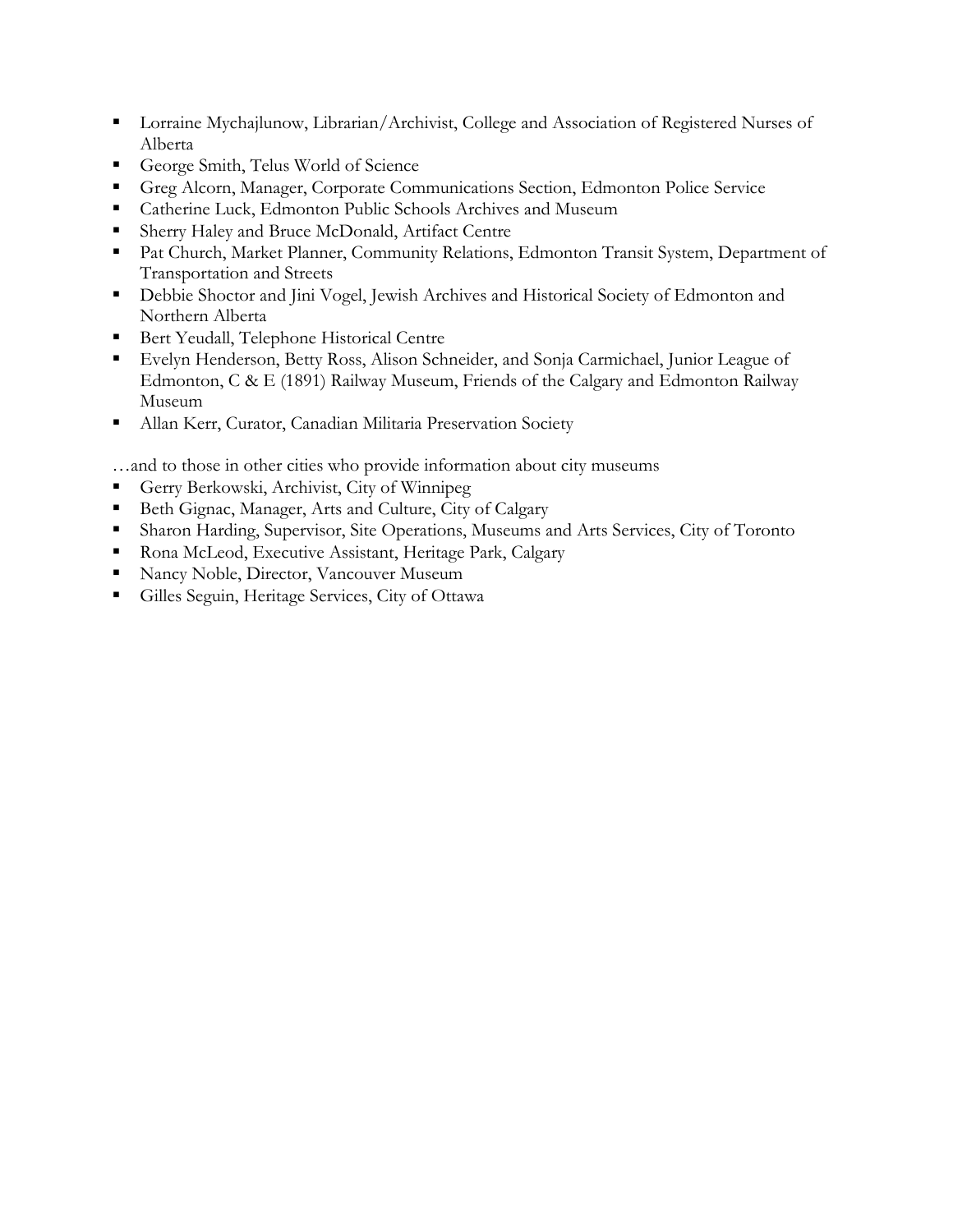# **Table of Contents**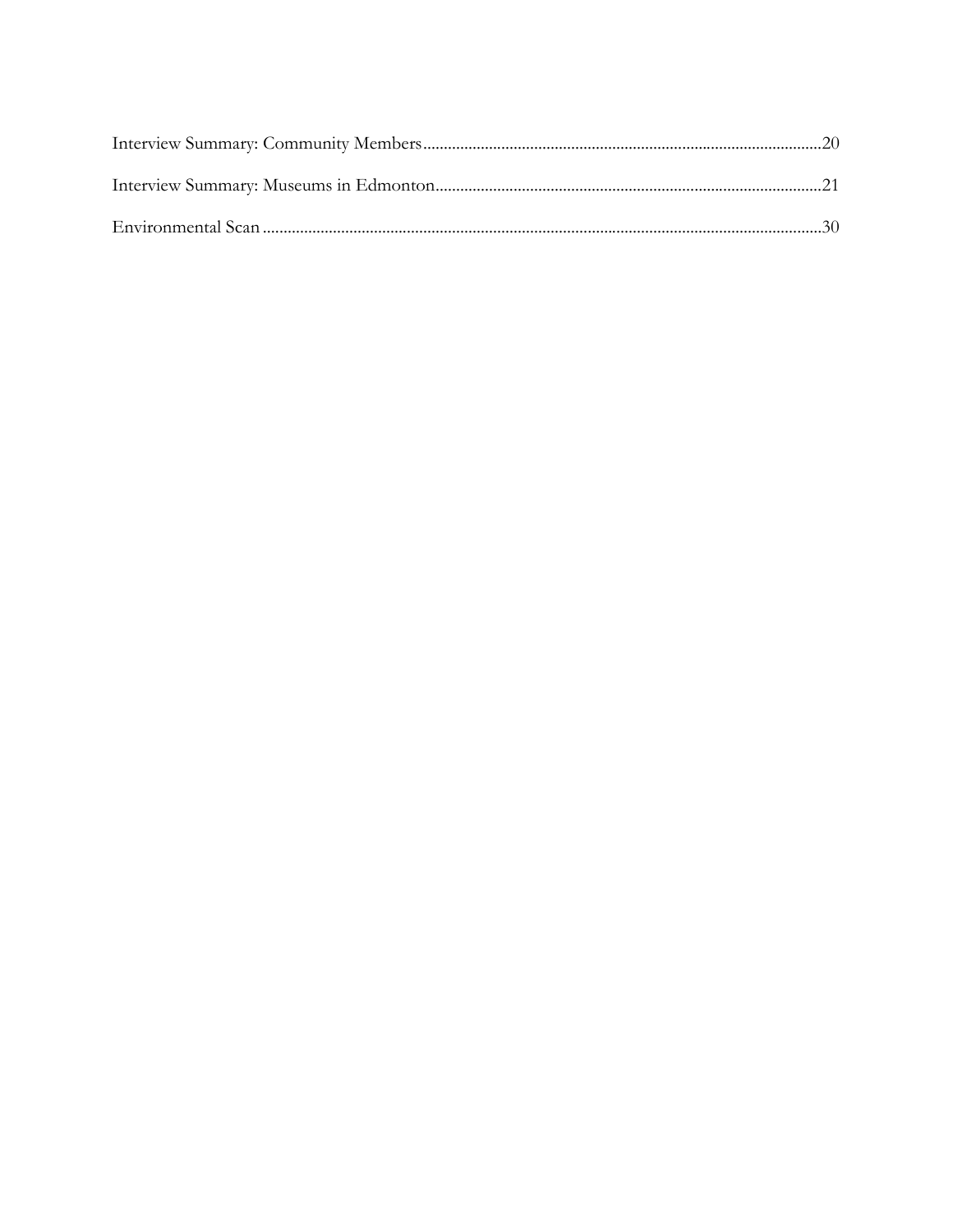# Preliminary Assessment for a "Civic" or "City" Museum in Edmonton

# Executive Summary

This preliminary assessment examines the possibility of establishing a "city" museum for Edmonton. It also considers the need for a support program for local museums. The idea of establishing a city museum has arisen many times over the past 60 years and with recurring frequency during the past decade. The high cost of building an actual museum without any real understanding of its benefits always was a deterrent. Nevertheless, a strong desire prevails in the community but a city museum needs to be very carefully conceived and developed incrementally.

This conclusion is based on initial consultations with a range of stakeholders, including local museums; on a preliminary assessment of collections currently owned by the City and local museums; on previous studies; on capital, operating and visitor estimates; and on a survey of best practices in cities in Canada and elsewhere. The assessment also considered the development of a "civic" museum that focuses exclusively on municipal services but this option is not regarded as viable by stakeholders or supported by other sources and studies consulted.

The city museum envisioned would focus on Edmonton as a place. It would be a focal point for a comprehensive local history and for a range of heritage activities. It should have the capacity to be a public forum for learning about Edmonton's past, present and future through provocative displays and public programs that chronicle, respond to and challenge myths and realities. A city museum would therefore attempt to fill in the gap in collecting, preserving and interpreting objects and stories about life in Edmonton that are not held or told by small, local museums or other cultural institutions. Examples of themes are: *Edmonton: The Northern City; Edmonton: The Modern City;* Edmonton Neighbourhoods; and Edmonton: The City of Champions.

As the assessment indicated, much current enthusiasm for city museums comes from capital cities, whether provincial or national, which already have major institutions, such as the Royal Alberta Museum, in Edmonton's case, but are now taking their local history more seriously. Seen in this context, an Edmonton city museum has the potential to be a unique legacy whose mandate is to convey the city's many legacies. In this respect, and as confirmed by other assessment findings, the museum could be much more than a heritage facility by having outreach programs throughout the city and by playing a role in heritage planning and in preserving the built environment. It should also ensure that all Edmontonians see themselves in the museum, whether Aboriginal people, other ethnocultural groups, newcomers, young or old.

Indeed, there was strong support for the very idea of a city museum, particularly when it was described as a dynamic, community-driven organization that would interpret large and inclusive themes. Initially, many people – even those working in local museums – had a limited notion of what a city museum could be. Several people commented that if it a museum were to be created it had to be done well. It therefore became evident that initially building a museum facility is not the sole and predictable option. A museum can proceed in stages from a preliminary series of exhibitions and programs in temporary accommodations to a purpose built, or retrofit facility, but at every stage the work should be of excellent quality.

Consequently, this assessment recommends a bottom-up strategy. The museum should be incorporated and seed funding provided by the City to enable the incremental development of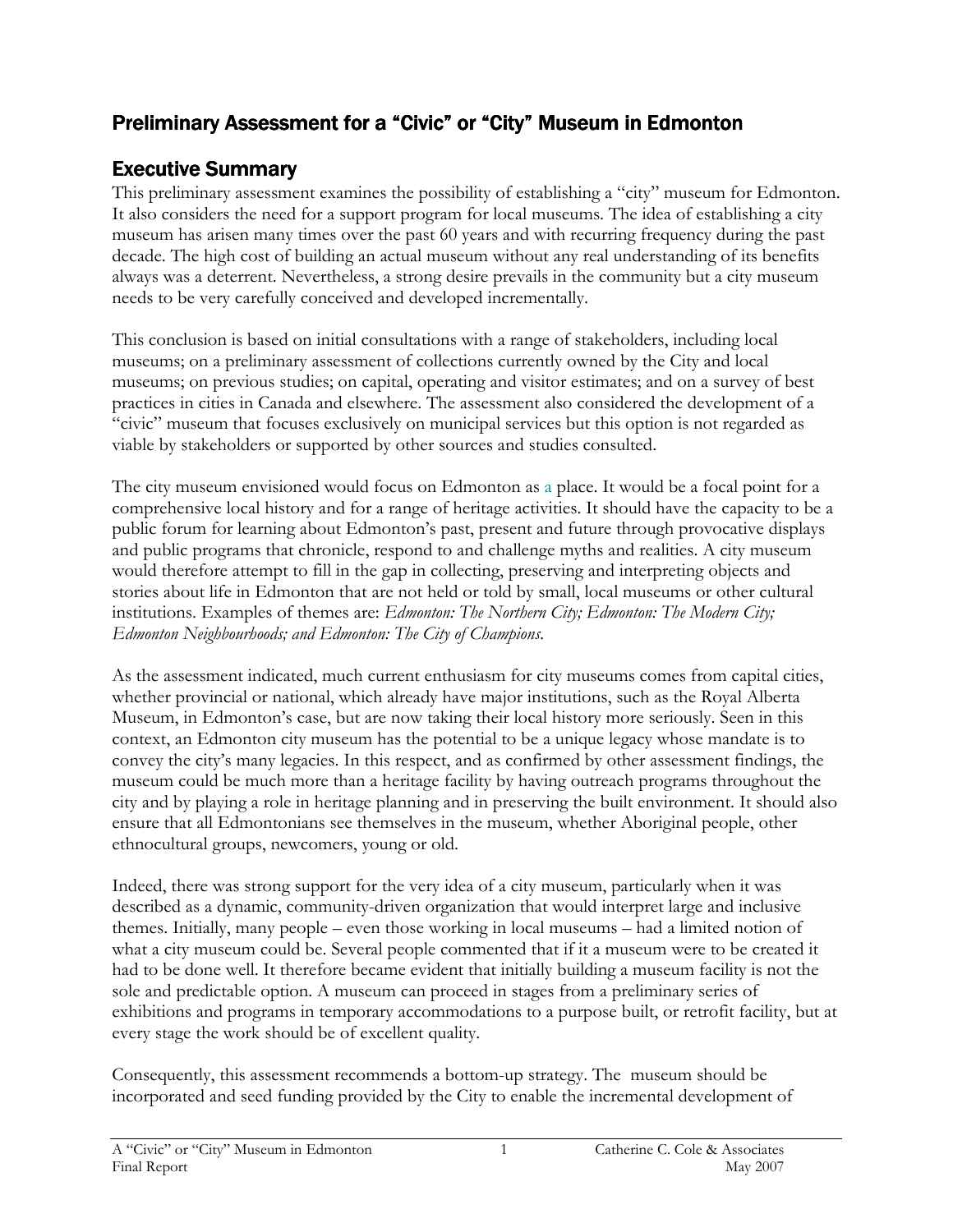exhibitions and programs while building a profile and momentum for the project over a 5-10 year period. This would also entail creating and articulating a compelling vision; establishing a governance structure; establishing a preliminary budget and program; building a diverse and multigenerational audience; assessing collections; identifying potential champions and patrons; and determining an initial and permanent location.

While establishing a city museum is a priority, the assessment also recommends creating a support mechanism for existing local museums. A funding program should be developed that provides project and/or operating support for existing museums to collect and interpret aspects of the history of Edmonton. Requests for capital funding should continue to be assessed individually on the basis of merit. All eligible museums should be evaluated by a rigorous peer review process using criteria developed by the City that would include governance, mandate, community benefit, accessibility and sustainability. The proposed program will require an office to administer it – either a cultural affairs office or city department, an arms-length heritage council, or a department in the city museum. Existing museums should also be encouraged to develop a network to further facilitate funding, shared marketing and programming. Where possible collections, should be consolidated to reduce duplication but existing museum organizations should maintain control over their collections. The incremental development of a city museum could shepherd the activities of local museums and also address the pressing state of extant collections, including the City's holdings in the Artifact Centre which require urgent attention.

There are a number of museum projects currently in development: the Royal Alberta Museum, the Art Gallery of Alberta, the University of Alberta's Curatorial Research Facility, and the Ukrainian Canadian Archives and Museum. As well, Fort Edmonton Park continues to grow, filling in the gaps in its master plan. Each of these institutions has its own unique mandate that must be considered in establishing and planning a city museum. They could benefit its evolution in the same way that the many cultural expansion projects in Toronto are being called a renaissance, or they could detract, with the museum regarded as further competition for funding and audience. The difference between all facilities, including their needs and benefits must become very clear to all citizens in order to gain support for a city museum.

Ultimately, there are risks if the move to establish a city museum does not happen imminently. First, and as noted above, City-owned collections are in crisis due to inadequate storage. Second, there have been far too many failed, yet understandable, attempts at developing a museum. There is now momentum which is widespread due to many factors, among them Edmonton's designation as a 2007 Cultural Capital. Third, Edmonton's current economic growth, while challenging in many respects, particularly in the case of housing and other rising costs, has created a climate of confidence, determination and multiple opportunities. Consistent with this situation is a museum committed to being an active community-driven organization that seeks to convey Edmonton's past, present and future to its citizens. In the final analysis, there is more than sufficient room and opportunities for a city museum that focuses on Edmonton as a distinctive and growing metropolis.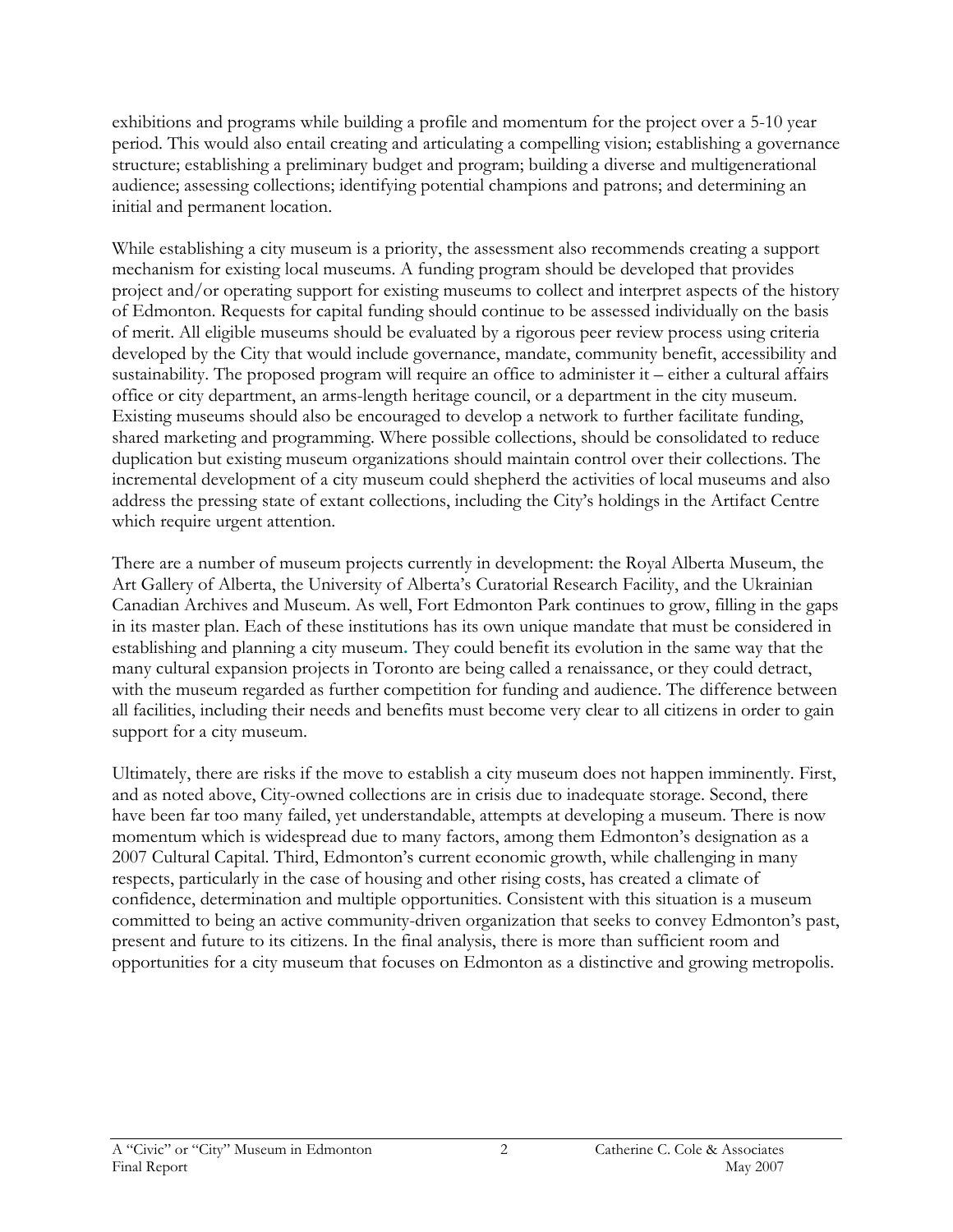# Introduction

This project is one of a number of cultural planning initiatives being spearheaded by the City of Edmonton. The Edmonton Arts Council is developing a Cultural Plan for the City, a plan that will include additional heritage elements as well as consideration of a city museum. Heritage issues were raised in recent meetings held by the Department of Planning and Development to revise the City's Historical Resources Management Plan (called a Heritage Plan). They were also raised in community consultations facilitated by the Edmonton Arts Council in developing the vision, policies and programs for arts, heritage and culture broadly speaking that will comprise the Cultural Plan. Edmonton's being named Canada's Cultural Capital in 2007 also focuses attention on municipal support for cultural initiatives, including heritage projects. These are opportunities that may increase momentum for the development of an Edmonton Museum.

Through this preliminary assessment for an Edmonton Museum, the consultants were asked to prepare a report that:

- Clarifies three identified concepts: a museum about the history of municipal government agencies and services; a museum about the history of Edmonton; and a museum network and/or museum assistance program; or some combination of the concepts or an additional concept;
- Includes a summary and brief analysis of best practices in other municipalities;
- Assesses the relevancy of past studies of a City of Edmonton Museum;
- Includes a list of stakeholders and a summary of findings from stakeholder consultations;
- Includes a preliminary assessment of collections currently held by the City and by those local museums interested in participating in a museum program; and
- Assesses the merits and challenges of each concept including:
	- an indication of stakeholder support, potential barriers and opportunities;
	- an evaluation of City of Edmonton and community fit;
	- an evaluation of the suitability of each concept in the context of the extant collections; and
	- **PERIMINATE:** preliminary cost estimates and visitation predictions for each concept based on available comparative data.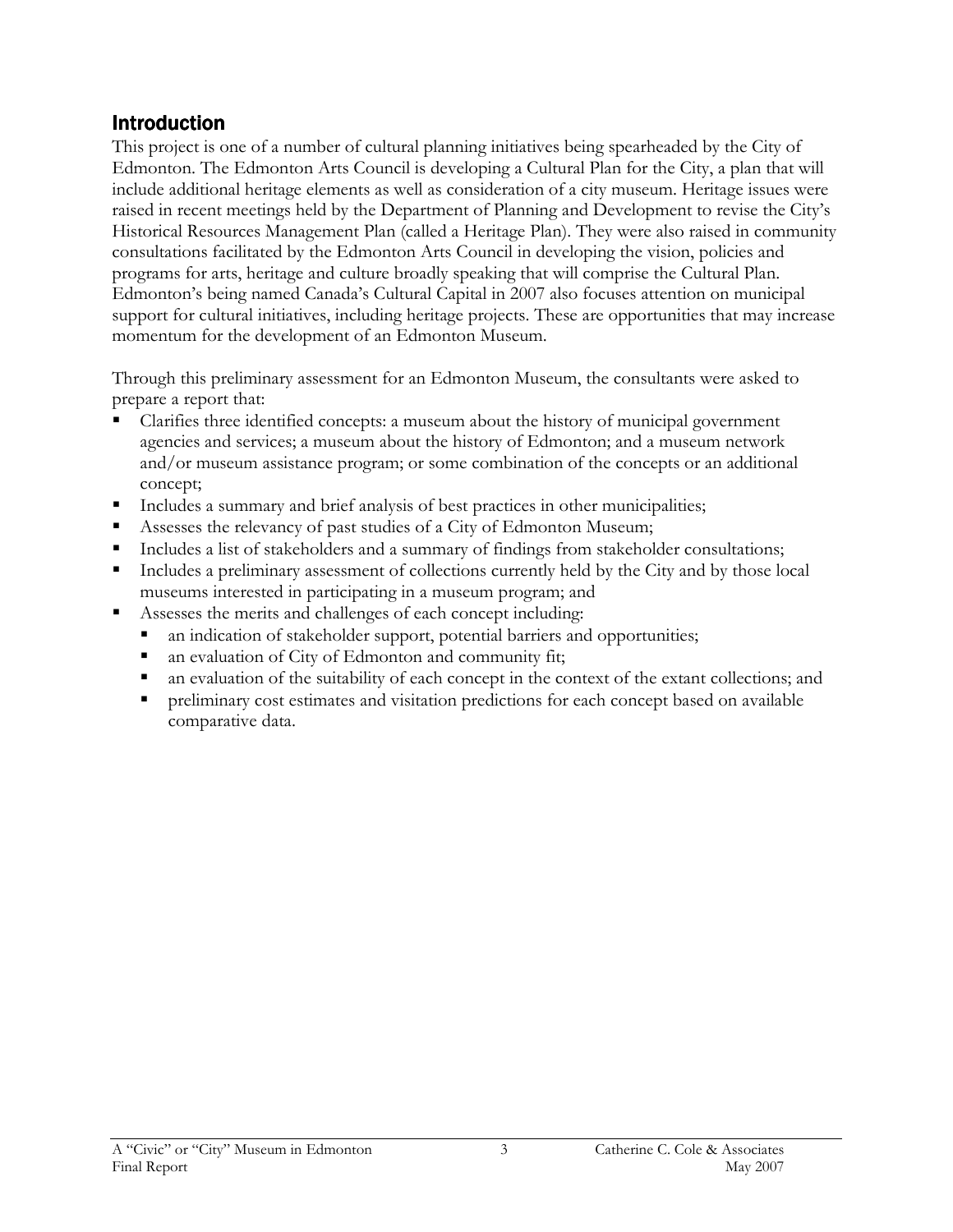# Methodology

This study was requested by City Council. A Steering Committee was established comprised of cochairs John Mahon, Executive Director of the Edmonton Arts Council (project manager) and Virginia Stephen, Chair of the Edmonton Historical Board; and members Gerry Osmond, Executive Director of the Alberta Museums Association; Michael Payne, City Archivist and Rob Smyth, Carol Watson and Roger Jevne all from the Department of Community Services, City of Edmonton.

Edmonton-based Catherine C. Cole and Associates was contracted to conduct the study, working with her colleague Lon Dubinsky of Montreal. Catherine met with the Steering Committee three times during the four-month study (including once with Lon as well), and was in regular contact with the co-chairs. The Steering Committee provided input into the list of proposed stakeholders to be consulted.

The consultants met with City of Edmonton staff at Fort Edmonton Park/the John Walter Museum, the Artifact Centre, the Department of Transportation and Streets, and the Edmonton Police Service. The consultants also visited and met with staff at various local museums: the Edmonton Public Schools Archives and Museum; the Alberta Association of Registered Nurses Museum & Archives; the C & E (1891) Railway Museum; the Alberta Aviation Museum; the Alberta Railway Museum; the Loyal Edmonton Regiment Military Museum; the Telephone Historical Centre; the Ukrainian Canadian Archives and Museum of Alberta (UCAMA); the Ukrainian Catholic Women's League of Canada Arts & Crafts Museum (USWLC); the Ukrainian Museum of Canada, Alberta Branch; the Edmonton Radial Railway Society; the Telus World of Science; the Edmonton Sports Museum & Hall of Fame; the Jewish Archives and Historical Society of Edmonton and Northern Alberta; and the Canadian Militaria Preservation Society. As well as meeting with staff, consultants developed a preliminary sense of the scope of collections. The Steering Committee reviewed the summary of findings from these meetings.

The consultants also met with a broader circle of members of the heritage community, including representatives of the University of Alberta Museums; the Edmonton Historical Board; the Edmonton and District Historical Society; the Alberta Labour History Institute; the Northern Alberta Pioneers and Descendants Association; and the Heritage Community Foundation as well as a small group of individuals in the city whose professional focus is less directly heritage but who are leaders in diverse sectors of the community and share an interest in the future of the city. Due to the limited time and budget allocated for the project, the list of people to be interviewed at this stage was restricted.

The consultants reviewed previous studies related to the possibility of establishing an Edmonton Museum in the holdings of the City Archives and private offices and pieced together the history of the city museum concept. The consultants also reviewed best practices for city museums in selected centres nationally and internationally. The information obtained from this research is contained in this report. The recommendations come from an understanding of the situation locally, nationally and internationally by the consultants and from their professional expertise in the museum field.

Following the Steering Committee review of the draft report, the consultants distributed the section of the report dealing with local museums to those consulted during the study and revised the summary of findings where necessary.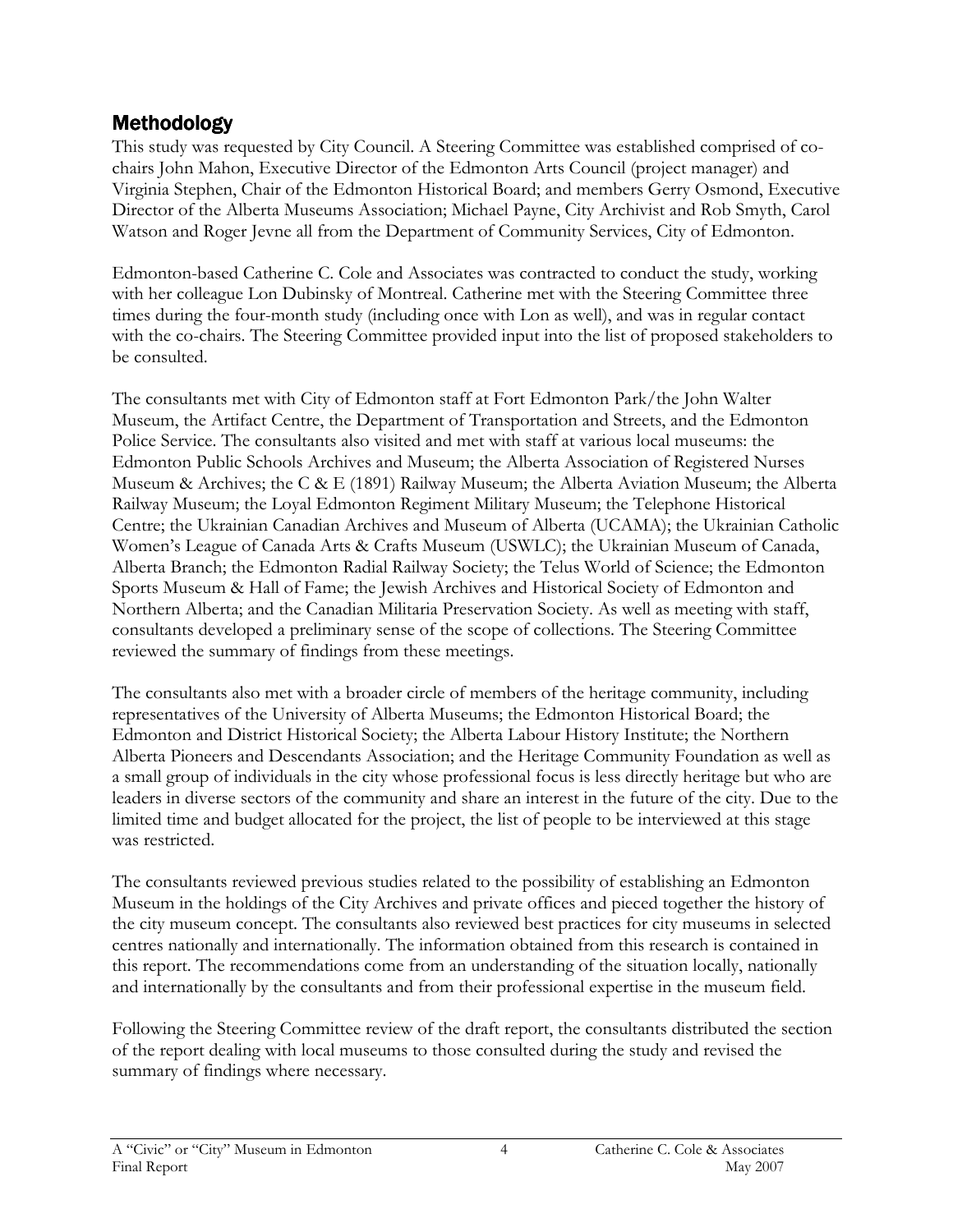# Key Findings: The Three Options

## Option I "Civic" Museum

A "civic" museum was defined in the RFP as limited in scope to a museum of the history of civic administration in Edmonton. Therefore, it would include artifacts, exhibitions and programs related to local government and municipal services past and present (e.g., police, fire, transit, telephones and power). It would not extend beyond civic government and administration to themes such as local industry, arts and culture, transportation and communications, Edmonton's diverse cultural communities, or sports history. There are museums in municipalities throughout Canada about specific municipal services such as police service and fire department museums, some of which make significant contributions to their community; there are no real models of a more comprehensive civic museum in Canada.

The words "civic museum" are also often used interchangeably with "municipal museum" to refer to a museum that is entirely or primarily municipally funded, in the same sense that the words "public library" are used. Over the past 15 years, museums have been under increasing pressure to generate revenue to offset operational costs but there is still an expectation that a civic museum would be municipally funded.

### Stakeholder Support

There was no support for a "civic" museum among those interviewed. All agreed that any museum to be developed should include local government and municipal services but if a museum was limited to this subject matter it would have little relevance and audience appeal.

### City of Edmonton and Community Fit

There is a fit for this concept within civic government, but not within the larger community.

## Suitability in the Context of Extant Collections

Edmonton Police Services and Edmonton Transit have extensive collections. Other City departments should be surveyed to determine if they have also collected material related to their history. For example, the Fire Department has heritage vehicles that it uses for parades. There are also several local museums related to former municipal services, such as telephones and power, that could be incorporated into a larger museum. The City also owns collections that are broader in scope than local government (i.e., collections housed in the Artifact Centre) that need to be considered.

## Preliminary Cost Estimates

There are no cost estimates because this option is not recommended. Yet the cost of developing and operating a civic museum would be comparable to the cost of a city museum. It would require a smaller storage facility but the exhibition and program space and overhead costs would be similar.

### Visitor Predictions

Civic politicians, employees and elementary school students studying local government would constitute the primary audiences. People interested in a specific municipal service, such as police or transit, would also visit.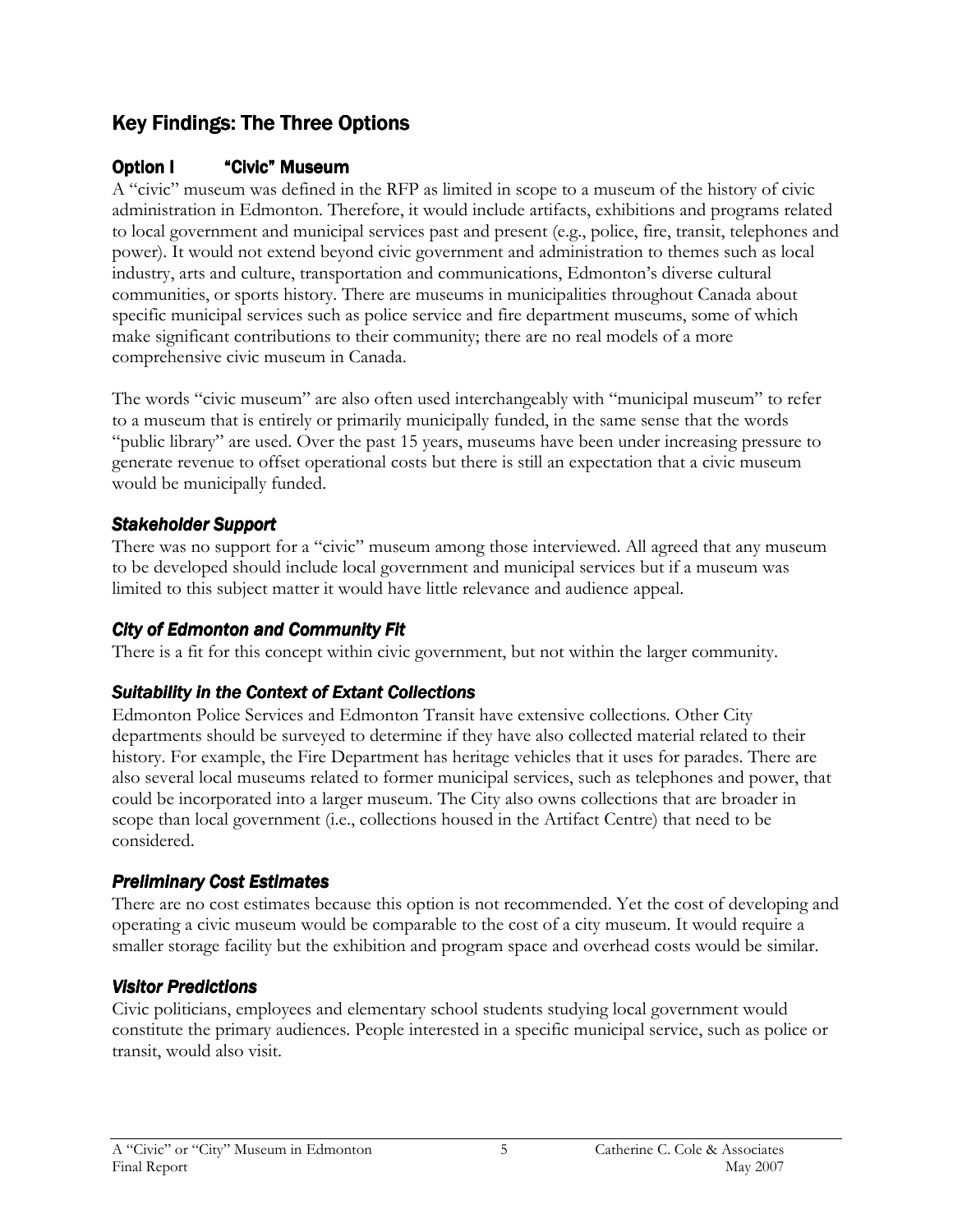### Potential Barriers and Opportunities for Cooperation with Stakeholders

Local museums could participate in exhibitions and programs consistent with their interests; community-based organizations would be unlikely to support a museum in which they did not see themselves.

## **Option II "City" Museum**

### Vision and Mandate

A "city" museum would be much broader in scope and have much greater appeal. It would include civic history as well as city history. The City currently provides significant support to the preservation and interpretation of local history through Fort Edmonton Park, the John Walter Museum, and the City Archives. But there are huge gaps, such as post-1920s-contemporary issues, thematic approaches, interventions throughout the city, and interdisciplinary work. City-owned collections (e.g., objects in the Artifact Centre, the police and transit collections) are currently at risk and inaccessible to the public.

The city museum would provide a focal point for a comprehensive local history and for heritage activities. The museum could be a forum for debate about Edmonton's past, present and future; it could combine provocative displays and public programs that challenge and respond to public attitudes and expectations. It could be a contemporary museum that encourages the latest scholarly and popular revisions of Edmonton and regional history.

In these respects its mandate would be similar to the Museum of Sydney, Australia which sees itself as a truly public institution. Like the Seoul Museum of History in Korea, another city museum in a city that is also a capital, the museum would also explore Edmonton's role as the centre of Alberta's political, economic and cultural life. In fact, much of the current enthusiasm for city museums comes from capital cities, whether provincial or national, which have regional history museums and are now taking local history more seriously.

The primary market for a city museum in Edmonton would be local residents consistent with the approach taken by the Museum of Venice whose audience, unlike other museums in that city, is not entirely tourist driven. The museum would therefore be community-based, its exhibitions and programs developed in collaboration with local partners. Moreover, Edmonton's tourism market is largely visiting friends and relatives(VFR); developing strong support for the museum among local residents will also lead to attracting tourists. The museum could also play a role in improving awareness of the city nationally and internationally through mechanisms such as its website, virtual and travelling exhibitions and participation in professional museological dialogue.

Other city museums offer inspired visions and program possibilities. Like the Sao Paulo City Museum in Brazil, albeit a mega-city with a different set of challenges, the museum could address issues of urbanization relevant to Edmonton's experience, the large urban Aboriginal community, for example. Moreover, many young people in particular see themselves as a part of a world community and are interested in cultural trends that are pervasive globally.

A city museum could also play an important role in defining Edmonton; in engaging people who participated in the development of the city in preservation and interpretation of its history. It could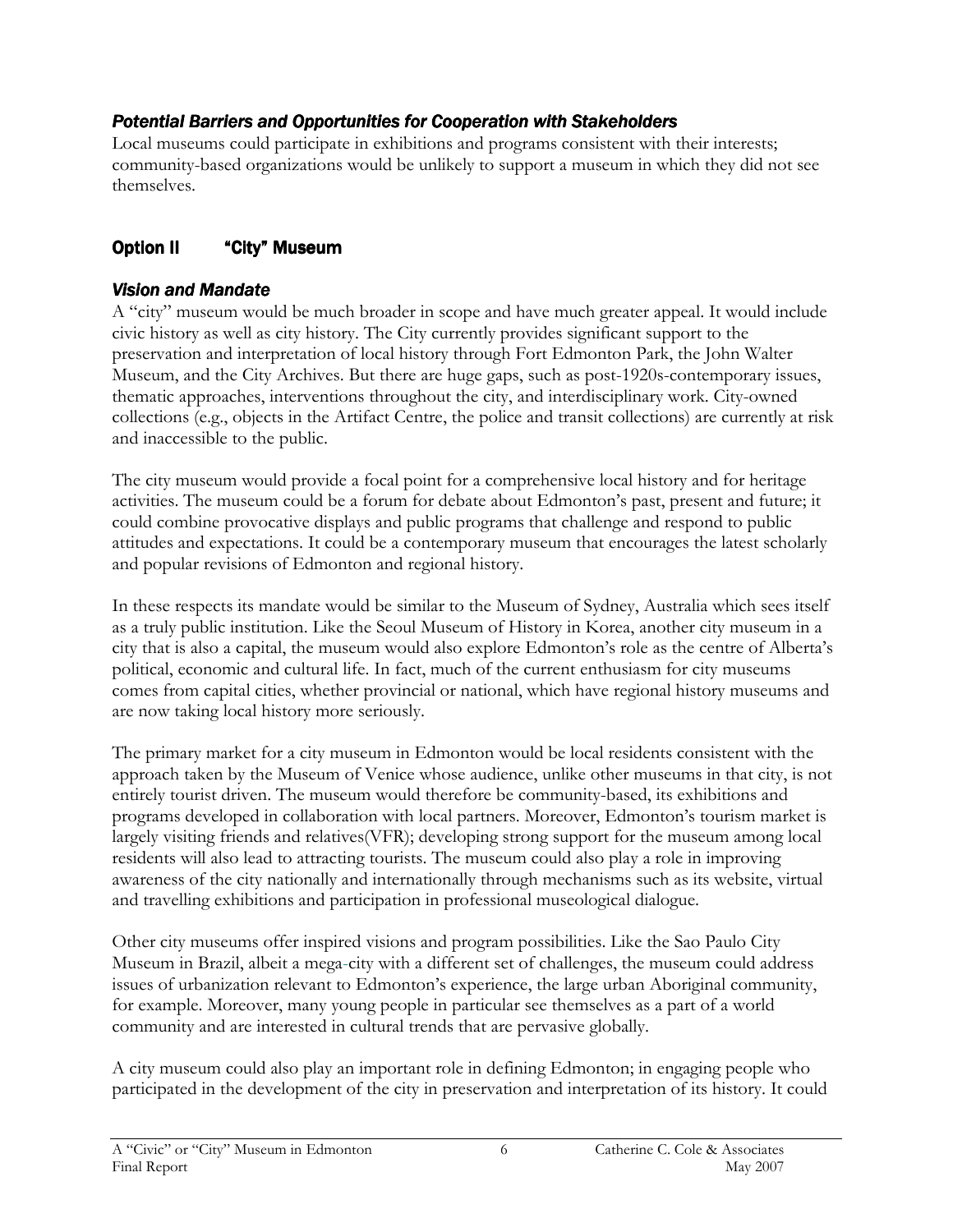show Edmontonians and visitors alike different perspectives on where the city came from and why it is the way it is today, helping them to make informed decisions about future planning. The museum would not be a passive, didactic institution, but a lively, interactive place of wonder. The museum would be more than a heritage facility; it would develop interventions throughout the city similar to programs of the Copenhagen City Museum. Ideally, and like Copenhagen as well, an Edmonton city museum would have a role in heritage planning, in preserving the built environment.

### Roles and Themes

Museums by definition collect, preserve, study and interpret objects. They perform a role similar to that of an archives in preserving community memory. They are a city's safe deposit box, where tangible cultural heritage is retained and intangible heritage studied and interpreted. However, it is exhibitions, public and educational programs – not the complex and essential behind-the-scenes work – that people tend to think of first when they think of museums. Museums today, particularly those in the majority that are without major collections of valuable unique, signature artifacts and works of art, realize the value of temporary exhibitions and ongoing programming in attracting repeat visitors. Here are several suggestions for program concepts and possible exhibitions.

## Edmonton: A Northern City

The exhibition would explore Edmonton's perception of itself as the gateway to northern Alberta and the far north (transportation and communications, resource development, supplies, medicine, and home to urban Aboriginal people). It would include perspectives of people living in the north and be developed with partners from Northern Alberta and the territories. It would also look at Edmonton as a northern city internationally (its position relative to other major northern cities such as Stockholm), and how being an urban, northern city defines Edmonton as a place (e.g., the seasonal rhythms of summer and winter life). This latter portion of the exhibition could be a travelling exhibition of sections developed independently by three or four different northern cities all looking at the question of what it means to be a northern city.

## Edmonton: City of Champions

The exhibition would begin by deconstructing the origins of the moniker. It would provide examples of champions throughout Edmonton's history, both in sports (e.g., Grads, Mercurys, Eskimos, Oilers) and in other areas (e.g., volunteerism, philanthropy, civic leaders). It would compare how Edmonton sees itself to how others see the city. Visitors would be invited to write their own slogan for Edmonton, or to vote for slogans provided by other visitors.

## Why Edmonton?

The exhibition would explore the reason Edmonton was established where it is and why people have come to this place through time. The exhibition would consider motivations such as: economic opportunity, physical safety and freedom, family and friends. It would focus on people ranging from the Aboriginal people who first lived in the area and who continue to congregate here from other places, to explorers, fur traders, miners, settlers, and recent migrants and immigrants have come to Edmonton, what their expectations were and whether or not they have been realized.

## **Edmonton: A Modern City**

Fort Edmonton portrays the city as a fur trade centre and bustling pioneer settlement, however, Edmonton is today a very modern city. These contrasts are evident in many places, especially in a country like Greece with its ancient civilization and yet its Museum of Volos is committed to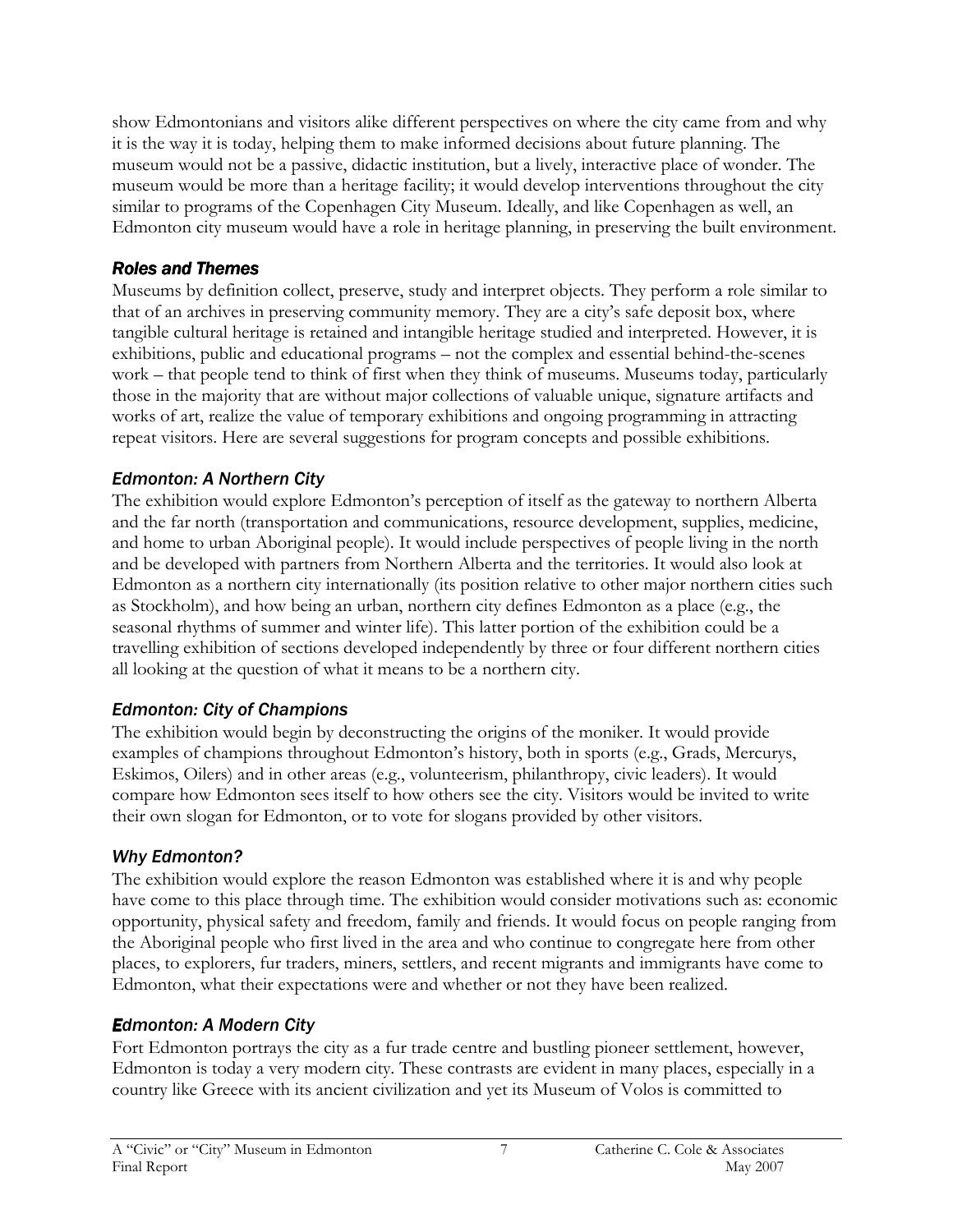interpreting contemporary life. In Edmonton's case, it grew from a city the size of Red Deer before WWII into a major Canadian city in the post-war period. Its position nationally has changed as Winnipeg declined in importance and both Calgary and Edmonton grew. Edmonton is a city where it is still possible to meet the people who created and developed it, to touch history. The exhibition would focus on the post-war boom, the influx of immigrants initially from Europe and later from throughout the world, and how these factors have shaped the city. It would explore why Edmonton and Calgary have grown at a similar rate into cities with very different characters. Diverse organizations such as the Mennonite Centre for Newcomers and the Multicultural Health Brokers could be invited to partner in developing the exhibition.

### Edmonton Collects

The exhibition would feature various private collections of artifacts related to specific aspects of Edmonton's history (such as sports teams, schools, advertising, local manufacturing companies and businesses), why people are interested in these things and what we can learn from these collections. Public programming could include an *Antiques Roadshow* type of event where visitors would be encouraged to bring in objects related to aspects of the history of Edmonton for identification and advice on care.

### Historical Events that Define Edmontonians

As in the life of an individual there are milestones in the life of a city that define and shape it: recent events like the Oilers 2006 run for the Stanley Cup… the Tornado… the Commonwealth Games… and nearly forgotten events like the 1915 Flood… The exhibition would explore events that have brought people from all walks of life together through time and show how these events affected individuals and groups and how they shaped the city. The exhibition could be interactive; visitors would be asked to decide for themselves which was the most important event and why, and to rearrange objects and write a label explaining their choice.

#### Edmonton's Neighbourhoods

A series of small exhibitions would feature individual neighbourhoods and their development and challenges. For example, Edmonton's older neighbourhoods are struggling to maintain their built heritage. The exhibitions could include both archival and contemporary photographs as well as artifacts related to local figures and associations such as Edmonton's community leagues which are a unique feature of the city. The exhibitions would be developed in collaboration with neighbourhood partners and, following display at the city museum, could be given to the community to be reinstalled in the community league or other local hall.

### Relationship to Public Events

People often insist that Edmonton is an "event city". Wherever possible, the city museum should get on the bandwagon, mounting temporary exhibitions to provide context for one of a kind national and international events such as the Junos or the Track and Field Games. There is also the possibility of re-mounting the same exhibition for several years in the case of annual events such as the festivals and the Canadian Finals Rodeo.

These examples are provided simply to illustrate that a contemporary city museum does not have to portray a chronological history of the city, but could be much more creative and engaging.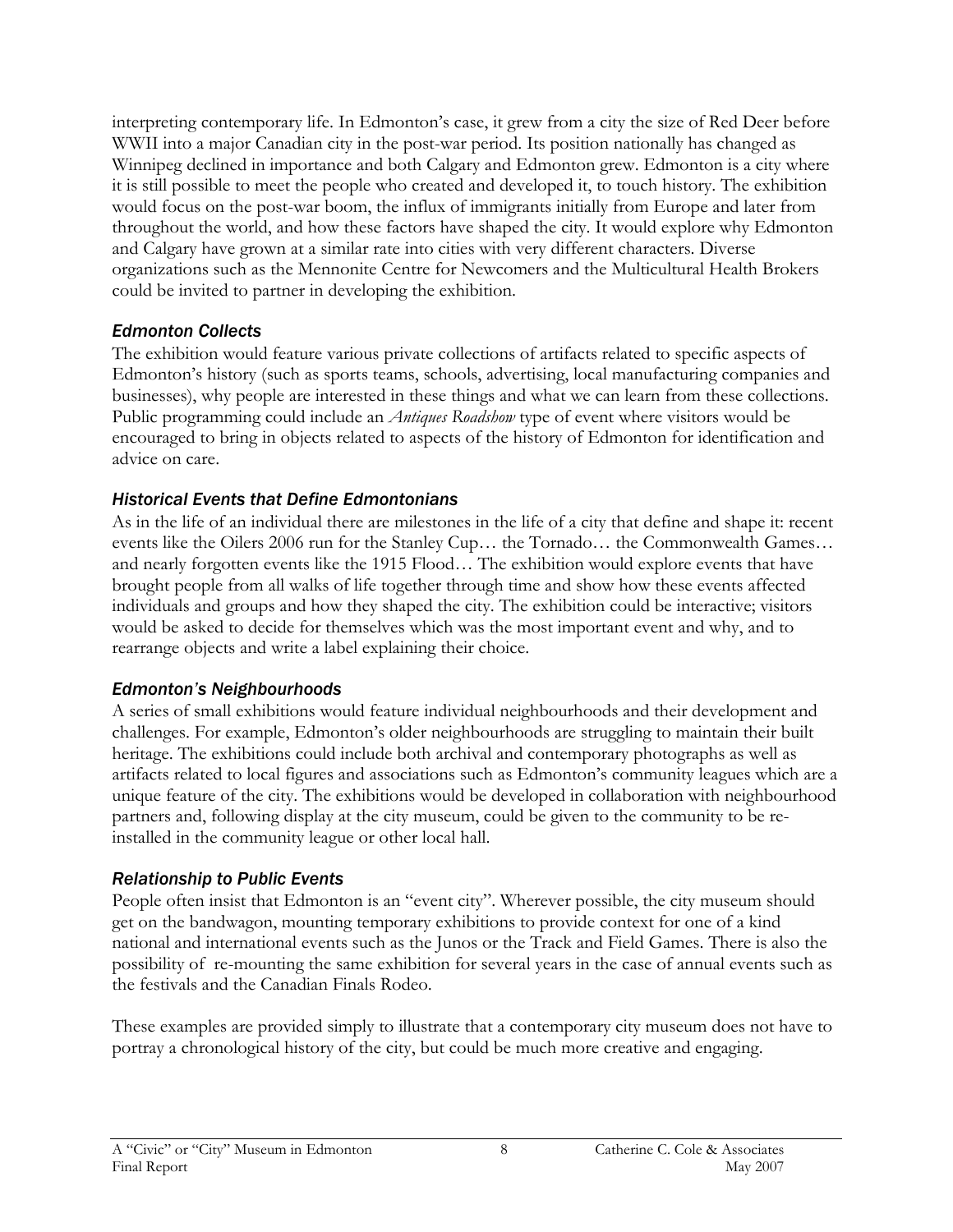#### Stakeholder Support

There was strong support for the idea of a city museum, particularly when it was described as a dynamic, community-driven organization that would interpret large themes and ideas. Initially most people – even those working in local museums – had a limited idea of what a city museum could be. Several people commented that if a museum was going to be created, it had to be done well. There should be no half measures. It was also evident that initially building a museum is not the sole and predictable option. The museum could proceed in stages from a series of exhibitions and programs in temporary accommodations to a purpose-built, or retrofit facility, but at every stage the work should be of excellent quality.

It must be emphasised that a goal of this study was to meet with representatives of local museums and a very small sample of people beyond this immediate circle. Much more community consultation should be undertaken as there is wide support for a city museum. In January 2007, Leger Marketing conducted an OmniAlberta survey with 300 Edmonton respondents 18 years of age and older that included the question whether respondents were interested in visiting a museum that focuses on the history of Edmonton. Eighty percent responded positively.<sup>1</sup>

## City of Edmonton and Community Fit

The idea of establishing a city museum has come up many times over the past 60 years, with recurring frequency in the past fifteen. When Fort Edmonton Park was developed in the 1960s, some expected it to perform the role of a city museum. But the Fort is limited in mandate, scope, theme, time period, and interpretive approaches; it fills an important role in the community but it could never be a city museum. Since this has become more widely understood, efforts to establish a city museum have renewed. A will in the community to develop a museum prevails but the museum needs to be very carefully conceived and developed incrementally.

There are a number of museum projects currently in development: the Royal Alberta Museum, the Art Gallery of Alberta, the University of Alberta's Curatorial Research Facility, and the Ukrainian Canadian Archives and Museum (UCAMA). As well, Fort Edmonton Park continues to grow, filling in the gaps in its master plan. Each of these institutions has its own unique mandate: the human and natural history of the province; historical and contemporary art; international research collections; Ukrainian culture; and early Edmonton history. These developments must be considered in planning a city museum. They could benefit this initiative, in the same way that current cultural developments in Toronto are being called a renaissance, or they could detract with the museum considered as competition for funding and audience. However, the recent announcement that the Royal Alberta Museum redevelopment has been put on hold should not affect this proposal. In the final analysis, there is sufficient room for a city museum that focuses on Edmonton as a place. It is critical to begin the process now, to ensure that when these capital projects are complete, the city museum has the momentum and critical mass to get support from key funders.

### Suitability in the Context of Extant Collections

In addition to the municipal collections mentioned above under the civic museum option, the City has approximately 45,000 artifacts in storage in the Artifact Centre. These objects were acquired for a variety of reasons, including the possibility of being exhibited at Fort Edmonton Park or the John Walter Museum, but some will never find a home in either museum. These collections are stored in poor environmental conditions at the Artifact Centre, a former brewery built over a spring with

 $\overline{a}$ 1 City of Edmonton Museums. Analysis of Findings. OmniAlberta, January 2007. Leger Marketing.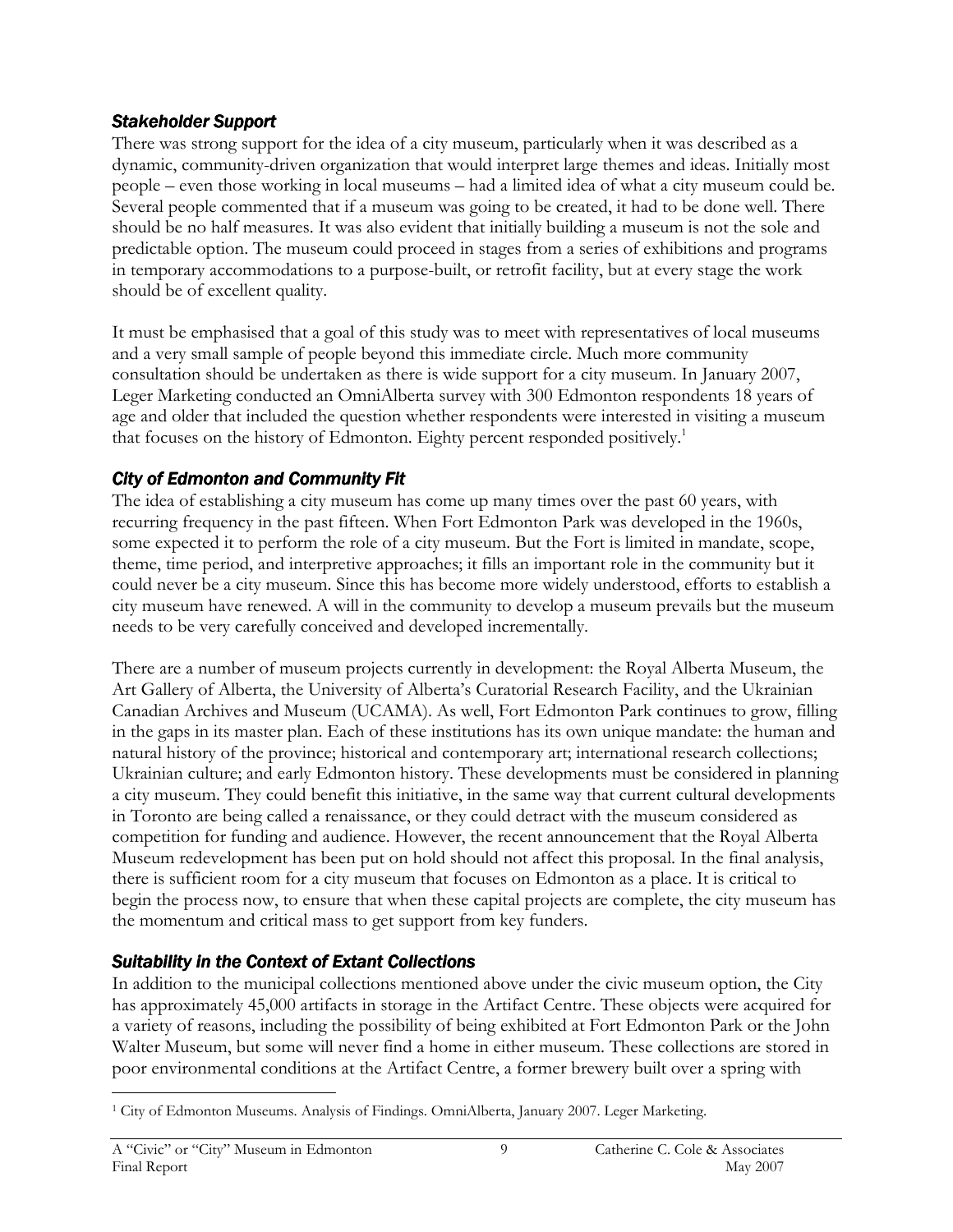resulting moisture problems and little control over relative humidity. Either the building must be renovated to deal with the environmental issues and build in better storage systems, or the collection should be moved to another facility. Similarly, the former Police Museum collection is in storage and a long-term solution is required. The Transit collection is dispersed in several storage rooms and temporarily accommodated in the Cromdale bus barns and several locations throughout the transit system. A long-term solution is required.

In addition to the City's own collections, some of the local museums may soon require a new home. The Telephone Historical Centre, for example, has concerns about its imminent demise (within the next decade) and would donate its collection and provide support for a city museum. The Loyal Edmonton Regimental Museum and Alberta Genealogical Society have long-term leases with the City in the Prince of Wales Armouries. When the armouries was renovated in 1992, the intention was for local heritage organizations to be co-located there until the archives grew and required the entire space. Whether the archives would ever take over this space now is in question, but if it did, these organizations would require new homes.

The City also has several halls of fame that do not currently receive as much notice as they could: In addition to the Sports Hall of Fame, which is currently establishing its own museum, there are the Cultural and Community Services Halls of Fame contained within the Salute to Excellence Program and other equally important merit programs such as the Edmonton Historical Board's Awards Program. There is also a wall in City Hall dedicated to former mayors and councillors. Halls of fame have very limited audience appeal beyond those immediately connected to whatever field they represent, but innovative approaches could be used to provide a greater profile to these individuals without occupying all of the exhibition space.

Perhaps more important, there are many private collections that do not fit within the mandate of existing museums, some extensive. Tangible records of early businesses, arts and cultural organizations, social services, health care and educational facilities, family and community life that would be refused by Fort Edmonton Park, the Royal Alberta Museum, or existing local museums. These collections would form the basis of a city museum. A city museum would also have the capacity to rationalize collections, to deaccession inferior examples and duplicates and retain the most significant artifacts.

## Preliminary Cost Estimates

In order to retrofit a heritage building, or construct a new facility, capital costs could be up to \$50M, independent of land or building acquisition. The City's ongoing commitment to operating costs could be expected to be \$1M a year. Construction costs are escalating daily in Edmonton due to the boom (estimates of 23%/year were recently quoted). It is impossible to estimate with any degree of accuracy without determining the size and functional program for the museum, and when it would be built. The museum would be able to generate significant revenues through government and foundation support, corporate sponsorship, and earned revenue, but significant ongoing municipal funding is critical. Before the museum reaches this stage, it will require \$250,000-\$500,000/year for incremental activities depending upon the condition of the temporary facility. This funding will be dedicated to developing exhibitions and programs, building widespread community support for the vision, and planning towards a permanent home.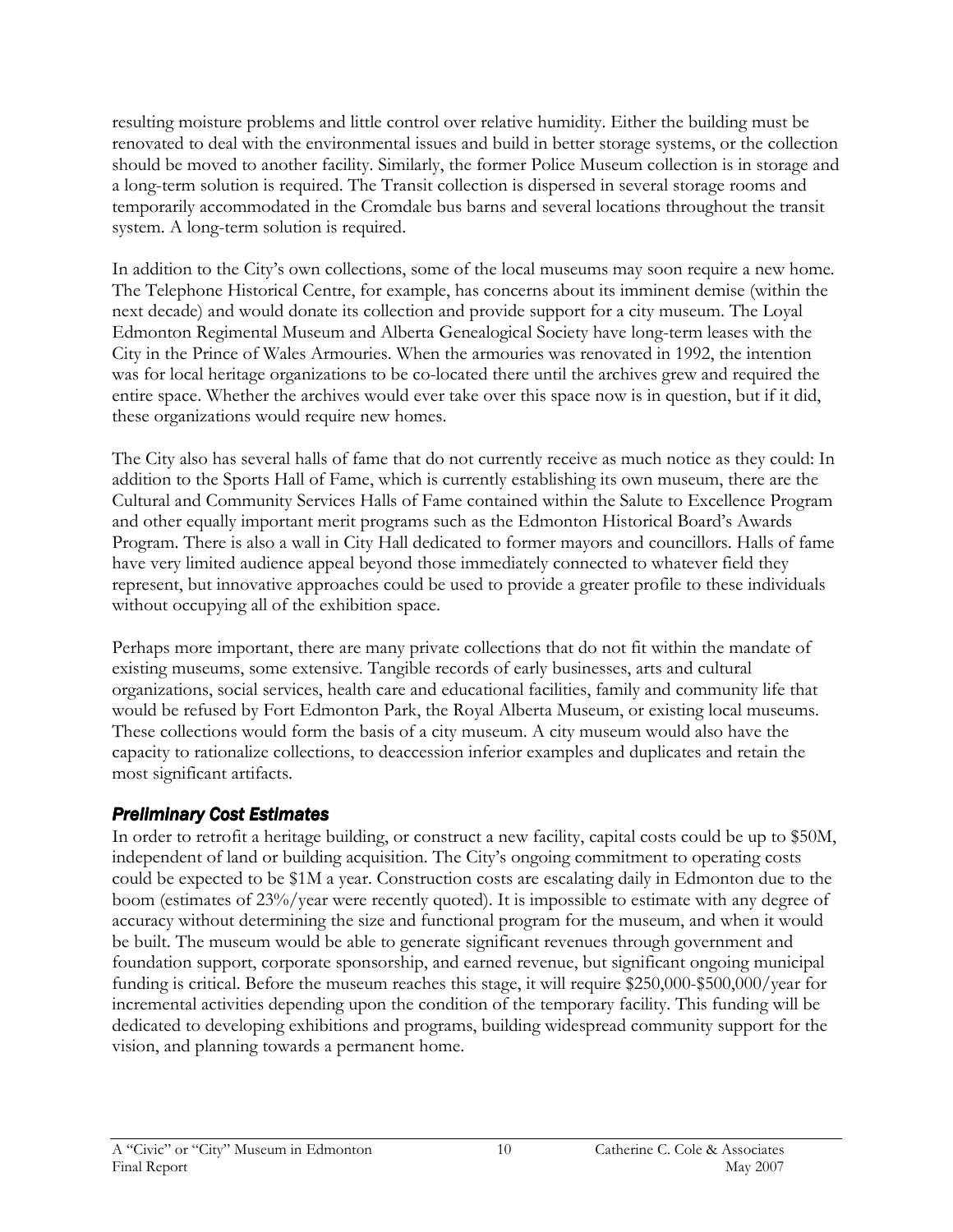#### Visitor Predictions

It is premature to predict numbers with any degree of reliability. However, Fort Edmonton Park currently welcomes 250,000 visitors a year, one quarter of the population of the city; the Telus World of Science attracts approximately 500,000. Fort Edmonton is a seasonal operation with some events during the off-season, whereas the city museum would be a year-round operation. With adequate support, a city museum could attract as many visitors as Fort Edmonton and would aspire to attract as many as the Telus World of Science over time.

Adults and families would be primary audiences. A museum is one of the few environments in society today that provides an intergenerational shared experience. Friends can reminisce over their common histories; children of all ages can gain insight into their parents' and grandparents' lives.

Newcomers to Edmonton would be an important audience. When museums develop appropriate exhibitions and programs, immigrant groups and ESL classes use museums as a means of understanding local culture and traditions, developing their sense of citizenship and engagement, and building vocabulary.

Another particular audience would be students of all ages. There are many curriculum links, at all grade levels, that could be explored. The museum could become a site for a City Museum School, in collaboration with the City Hall School and other similar programs in the city, allowing students to spend a full week at a time attending classes in the museum. One of the major deterrents for students in attending field trips is the cost of bussing; the city museum could partner with Edmonton Transit to transport the students on the heritage buses and integrate their program into the visits.

The museum could also partner with the University of Alberta and Athabasca University, where possible, with Museums and Collections Services and the new Material Culture Institute at the former, and the emerging Heritage Resources Management Program and Women's Memory Project at the latter, and with specific academic disciplines in terms of research and exhibition development. It could also become a laboratory for the business, marketing and tourism aspects of museum work.

The museum would become as integrated into the community as possible, affording opportunities for people to tell their own stories. For example, the museum could partner with May Week and with organizations like the Alberta Labour History Institute in hosting their Labour History Day. There are many organizations and activities throughout Edmonton that need an interpretive and custodial home.

## Potential Barriers and Opportunities for Cooperation with Stakeholders

As with the civic museum concept, local museums could participate in exhibitions and programs consistent with their priorities and interests. Each museum has its own vision, mandate, target audiences and objectives – sometimes they overlap, but not always. They are primarily concerned about the future of their own museums, not about developing new museums. Existing museums see the potential benefit of collaborating with a city museum on the development of exhibitions and programs about larger subjects, and the potential for a city museum to introduce themes developed more fully in their museums and point visitors to them. For example, an exhibition about Edmonton as a northern city could touch on the Northern Alberta Railway and point to the Railway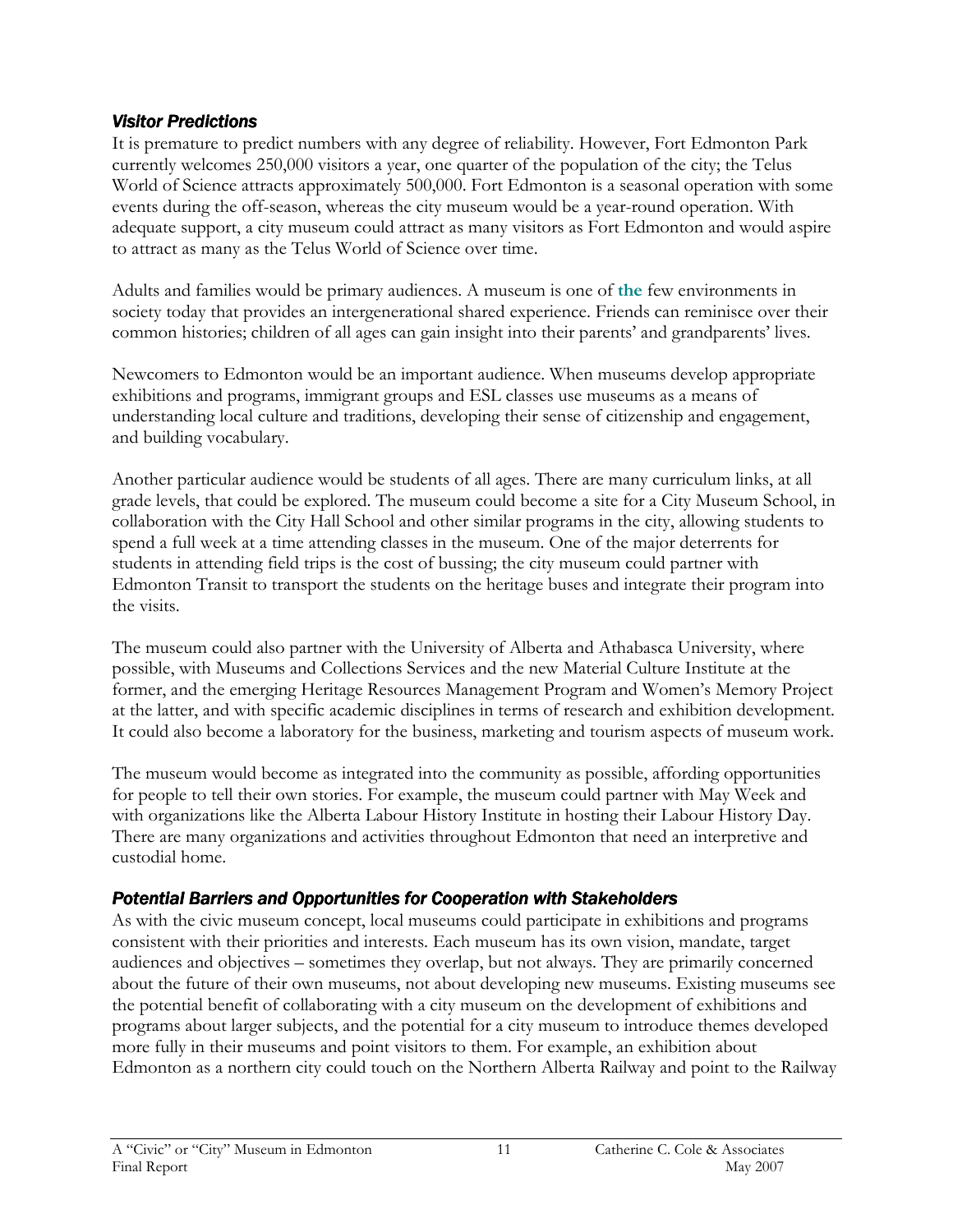Museum for more information. It could touch on bush pilots and point visitors to the Aviation Museum. It could touch on communication and point them to the Telephone Historical Centre.

Due to the limited budget and time frame allocated to this study, and the need to consult with local museums about the funding program concept, the stakeholder consultation was restricted to members of local museums and a handful of members from the broader community. Some of the most important stakeholders for this project will not come from within these circles. They will come from the larger community: cultural organizations, immigrant and social service organizations, the arts and cultural community, the business community, the education sector, the community leagues, and private collectors.

# **Option III Funding Program for Existing Museums**

A funding program should be developed that would provide project and/or operating support to local museums that collect and interpret aspects of the history of Edmonton. Requests for capital funding should continue to be assessed individually on the basis of merit. All eligible museums (i.e., those recognized as a museum by the Alberta Museums Association) should be assessed through a rigorous peer review process using criteria developed by the City that would include governance, mandate, community benefit, accessibility, sustainability, etc. Some museums are national or provincial rather than local in scope and should be able to access more other sources of funding. Mechanisms would be in place to ensure that museums demonstrated accountability.

# Stakeholder Support

Existing museums would welcome support.

# City of Edmonton and Community Fit

The City should support the acquisition and preservation of artifacts related to the history of Edmonton as assets for present and future generations; it should support interpretation of the history of Edmonton that is relevant to Edmontonians and visitors. Many of these small museums have developed because of the vision of a handful of individuals committed to ensuring that these stories and the artifacts associated with them are not lost. Their efforts should be acknowledged and rewarded. However, it must be acknowledged that these museums only tell part of the story, and that if a larger city museum is not developed, more small museums will emerge over time (the proposed Sports Hall of Fame and Museum is but one example). In Winnipeg, for example, the lack of a city museum has led to 40 museums being developed throughout the city.

# Suitability in the Context of Extant Collections

There would be a number of benefits to establishing a funding program, such as better coordination of efforts to preserve and promote Edmonton's history; better protection of existing collections; increased ability to develop programs and activities that will engage Edmontonians; increased ability to involve Edmontonians through voluntarism and partnerships with local museums; and increased economic impact. However, there are also limitations: the lack of exhibition space for broad themes, temporary or travelling exhibitions, gaps in themes and holdings of existing museums, and lack of support for municipally-owned collections.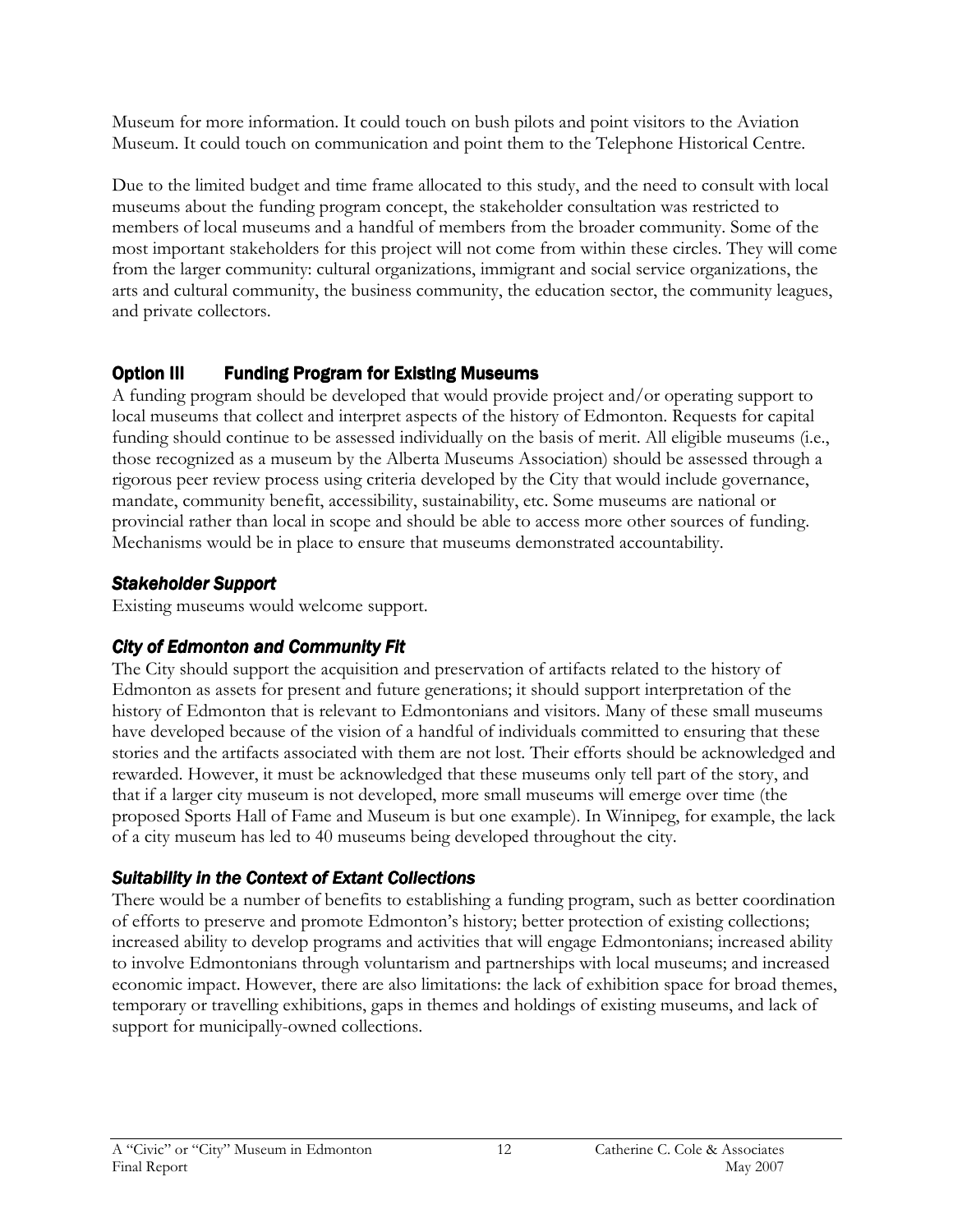#### Preliminary Cost Estimates

The amount of funding provided to individual museums varies considerably in other cities, from little or no funding to millions of dollars. Most local museums would benefit from a modest amount of support that would enable them to carry out a project, but that would not require them to hire full-time staff (\$5,000-\$10,000); for museums with full-time staff, and regular operating hours, larger operating grants (\$50,000-\$75,000) would be appropriate. The funding program could be introduced with a budget of at least \$500,000 plus administration costs. A separate budget should be established for start up costs for the city museum. The proposed funding program will require an office to administer it – either a cultural affairs office within the City, an arms length heritage council, or a department in the city museum.

## Visitor Predictions

Most local museums currently attract very few visitors – so few that they were reluctant to answer this question. Some have no way of keeping track of the number of visitors they receive; they do not charge admission and do not monitor visitation beyond occasional entries in a guest book. Many are not open regular hours or are only open seasonally. Most have very specific mandates that limit their appeal to a small audience: 3,000-5,000 visitors would be a reasonable expectation for a small museum operated largely by volunteers that was open year round; 10,000 or more for a museum with full-time staff. Museums with a large enough facility and a lot of volunteer support can organize and host special events that attract 2,000 or more visitors on one day, but most of these museums would be stretched to accommodate 50-100 visitors in a day. Events such as Doors Open and Historic Edmonton Week can boost numbers significantly, but also stretch volunteers and can only be done once a year. However, visitation is only one measure of community benefit and impact: a number of museums provide outreach programs, deliver educational programs to schools and cultural groups, participate in events such as Heritage Days, and have developed publications, websites and virtual exhibitions.

### Potential Barriers and Opportunities for Cooperation with Stakeholders

The City should develop a mechanism for supporting existing local museums. Funding is one aspect of that support, but it is also important to provide local museums advice and direction about collaborative marketing and programming, and volunteer support. This support could come from the city museum, giving the museum a leadership role within the circle of smaller museums. The opportunity to consolidate some of the collections in one location should also be explored. There is currently little communication or cooperation among existing museums. Municipal support should also be provided to build a network among local museums and develop collaborative initiatives such as joint marketing.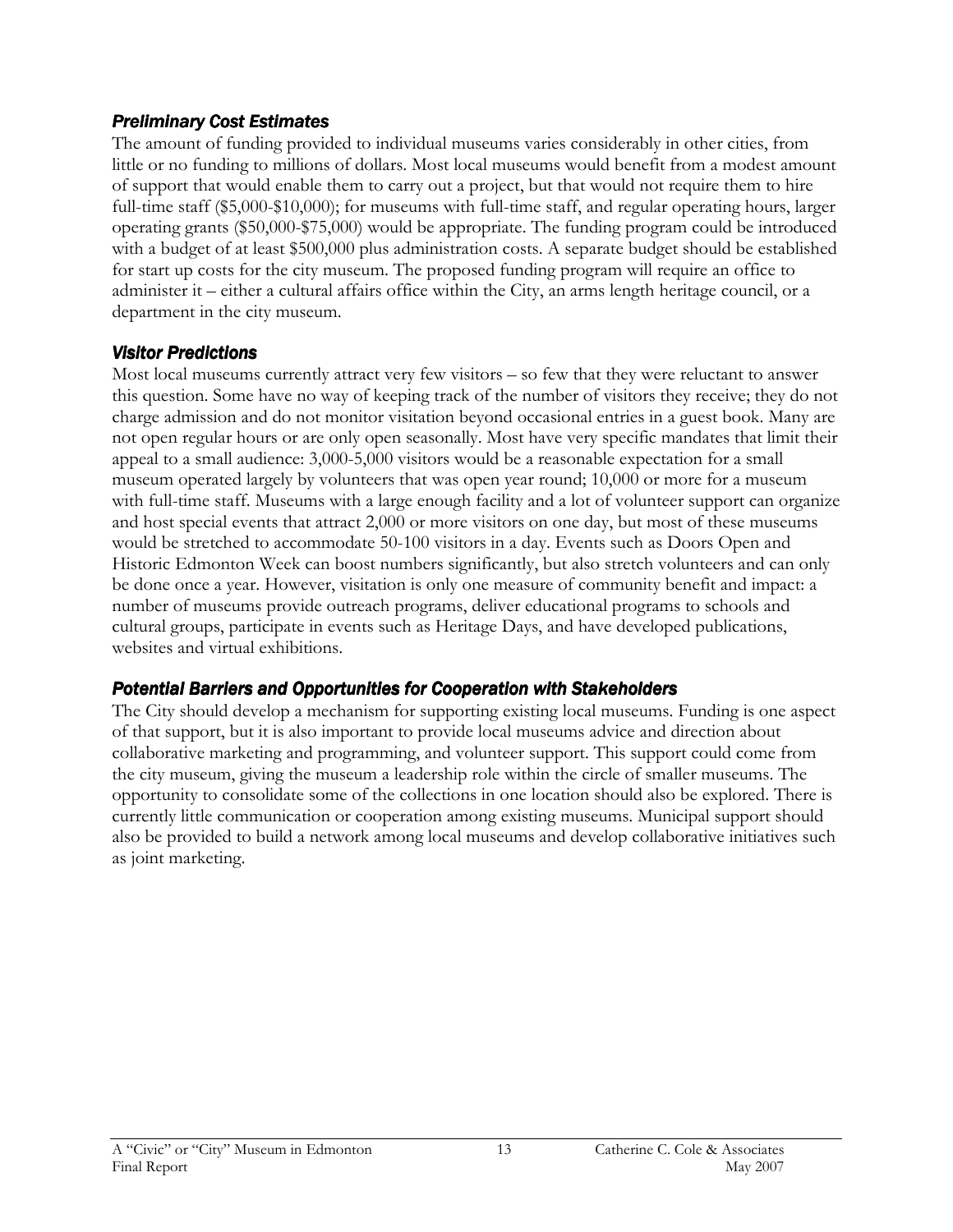# Implementation

It will take several years for the vision of the city museum to be understood and accepted throughout the city. The museum should be incorporated and seed funding provided by the City to enable the incremental development of exhibitions and programs on various themes while building profile and momentum for the project over a 5-10 year period. Earlier efforts to initiate a city museum were unable to rally enough interest to develop the project, for various reasons. Some focused on the facility itself and tried to get support for a complete museum rather than approaching the project incrementally. The high cost of building an actual museum, without any real understanding of its benefits was a deterrent. The 1994 and 2002 concepts fell victim to economic recessions.

## Develop and Articulate a Compelling Vision

The proposed museum should embrace the history and culture of the city in the largest sense possible, including contemporary Edmonton. Exhibitions and programs should show how the past affects our lives today and focus on what makes Edmonton distinct. Everyone in Edmonton should see themselves in the museum, whether recent immigrants or Aboriginal people, whether young or old. The museum should change on a regular basis, feature dynamic programming, be interactive, engage community groups and individual visitors. It has to remain new and fresh.

The question of how to market the museum is very important. The words "City Museum" or "Edmonton Museum" suggest an institution with a fairly narrow mandate – broader than a civic museum, but still limited in people's imaginations. The very word museum is a deterrent to some who are not familiar with the ways in which modern museums engage with their communities. Either a creative name needs to be found or significant effort put into explaining what is meant by a city museum.

### Establish a Governance Structure

The museum should be governed at arms length from the City. There should be a formal relationship and commitment from the City, but autonomy is important in terms of generating public and corporate support and providing the necessary leadership and identity. An arms length museum has more intellectual freedom than a government run museum. (Consider the difference between the Glenbow Museum and the Royal Alberta Museum, for example.) A new group of people should be identified to develop this museum, individuals without a connection to existing museums in the city. Formal relationships should be established with existing museums and with many community partners.

## Establish a Preliminary Budget and Initiate Programming

The city should fund the project generously, providing initial capital funding and the core of an endowment fund. If the museum is not going to be developed and managed properly, it should not be initiated at all. The museum can begin in an interim facility and develop organically, be allowed to grow without being too constrained by preconceived notions of what type of facility is required. It will take years to develop the museum; in the interim, temporary exhibitions in strategic locations throughout the city, educational programs, virtual exhibitions, etc. may all be used to build profile and momentum for the project.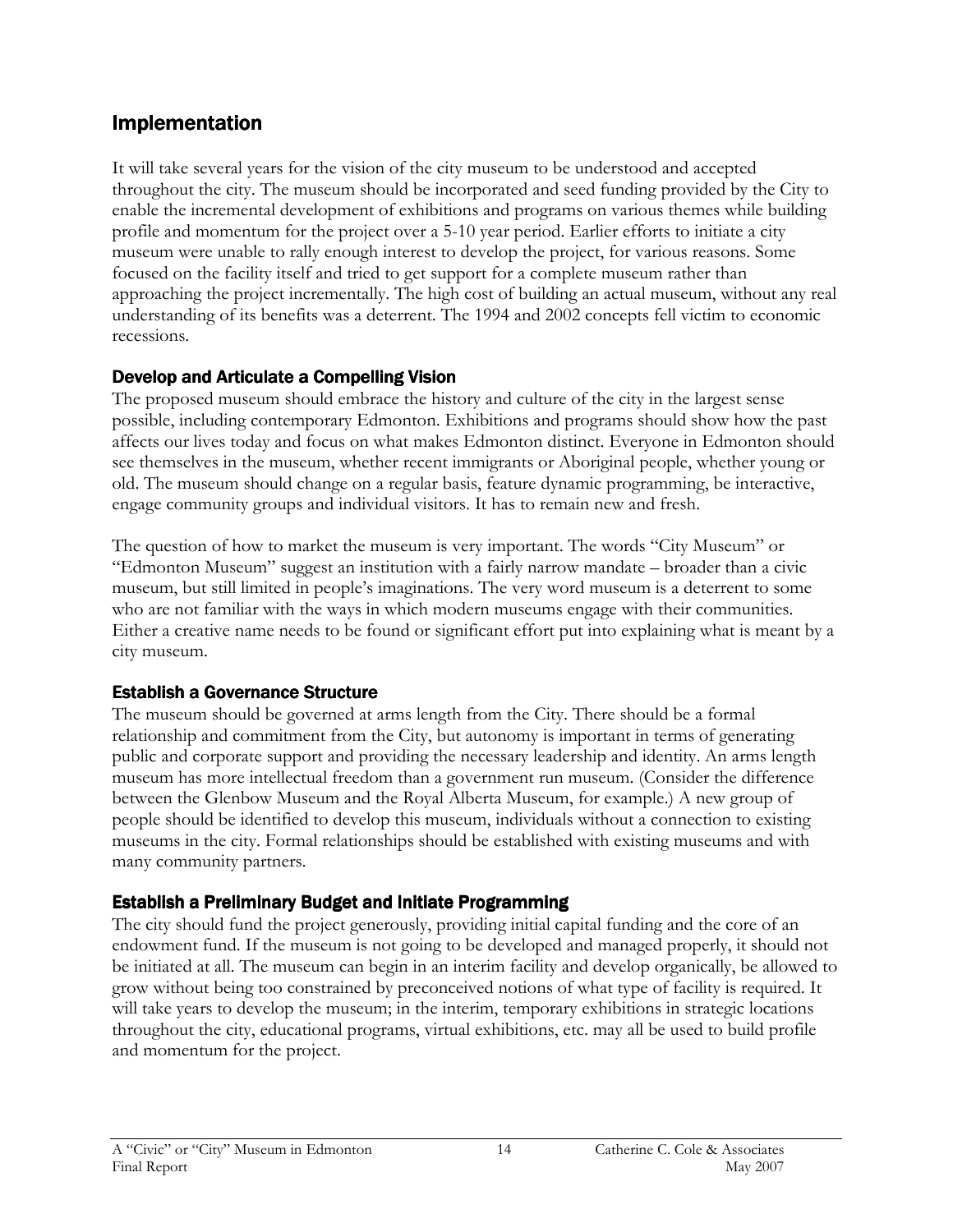#### Develop a Network of Existing Museums

There is very little awareness of the smaller museums throughout the city. Existing museums should be supported by a central facility, through funding, shared marketing and programming. Where possible, if collections were to be combined, they should be consolidated to reduce duplication, but existing museum organizations should maintain control over their collections (not necessarily exhibitions and programs). Some museums should remain where they are (e.g., Alberta Aviation Museum and the new Ukrainian Canadian Museum and Archives), but smaller museums and collections that are not fixed should be encouraged to become a part of the larger museum (e.g., Sports Hall of Fame and Museum and the Telephone Historical Centre).

## Collections Assessment

A collections policy should be developed and a collections assessment undertaken of city-owned collections. Strengths and weaknesses and any gaps or areas of duplication among existing collections should be identified, as well as requirements for storage of current assets and projected growth. The collections can be brought together virtually through an intranet site, with the potential to upload some information to *Artefacts Canada*, the national database of museum holdings, to make them accessible to all.

## Identify Champions and Patrons

The museum will ultimately require major patrons – projects like the concert hall did not go ahead until the commitment from Francis Winspear. Similarly the art gallery redevelopment concept struggled for many years before John and Barbara Poole's leadership donation. The museum also requires a number of champions – not necessarily the same people as the major benefactors, but well-respected individuals within the community who can garner more support, individuals who are not affiliated with any one of the existing local museums. Taxpayers need to see that they will not be bearing the full cost of the project, that there is support from other levels of government, the corporate and private sectors.

## Identify Potential Locations

Ideally the museum should be located in the downtown area or in Old Strathcona, adjacent to an arts and entertainment district. A number of possible locations were discussed including:

- the Land Titles Building on Churchill Square, which the City should acquire in order to retain the perimeter of the square;
- within the proposed arena, which is intended to be more of a community centre than is Rexall;
- within Jasper Village East, co-locating with UCAMA and the Jewish Synagogue restoration site;
- the old Immigration Hall, which is currently derelict and has great historical significance;
- the decomissioned EPCOR power plan, which has great historical significance to the Aboriginal community and both the city and the province;
- somewhere along 118<sup>th</sup> Avenue as part of the proposed neighbourhood revitalization as an arts district;
- on the site of the old arena at Northlands, after the new arena is built;
- the Artifact Centre, the former Bohemian Brewery by Queen Elizabeth Pool, which would require renovation and expansion;
- at Coronation Park , co-located with the Telus World of Science
- at the municipal airport, co-located with the Aviation Museum.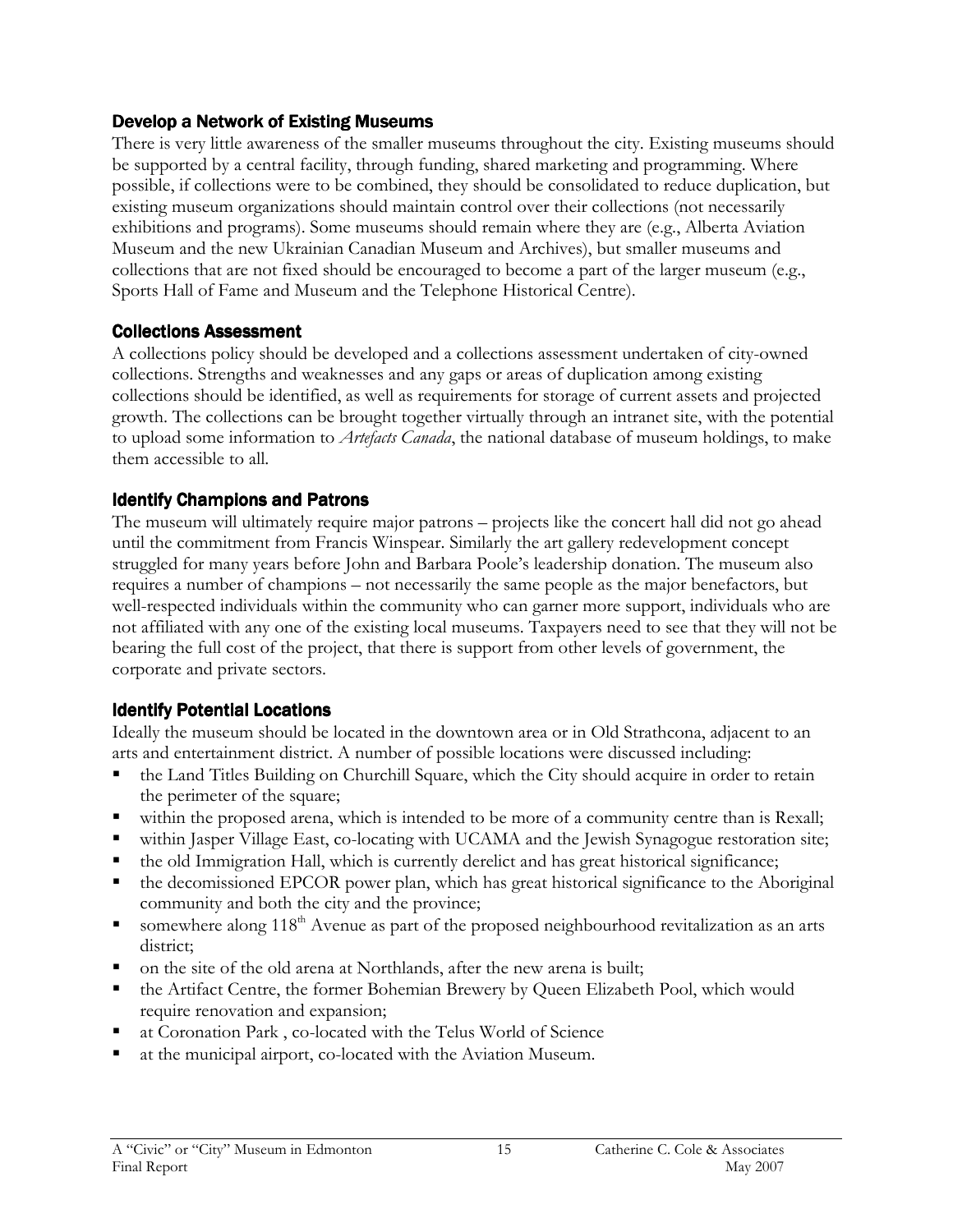There may be others. It was beyond the scope of this study to identify the strengths and weaknesses of each site, determine feasibility, and to make specific recommendations.

## Strike While the Iron is Hot

Developing a city museum has been proposed many times in the past, including the celebration of both the  $75<sup>th</sup>$  and  $100<sup>th</sup>$  anniversaries of the city. Museums make great legacy projects but it will be many years before another commemorative opportunity comes along.

Crisis, such as the lack of environmental controls which is a critical argument for the redevelopment of the art gallery – can be another instigating factor. The Artifact Centre, which houses the City's collection, is in a very inadequate facility and it could be argued that the collection has been in crisis for many years. Museums are often established to preserve heritage buildings that are under threat, to find a new use for an old place. The Land Titles Building and the Immigration Hall both provide opportunities in this regard.

In recent years, museums have increasingly become key elements in downtown revitalization in North America and Europe. The proposed arena, the redevelopment of Jasper Village East or the revitalization of 118<sup>th</sup> Avenue are all potential opportunities. The museum needs to be open to the possibility of becoming an effective and valuable fit in whichever option becomes the City of Edmonton's priority.

As mentioned above, the redevelopment of the Royal Alberta Museum (now in question), the development of the new Art Gallery of Alberta and the proposed Curatorial Research Facility at the University are a blessing and a handicap. The difference between these facilities, and the need and benefit of all must become very clear to all Edmontonians in order to gain support for and establish a city museum for Edmonton.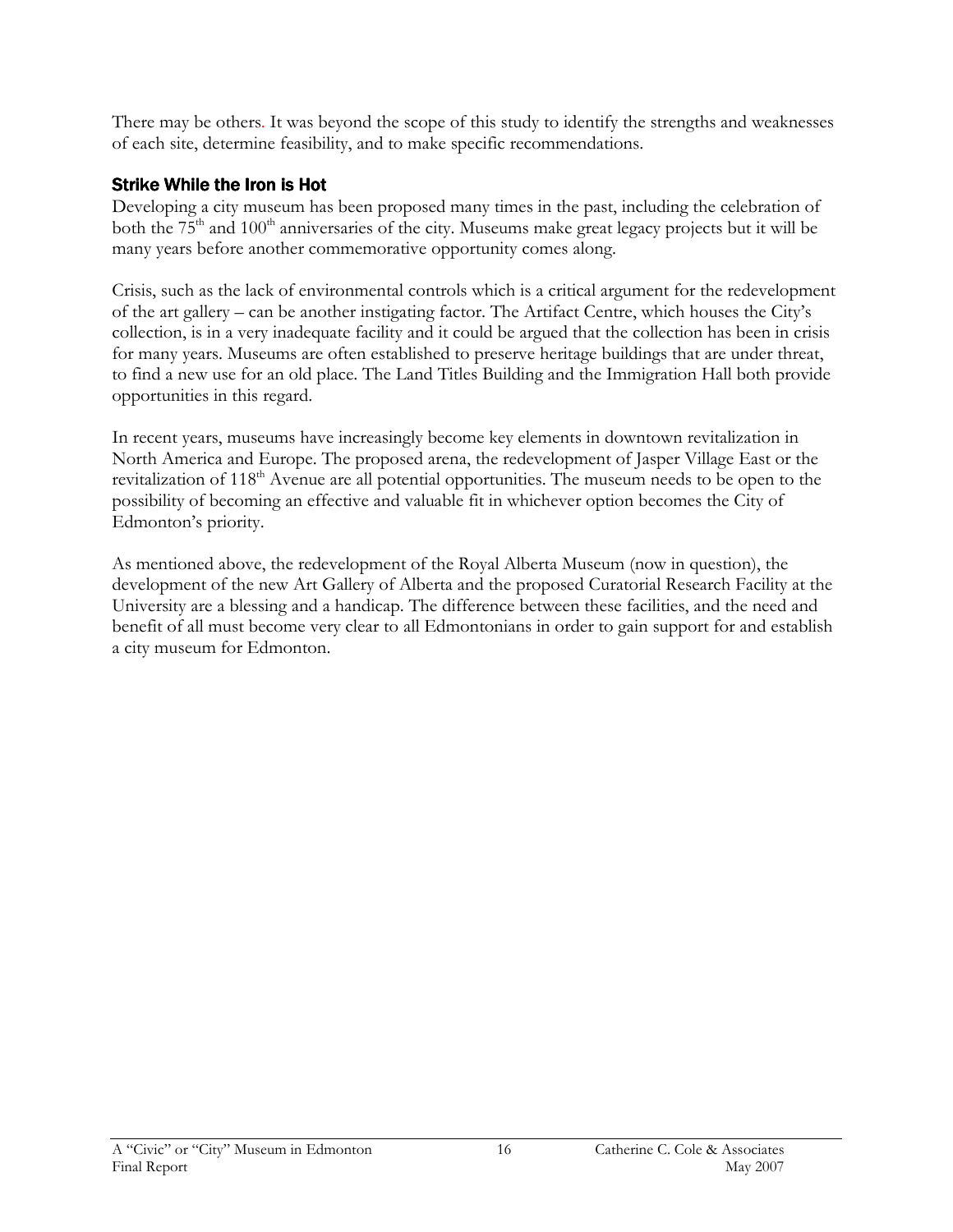# Literature Review of the History of Edmonton Museum Concepts

A number of different concepts for a city museum have been explored over the years. Much has changed both in museology and in the city during this period. Edmonton has blossomed as an arts community but its heritage development lags behind.

The City of Edmonton established an Archives Committee responsible for collecting historical artifacts and archives in 1938.<sup>2</sup> Two years later, Council decided that the archives would be kept in the public library, then west of the Hotel Macdonald. In 1947, the committee's mandate expanded to include marking historic sites as well as collecting artifacts and archives and it became the Archives and Landmarks Committee. In 1958, the Archives and Landmarks Committee and the Northern Alberta Pioneers and Old Timers Association (now Northern Alberta Pioneers and Descendants Association, NAPDA) collaborated on the development of an historical exhibition in the Civic Block and the restoration of the John Walter House, which opened in 1959. The Archives and Landmarks Committee continued to accumulate records and artifacts and, in 1960, opened the Historical Exhibits Building in the old Telephone Exchange on 112 Avenue and 101 Street, a stand alone museum with regular hours of operation. A second John Walter house opened in 1963. In 1966, the Northern Alberta Pioneers and Old Timers Association donated their collection of artifacts and archives to the City of Edmonton. The Archives and Landmarks Committee became the Edmonton Historical Board.

In 1967, Cam Finlay became Director of Historical and Science Services, responsible for developing Fort Edmonton Park, the John Walter Museum and the Historical Exhibits Building. The Fort Edmonton Foundation was established in 1969 to support the development of the Fort. In 1973, the City Archives came into existence in the Historical Exhibits Building. Helen LaRose became the manager, and the artifacts were sent to the Artifact Centre for use in Fort Edmonton Park or the John Walter Museum. The third John Walter house was moved to the site in 1974. The 1846 replica of Fort Edmonton was developed in the early 1970s, followed by 1885 Street in the late 1970s, 1905 Street and 1920 Street in the 1980s. Other specialised museums were also explored by the City, including a military museum in the Connaught Armoury, $^3$  and an Edmonton Air Museum. $^4$ 

In 1975, the Edmonton Historical Board launched its Recognition Awards program, essentially the City's heritage hall of fame. In 1980, the City considered establishing a museum as a  $75<sup>th</sup>$  anniversary project and Council allocated \$750,000 towards the creation of a city museum. The concept of developing a museum and archives, possibly co-located with a science centre, at the Bohemian Maid Brewery (site of the Artifact Centre), was considered in 1981.<sup>5</sup> The report did not explore the vision in any detail but concluded that this was a feasible location and provided some information that could provide a starting point if this location were to be considered at this time.

The 1983 Mayor's Task Force on the Heart of the City raised the question of a city museum within the context of downtown revitalization. From 1986-1988, the Edmonton Downtown Development Corporation investigated the feasibility of locating the museum and archives in the old Civic Block,

 $\overline{a}$ <sup>2</sup> Lawrence Herzog, "The Edmonton Historical Board Marks 65 Years" Real Estate Weekly, Vol. 21 No. 43, Oct 30, 2003.

<sup>3</sup> Connaught Armoury Military Museum Proposal, 1975.

<sup>&</sup>lt;sup>4</sup> Jane C Weaver, Edmonton Air Museum: Consolidated Summary, 1969-1974.

<sup>&</sup>lt;sup>5</sup> Edmonton Museum and Archives: The O'Keefe Brewery Site: A Feasibility Report. Roman Fodchuk & Associates Ltd. and Ron Boruk Architect, 1981.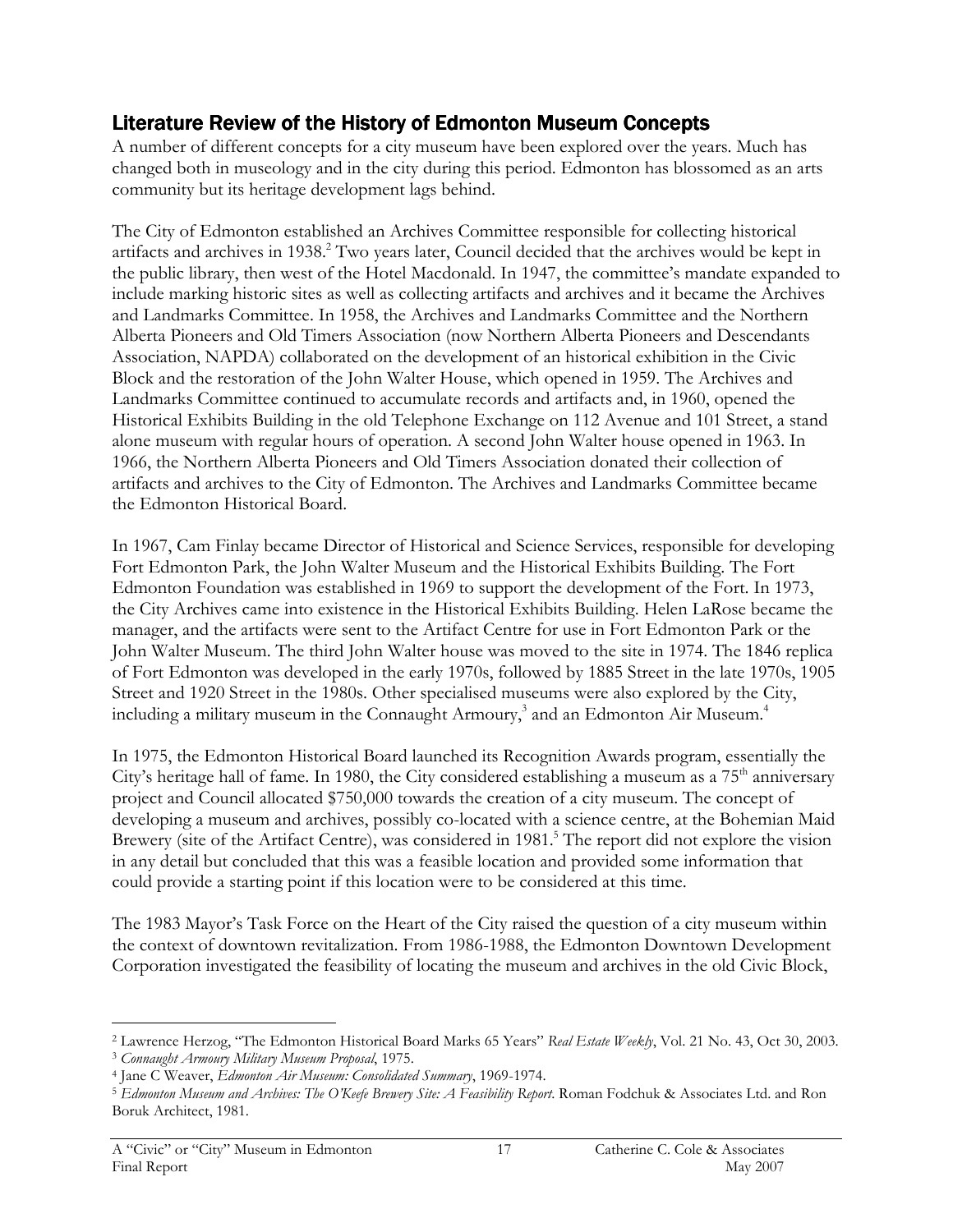co-located with a concert hall.<sup>6</sup> These studies again focused on a specific facility and the information provided is primarily technical, regarding the potential to restore the Civic Block specifically, rather than conceptual, about what the museum might contain and how it might be developed. As longtime Edmontonians will recall, the Civic Block was torn down and the Winspear Concert Hall built on the site.

The Prince of Wales Armouries was then selected as the site for the City Archives, independent of the museum. The archival function is required by the Municipal Government Act and covered by municipal policies and bylaws, whereas municipal support for a museum is discretionary.<sup>7</sup> The funding initially earmarked for the city museum was reallocated (with its interest) to the city archives. When the archives moved into its new facility in 1992, it did not require the entire space. The archives became a heritage centre with like-minded organizations such as the Loyal Edmonton Regiment (LER) Military Museum, the Alberta Genealogical Society, and more recently the Telephone Historical Centre (THC) as tenants.

From 1990 to 1994, another round of consultations identified seven potential locations for a city museum, none of which are options today.<sup>8</sup> Lord Cultural Resources led a team that conducted an environmental scan and market analysis, developed the program for the building, proposed a governance and organizational structure, and cost estimates. Much of the information provided in this report is now out of date but does provide benchmark information that could be used today for comparative purposes. The idea of a city museum was strongly supported in a public survey conducted at that time, as it is supported in the Omnibus results in 2007. The question is, what does a city museum mean to the people being surveyed? The study did not propose a compelling vision for a city museum. The museum was to focus on post-1930 Edmonton (because of Fort Edmonton's cut-off date), and the suggested themes predictable.

The report stressed the need for interactivity, and proposed inclusion of a children's museum, a concept that was kept alive for several years. However, in the meantime, the popularity of children's museums has declined in favour of incorporating hands-on activities for children in exhibitions that also interest adults and encourage intergenerational experiences. The Telus World of Science has redeveloped its children's exhibitions and activities and developed extensive programs, and the Royal Alberta Museum's current redevelopment concept also includes a children's museum. The concept also included a visitor centre, a function that has been incorporated into the World Trade Centre. The second study was limited to architectural and engineering issues related to converting the Churchill Exchange Building into a museum so no longer has any baring on the discussion as the City decided not to acquire the building.<sup>9</sup>

The idea of developing a city museum was raised again as a potential centennial project for the City, but was considered to be too large a project to be realized within the relatively short time frame and

7 http://www.edmonton.ca/citygov/policy/C448.doc ; Corporate Records and Information Management Bylaw http://www.edmonton.ca/bylaws/C12101.doc; Municipal Government Act

 $\overline{a}$ <sup>6</sup> Edmonton Museum and Archives Proposal for the Civic Block. Edmonton Downtown Development Corporation, December 1986; The Civic Block Museum and Archives. Feasibility Study. Lambu-Scott Architects Ltd., 1988.

http://www.qp.gov.ab.ca/documents/Acts/M26.cfm?frm\_isbn=0779747542

<sup>8</sup> Background Report. Planning and Financial Feasibility Study for a Civic Museum in Downtown Edmonton. Lord Cultural Resources Planning and Management Inc. in association with Bittorf Thorkelsson Associates Inc., Nichols Applied Management Inc., and Hanscomb Consultants Inc., 1991.

<sup>9</sup> Discover Edmonton Museum. Final Report. Brinsmead Ziola Associates, 1994.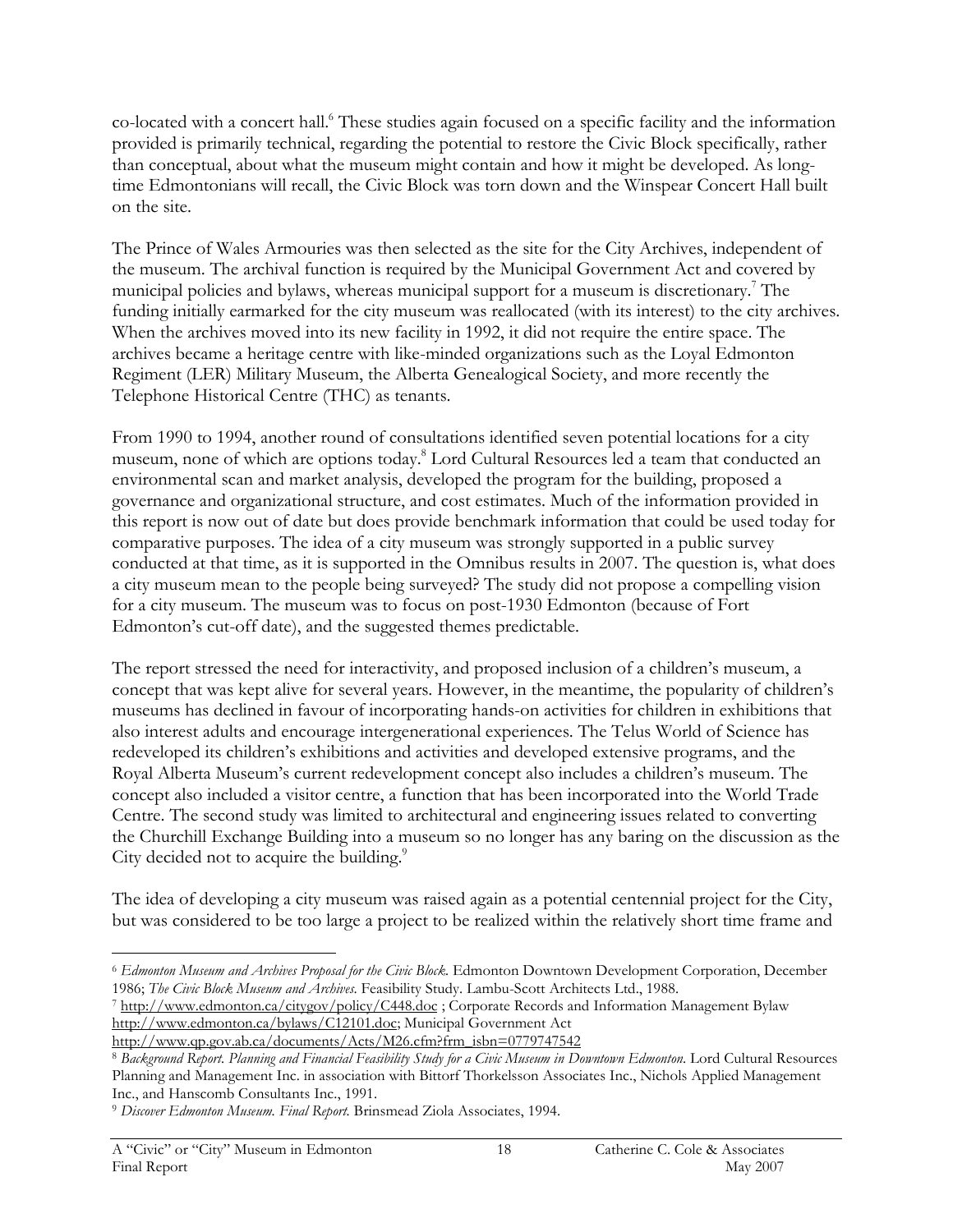limited budget allowed and was turned down in favour of the development of Sir Winston Churchill Square.

The idea of a city museum came up again during Bill Smith's term as mayor in relation to the idea of merging the Provincial Museum and the University of Alberta Collections and/or the Edmonton Art Gallery. One proposal saw the city museum as a gallery within the redeveloped Provincial Museum. Another saw the civic museum being developed in the former Art Gallery building after the Art Gallery and Provincial Museum had merged and relocated to the Cominco Lands at the end of 99th Street north of the post office. This concept failed due to the post 9/11 recession of 2002.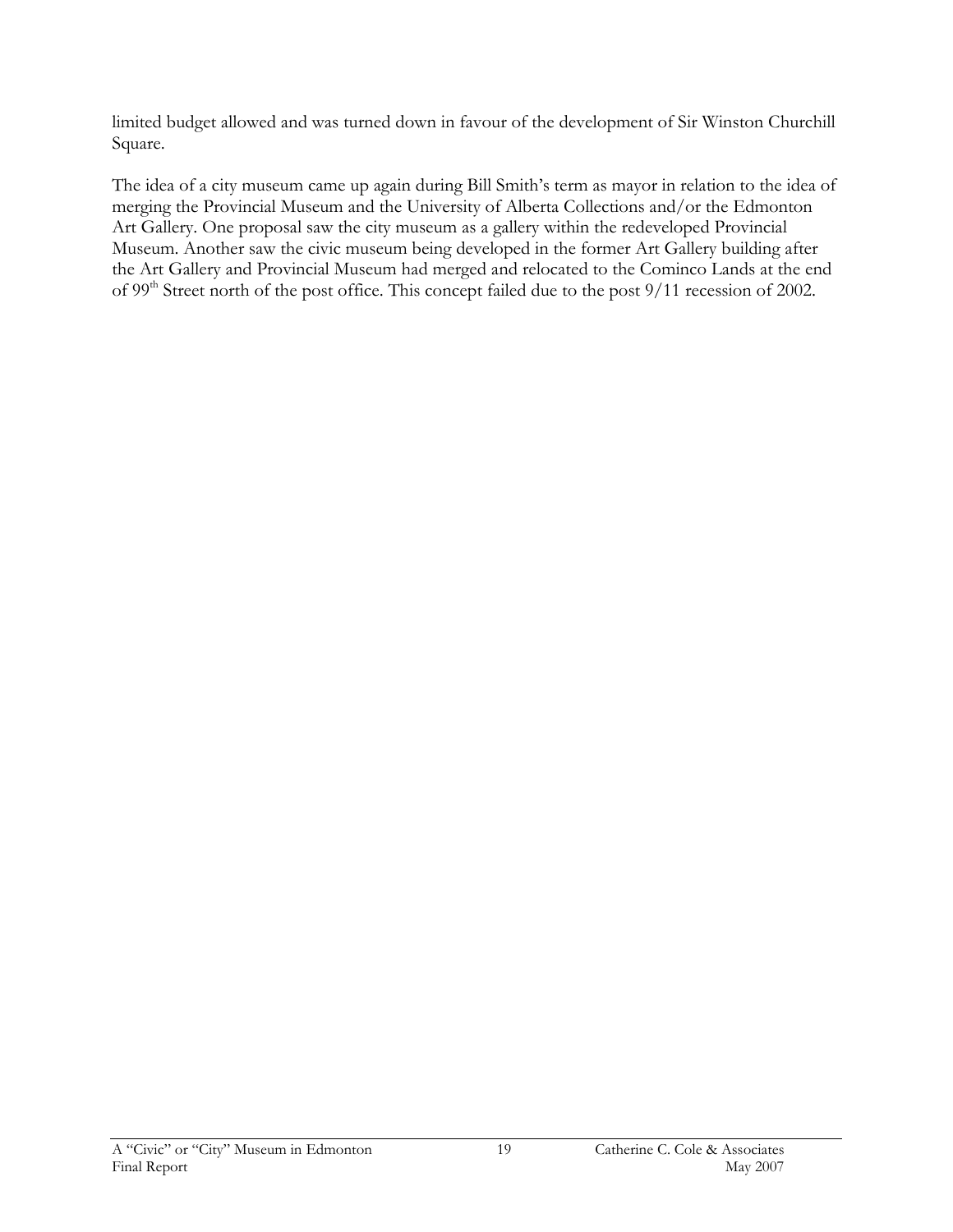# Interview Summary: Community Members

Members of the broader community generally supported the idea of establishing a city museum, several with genuine enthusiasm and excitement. They thought that the civic museum concept was too narrow a mandate, but understood that the city has a responsibility to its existing collections and that they should be incorporated within city museum. Most respondents did not think that the words city museum or Edmonton Museum suggested a dynamic, creative facility. That energy needs to be inherent in the vision. The city is changing very quickly now as a result of the boom, making it all the more important to preserve and understand our past.

Most felt that existing local museums were very specialized and that even if a network was developed, and formal relationships were established with local museums, providing support to local museums is a separate issue from and does not fill the need for a city museum. There are too many gaps and the small museums are limited in their ability to serve the community. They suggested that the museum should embrace the history and culture of the city in the largest sense possible. They suggested a number of the themes included in this report.

Although this is being called a city museum, community members thought it was essential that the museum reflect Edmonton and the surrounding region, not just the city limits, and that surrounding communities be approached for potential collaboration, partnerships and funding. Historically, relationships between First Nations, Métis, and European communities were interdependent. There is a growing interest in Métis and First Nations history among Aboriginal and non-Aboriginal people and opportunity to develop effective partnerships. It is important to engage Aboriginal communities in a non-political way.

Respondents felt that the museum's first responsibility was to the people of Edmonton, and that tourists would be a secondary audience. New residents are a particular audience; the museum could help to familiarize newcomers to the community. It will be challenging, but critical, to engage members of ethnocultural communities.

Community members felt that it was important for the museum to have an arms length relationship to the City, that there should be a formal relationship between the City and the museum and an ongoing funding commitment from the City, but that autonomy was important to generate public and corporate support, and provide necessary leadership and identity. The museum will require regional, provincial and federal government support but the City should provide generous funding, both capital and the core of an endowment fund.

In discussions regarding potential champions for the project, a number of names and approaches were suggested. It would be advisable to engage members of the founding families, businesses and community organizations to give authenticity and support. But it is also important to involve members of newer communities, cultural communities and the surrounding area.

A number of potential locations were discussed and somewhere in the downtown area favoured. Community members stressed the importance of building the museum incrementally: fleshing out the concept, getting the group of champions together, initiating programming, and assessing potential sites simultaneously.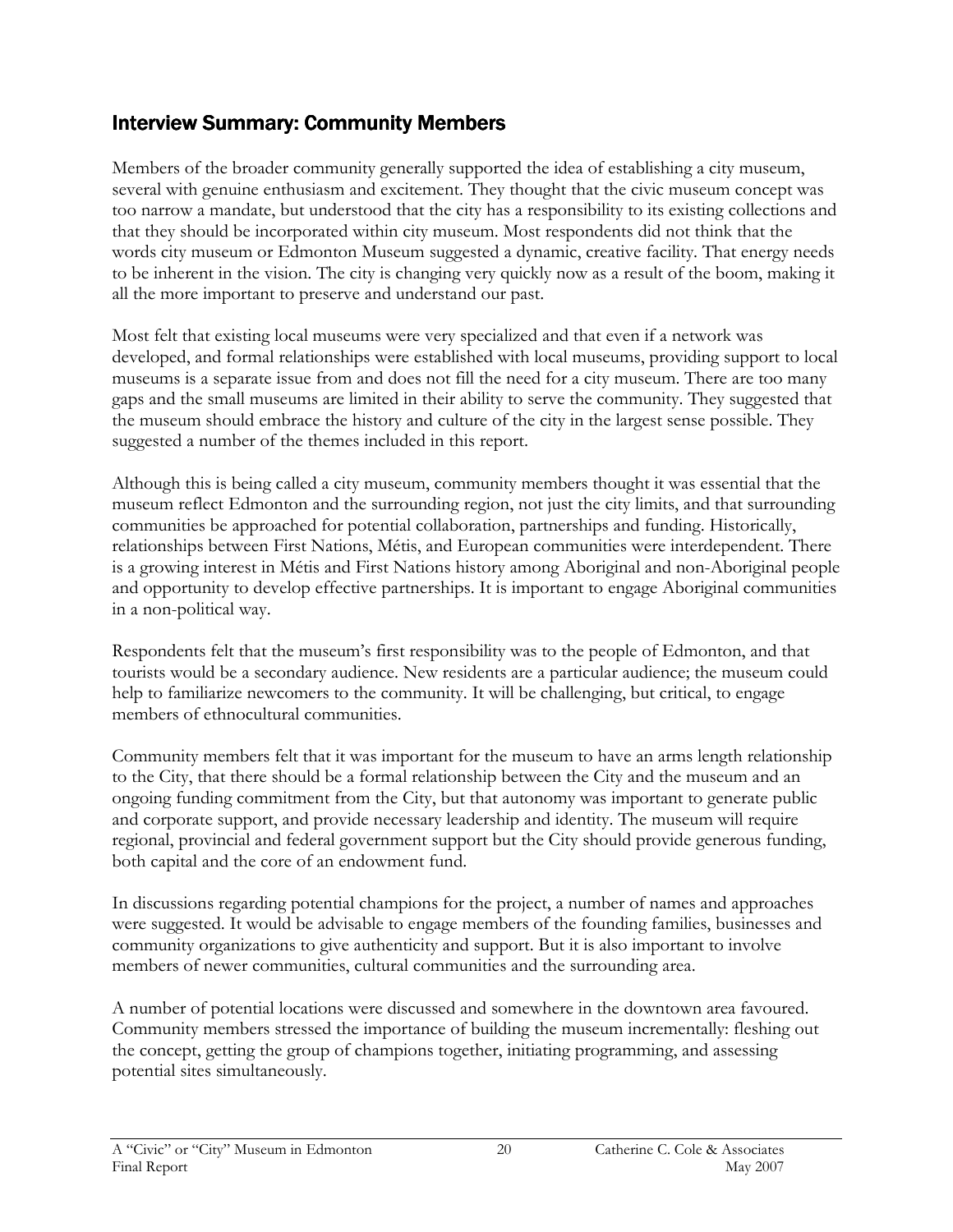# Interview Summary: Museums in Edmonton

There are many museums and related organizations in Edmonton, ranging from:

- provincial museums and historic sites (the Royal Alberta Museum, the Legislative Assembly of Alberta and Rutherford House);
- to City-owned and operated museums (Fort Edmonton Park, the John Walter Museum, the John Jansen Nature Centre, the Muttart Conservatory, the Edmonton Zoo, the Artifact Centre, the Edmonton Police Museum and Archives, and the Edmonton Transit heritage program);
- to independent, stand alone museums (Telus World of Science, Ukrainian Canadian Archives & Museum of Alberta, Alberta Railway Museum, Alberta Aviation Museum, Loyal Edmonton Regiment Military Museum, Telephone Historical Centre, Victoria Composite High School Museum and Archives, Edmonton Radial Railway Society, Edmonton Sports Museum & Hall of Fame, Edmonton Power Historical Foundation, and the Jewish Archives and Historical Society of Edmonton and Northern Alberta);
- to museums that have a parent body (Museums and Collections Services/University of Alberta, Edmonton Public Schools Archives and Museum, Alberta Association of Registered Nurses Museum & Archives, C & E (1891) Railway Museum/Junior League of Edmonton, Ukrainian Museum of Canada, Alberta Branch, and the Ukrainian Catholic Women's League of Canada Arts & Crafts Museum (USWLC).

Not all of these would necessarily qualify as museums according to the International Council of Museums which defines a museum as: a non-profit making permanent institution in the service of society and of its development, open to the public, which acquires, conserves, researches, communicates and exhibits, for purposes of study, education and enjoyment, the tangible and intangible evidence of people and their environment; or the Canadian Museums Association (CMA) whose definition is more specific: A non-profit, permanent establishment, exempt from federal and provincial income taxes, open to the public at regular hours and administered in the public interest for the purpose of collecting and preserving, studying, interpreting, assembling and exhibiting to the public for its instruction and enjoyment, objects and specimens of cultural value, including artistic, scientific (whether animate or inanimate) historical and technological material. The CMA definition includes institutions as diverse a science centres, historic sites, art galleries, zoos, and botanical gardens. The Alberta Museums Association has initiated an accreditation process, which could be used as a benchmark in identifying eligibility for municipal funding in the future.

There are also a number of local heritage organizations with an interest in a potential museum. At this stage, only a few have been consulted (the Edmonton Historical Board, Edmonton and District Historical Society, Alberta Labour History Institute, and the Heritage Community Foundation). If the concept is to be developed further there is a larger list of organizations that should be consulted, including the Northern Alberta Pioneers and Descendants Association; Alberta Genealogical Society, Edmonton Branch; Association Canadienne-Francaise de l'Alberta; CKUA Radio; Edmonton Ghost Tours; Highlands Historical Foundation; Historical Society of Germans from Poland and Volhynia; Ismaili Council for Edmonton; Loyal Orange Association; Lutheran Historical Institute; Old Strathcona Foundation; Olde Towne Beverly Historical Society; Out an' About Tours; and various cultural societies. As well, art galleries have not been consulted at this stage but should be considered.

There are currently a number of heritage events, such as May Week, Edmonton and Athabasca History Week, Historica Heritage Fairs, Doors Open, and Airfest that should be taken into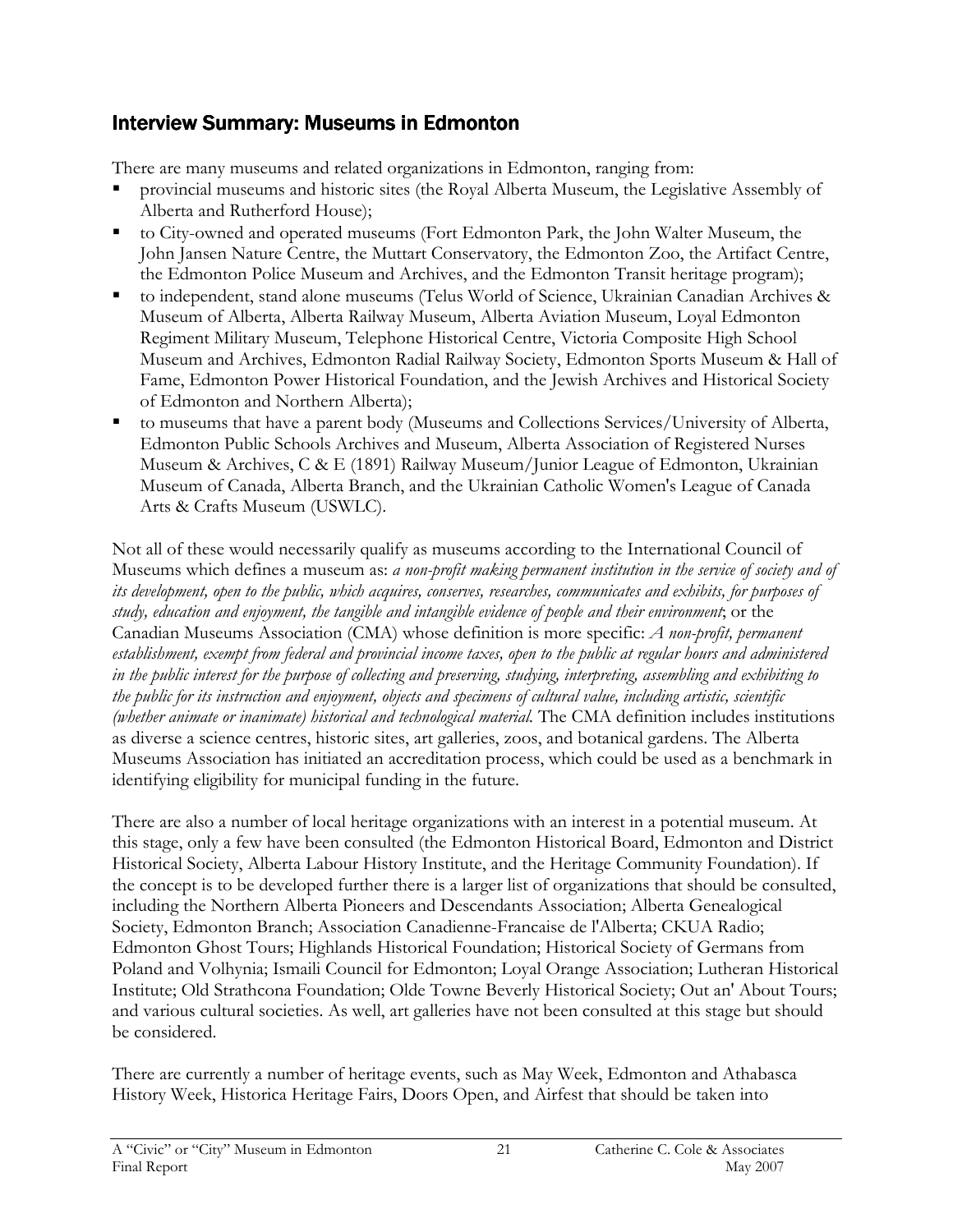consideration by a city museum. The Edmonton and District Historical Society has recently formed a History Centre in Queen Alexandra School and will be developing curriculum-based educational programs with the long-term goal of becoming a heritage equivalent to the Bennett Environmental Education Centre. Ultimately, a new organization is required, one that has the city museum as its focus.

Meetings with representatives of many museums and local heritage organizations revealed that there is not much support for the idea of establishing a museum of civic administration. The scope was considered to be too narrow to be of much interest. The police and transit heritage programs would be interested in participating in a larger museum concept.

There was more support for the idea of developing a city museum, a Museum of Edmonton, and an Edmonton museum network and funding program. Local museums would be interested in contributing to exhibitions and programs led by a city museum, in accessing a municipal funding program, and in initiatives such as collaborative marketing, always a challenge for small museums. The history of local museums shows that they sprouted up due to the end of a historical period or to mark an important anniversary. This suggests that if there is no place to tell the full story i.e. if a city museum is not established, it is likely that more small museums will emerge in the future.

The notion of a concept like the Smithsonian's museums on the mall was raised. However, restricting this discussion to history museums, existing museums are not all interested in co-locating in one place. A number of museums are grounded to their current (or proposed locations). They can not move because either:

- they are historic sites (Fort Edmonton Park; John Walter Museum; C & E (1891) Railway Museum (replica); the Ukrainian Canadian Archives & Museum of Alberta; the old Beth Israel Synagogue; the Edmonton Public Schools Archives and Museum in MacKay Avenue School);
- they have an ongoing relationship to the institution in which they are housed (the Victoria Composite High School Museum and Archives; College and Association of Registered Nurses of Alberta; Ukrainian Museum of Canada, Alberta Branch; Ukrainian Catholic Women's League of Canada Arts & Crafts Museum); or
- it would be extremely expensive and challenging to move them because of their collections (the Alberta Railway Museum; the Edmonton Radial Railway Society; the Alberta Aviation Museum). The Loyal Edmonton Regiment Military Museum could move, but has invested significantly in its current location and benefits from co-location with the City Archives.

The organizations that were most interested in co-location are those that currently lack a permanent home (Edmonton Police Museum and Archives; Edmonton Transit; Edmonton Sports Museum & Hall of Fame; Edmonton Power Historical Foundation). The Telephone Historical Centre in particular is vulnerable due to its ageing volunteer base and lack of sustainable funding. Some of these museums would be interested in becoming a part of a larger city museum. If a city museum were to be established, a number of potential locations for a city museum were mentioned.

The concept of merging local museums into one city museum is not practical financially or in terms of volunteer or audience support. Local museums are funded largely through casinos and lotteries, funding that would no longer be available if they were all to merge into one museum. Most informants felt that the museum should be operated at arms-length from the City but with substantial municipal funding, possibly a dedicated endowment. Several commented that the City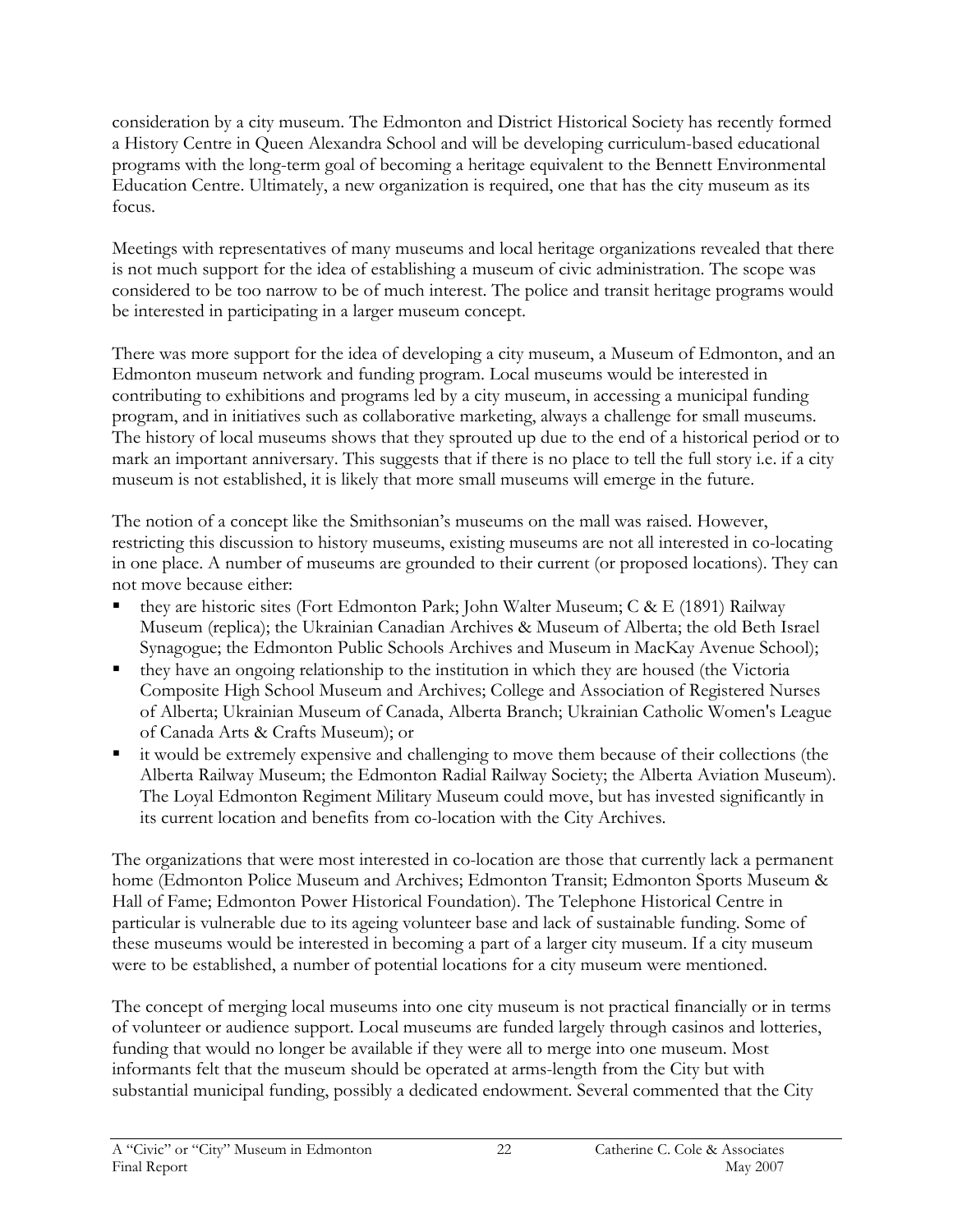should not initiate a museum unless it is prepared to fund it adequately. The important educational and curatorial roles of a museum, and the need for public support much like a public library must be recognized; museums should not be considered primarily as attractions, but as research and educational institutions, as institutions that foster a sense of place and identity. Admissions alone will not support the museum. Informants also noted that science and technology and youth, not heritage, are priority funding areas for corporate foundations. Corporate funders may be interested in a city museum project if it were tied to downtown or community revitalization or had a significant component interpreting local industries. On the other hand, heritage does appeal to private donors who could be encouraged to add to an endowment established by the city.

Current volunteers have particular interests in a technology or a specific aspect of Edmonton's history, while new volunteers could be attracted to an institution with a broader mandate. An organizational structure like that of the Edmonton Aviation Heritage Society, which has both independent and shared functions, should be considered. There would be benefits to sharing storage space and conservation labs, for example. If collections of various museums were to be combined, some artifacts should be deaccessioned to reduce overlap. Some of the partners in a city museum could come from existing museums but there are a lot of subject areas not covered by any of the existing museums so additional partners would be identified.

The relationship between Fort Edmonton Park and a city museum came up in several interviews. Fort Edmonton covers the early history of Edmonton but its ability to explore more recent history (post-1920s) or to interpret history thematically is limited by its heritage park format. Edmonton is a modern city; it is largely a post-World War II city and much of its story cannot be told at Fort Edmonton. The park is also a seasonal facility, with limited access in the off-season. A few expressed the view that the City should focus its energies on improving Fort Edmonton rather than establishing a new museum. Some felt that the City's current administrative structure was not the most effective for museums, that the proposed museum should have a director with a background in local history and museology that was responsible for all aspects of the museum.

Ongoing programming and temporary exhibitions on a wide variety of topics that would provide breadth as well as depth are essential to attract repeat visitors. A number of people commented that the museum could play an important role in building a sense of community, which is particularly important given the increase in number of people migrating to Edmonton from other parts of the country and immigrating from around the world. The museum could help to give a voice to newer immigrants. The need to consult within the Aboriginal community was stressed.

If existing museums were brought together in some way, broader themes could be explored that would be of more general interest. A few raised concerns about whether the history of Edmonton, particularly as could be told through artifacts, was unique noting that there are a lot of boring museums in Canada. Several commented on the limitations of technology museums, that they should be more about people. A couple mentioned the interest in establishing a home for the Sports, Culture and Community Service Halls of Fame, but others noted that halls of fame have a very limited audience so the information would have to be presented in an innovative, space effective way (i.e., interactive kiosks rather than portraits on the walls). Others noted that if collections were to be combined in a city museum, the communities that developed them should be able to borrow them for specific purposes (ceremonial events, exhibitions, etc.); a city museum should retain its grassroots connection.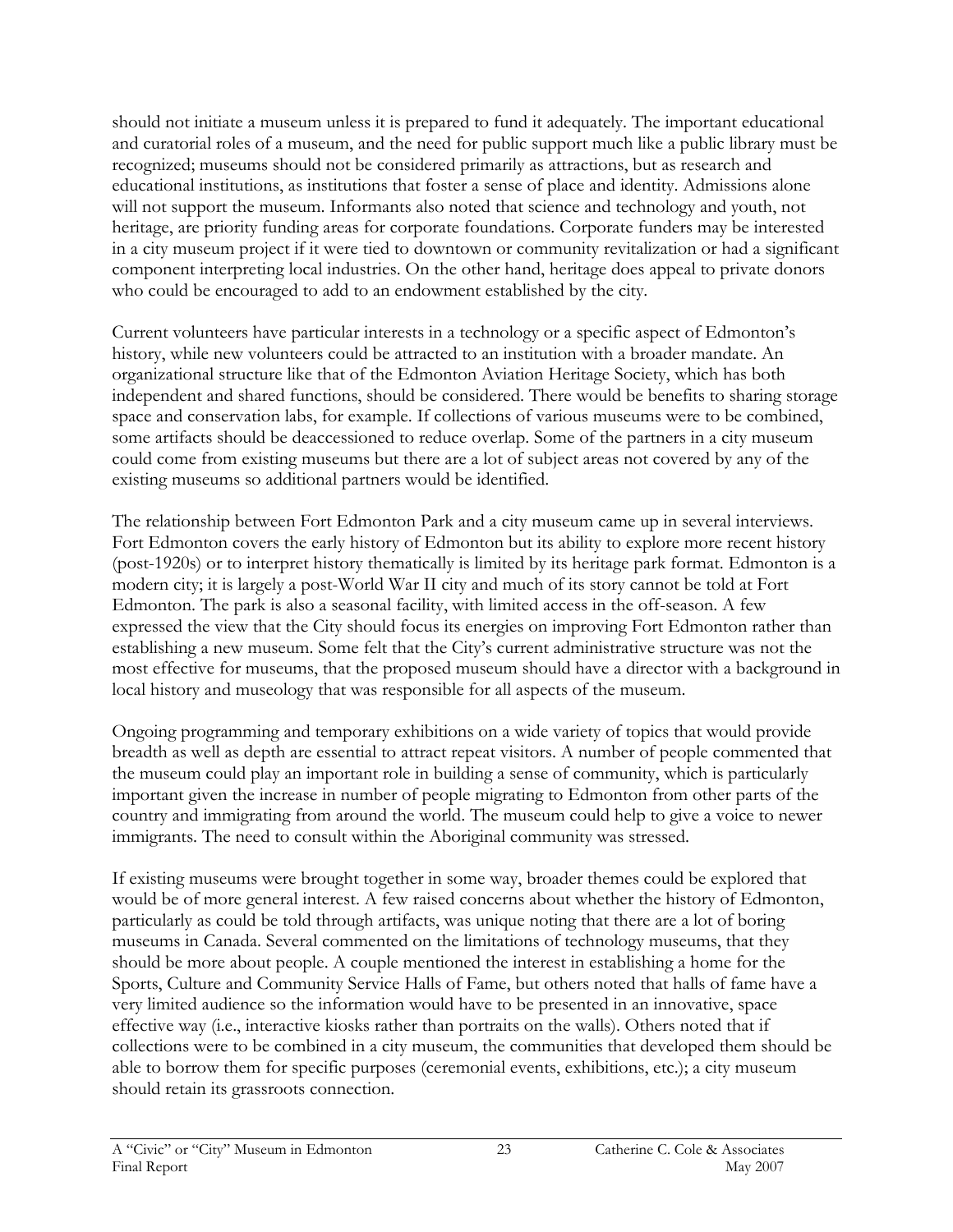| Museum                                                                                                                                                                     | Governance                                                                                                                                                    | <b>Scope of Collections</b>                                                                                                                                                                                                                                                                                                                              | <b>Scope of Program</b>                                                                                                                                                                                                                                                                                                                                   | Funding                                                                                                                                                                                                                                            | Number of<br><b>Staff</b>                                                                              | Number of                                                                                                                                                            | Visitation                                                                                                                                                                                 |
|----------------------------------------------------------------------------------------------------------------------------------------------------------------------------|---------------------------------------------------------------------------------------------------------------------------------------------------------------|----------------------------------------------------------------------------------------------------------------------------------------------------------------------------------------------------------------------------------------------------------------------------------------------------------------------------------------------------------|-----------------------------------------------------------------------------------------------------------------------------------------------------------------------------------------------------------------------------------------------------------------------------------------------------------------------------------------------------------|----------------------------------------------------------------------------------------------------------------------------------------------------------------------------------------------------------------------------------------------------|--------------------------------------------------------------------------------------------------------|----------------------------------------------------------------------------------------------------------------------------------------------------------------------|--------------------------------------------------------------------------------------------------------------------------------------------------------------------------------------------|
| Alberta<br>Association of<br>Registered<br><b>Nurses Museum</b><br>& Archives, est.<br>1970s, hired staff<br>in 1991 for 75th<br>anniversary                               | College and<br>Association of<br>Registered<br>Nurses of<br>Alberta; New<br>Brunswick and<br>the national org.<br>also have<br>museums                        | 2,000 artifacts, corporate<br>records and records of<br>nursing associations;<br>provincial mandate; began<br>collecting material when<br>schools of nursing in<br>hospitals started closing in<br>early '70s                                                                                                                                            | Permanent and temporary<br>exhibitions; duplicate<br>exhibitions for travel<br>throughout province; have<br>website and CD; provincial<br>outreach program; double-<br>sided posters; open to the<br>public; seniors tours, some<br>students                                                                                                              | Funded by College<br>and Association of<br><b>Registered Nurses</b><br>of Alberta; project<br>grants from AMA,<br>ASA, AHRF, and<br>partnerships with<br>nursing faculty at<br>UofA                                                                | 1 librarian/<br>archivist                                                                              | <b>Volunteers</b><br>Have had<br>some<br>volunteers<br>but not<br>enough for<br>them to do                                                                           | Does not<br>record<br>visitors                                                                                                                                                             |
| <b>Alberta Aviation</b><br>Museum, est.<br>1983; in current<br>location since<br>1991; has plans<br>for upgrades to<br>their existing<br>facility and a<br>major expansion | Non-profit<br>society;<br>federally<br>registered<br>charity; note:<br>comments are<br>limited to the<br>museum, not<br>the Heritage<br>Society as a<br>whole | Edmonton focus; also<br>northern Alberta &<br>Canada; extensive<br>collection of aircraft and<br>related artifacts; books &<br>archival material                                                                                                                                                                                                         | Airfest: a major annual event<br>that attracts 18,000 visitors;<br>interactive exhibitions;<br>curriculum-based grade 6<br>programs; extensive<br>woodworking and<br>metalworking facilities;<br>partnerships with<br>organizations like NAIT to<br>develop and deliver<br>programs and with youth<br>centre, seniors centre,<br>Catholic Social Services | Discretionary<br>funding from the<br>City in 2006;<br>previously self-<br>sustaining; casinos;<br>paid admission;<br>educational<br>programs; gift shop;<br>donations; grants;<br>facility rentals; some<br>earned revenue, i.e.,<br>film projects | ED full-<br>time; office<br>manager,<br>gift shop<br>manager,<br>and<br>archivist<br>full-time         | 40 active in<br>restoration,<br>60-70 total,<br>average age<br>75;<br>volunteer<br>mgt. issue;<br>need<br>volunteers<br>for display<br>& reception                   | 18,000 paid<br>admissions<br>plus 2,000-<br>4,000<br>students/<br>year; busy<br>$May -$<br>September,<br>weekends<br>in winter;<br>400<br>members;<br>numbers<br>vary from<br>year to year |
| Alberta Railway<br>Museum                                                                                                                                                  | Non-profit<br>society                                                                                                                                         | Focused mandate CN/<br>Northern Alberta Railway;<br>3rd largest railway museum<br>in Canada, 65 cars, 25,000<br>photos; oral histories; have<br>telegraph system,<br>teletypes, etc. but no<br>where to display them; use<br>some of the cars as<br>exhibition halls; could<br>display ephemera at city<br>museum and encourage<br>visitors to go to ARM | Facility just within city limits<br>but has no city water, moved<br>30 years ago, would like LRT<br>to extend to museum;<br>extension of Anthony<br>Henday Drive/195 Ave will<br>improve access; initially at<br>Cromdale; sewer or natural<br>gas, does have half a mile of<br>live track, former spur line                                              | Liability insurance is<br>expensive --<br>\$9,000/year;<br>casinos; Alberta<br>Museums<br>Association; Alberta<br><b>Historical Resources</b><br>Foundation; Wild<br>Rose Foundation;<br>support from the<br>City for roadway<br>maintenance       | $\rm No$<br>permanent<br>staff; up to<br>3 summer<br>staff<br>through<br>STEP and<br>Service<br>Canada | 75<br>members,<br>15 active;<br>board<br>works $10+$<br>hours/<br>month, 2<br>professional<br>steam<br>engineers;<br>people<br>interested<br>in trains,<br>old stuff | 3,831                                                                                                                                                                                      |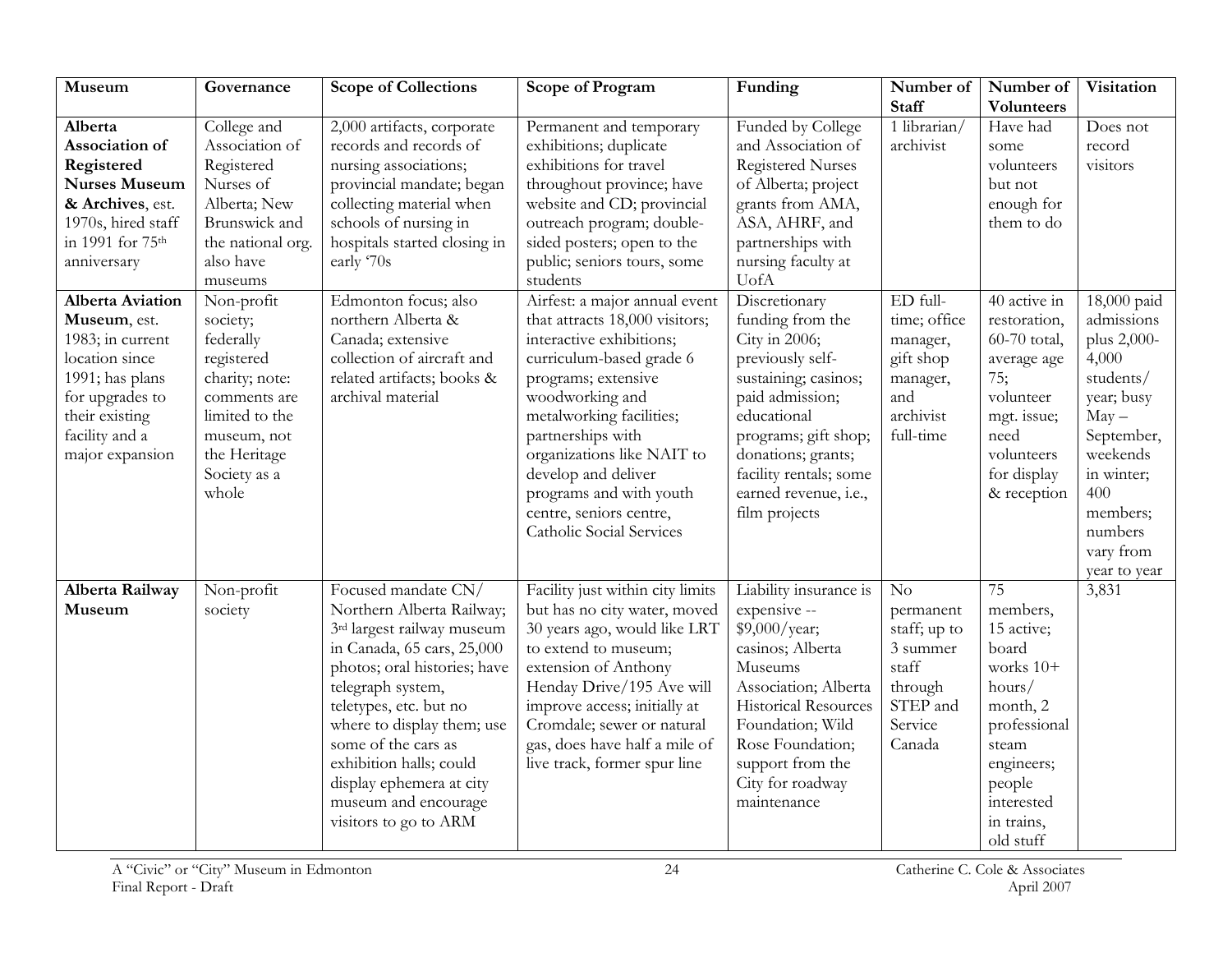| Museum                                                                                                                                                    | Governance                                                                                                                               | <b>Scope of Collections</b>                                                                                                                                                                                                                                | <b>Scope of Program</b>                                                                                                                                                                                                                                                             | Funding                                                                                                                  | Number of<br><b>Staff</b>                                                                                          | Number of<br><b>Volunteers</b>                                                                     | Visitation                                                                                                                               |
|-----------------------------------------------------------------------------------------------------------------------------------------------------------|------------------------------------------------------------------------------------------------------------------------------------------|------------------------------------------------------------------------------------------------------------------------------------------------------------------------------------------------------------------------------------------------------------|-------------------------------------------------------------------------------------------------------------------------------------------------------------------------------------------------------------------------------------------------------------------------------------|--------------------------------------------------------------------------------------------------------------------------|--------------------------------------------------------------------------------------------------------------------|----------------------------------------------------------------------------------------------------|------------------------------------------------------------------------------------------------------------------------------------------|
| <b>Artifact Centre,</b><br>est. 1967 in the<br>Cromdale Bus<br>Barns, in 1972<br>moved to the old<br>Bohemian<br>Brewery in<br>Walterdale                 | City of<br>Edmonton                                                                                                                      | Extensive collection;<br>90,000 artifacts, half of<br>which are dispersed<br>throughout Fort<br>Edmonton; collect<br>anything pertinent to the<br>history of Edmonton,<br>including contemporary<br>ephemera, gifts to the city,<br>etc.                   | No programming at the<br>artifact centre                                                                                                                                                                                                                                            | Part of civic<br>administration                                                                                          | 2 full-time                                                                                                        | None at the<br>centre                                                                              | Not open<br>to the<br>public                                                                                                             |
| <b>C&amp;E</b> Station<br>Museum                                                                                                                          | Junior League<br>of Edmonton/<br>Friends of the<br>C&E Station                                                                           | Small collection &<br>exhibition of artifacts<br>related to the C&E station<br>and railway; the station is a<br>replica constructed in<br>1982, the original station<br>was opposite the<br>Strathcona Hotel                                               | Participate in heritage events<br>such as the telegraphers<br>annual international event,<br>Historic Edmonton week,<br>etc.; the Edmonton Radial<br>Railway Society high level<br>bridge trips stop at the<br>station; educational program;<br>publication                         | STEP grant; \$2,000<br>program budget<br>from the Junior<br>League; the Friends<br>raise funds for<br>specific purposes  | 1 STEP<br>student; the<br>League<br>office<br>manager<br>will take<br>visitors<br>through in<br>the off-<br>season | $10$ in the<br>Friends; 20<br>in the<br>League; the<br>numbers<br>have<br>dropped<br>substantially | Popular<br>during<br>special<br>events                                                                                                   |
| Canadian<br>Militaria<br>Preservation<br>Society                                                                                                          | 6 board<br>members                                                                                                                       | Extensive private<br>collection of Canadian<br>militaria on long-term loan<br>to the society $-$ all aspects:<br>uniforms, badges, home<br>front, objects reflecting<br>children's lives during<br>wartime, etc.; 4,000+ sq.<br>ft; thousands of artifacts | The collection is not<br>catalogued and limited<br>research has been done;<br>thematic displays; intends to<br>participate in a virtual<br>exhibition about the home<br>front with the Heritage<br>Community Foundation; has<br>close relationship with the<br>Royal Alberta Museum | No budget;<br>supported by<br>Milarm Co. Ltd. in<br>terms of space,<br>overhead, staff;<br>private acquisition<br>budget | No staff<br>designated<br>to the<br>museum;<br>Milarm<br>staff<br>available as<br>required                         | Curator                                                                                            | Does not<br>keep track,<br>but more<br>than<br>$2,000$ /year<br>$(40 + /$ week)<br>primarily<br>military,<br>collectors &<br>specialists |
| Edmonton<br>Police Museum,<br>est 1987; would<br>like to see in city<br>museum; stories<br>related to events,<br>character of police<br>force, as members | Had an advisory<br>board, dissolved<br>by a former<br>Chief of Police;<br>there is an<br>historical unit,<br>attached to<br>honour guard | History of policing in<br>Edmonton area, from Fort<br>Edmonton to North West<br>Mounted Police, to<br>Alberta Provincial Police,<br>to Edmonton Police<br>Service, changes in the<br>work itself; 14' x 25'                                                | Currently limited to forensic<br>science exhibition at the<br>Telus World of Science;<br>developed junior detective<br>program; maintain heritage<br>cars for parades; wrote a<br>history of the EPS                                                                                | No budget                                                                                                                | Currently<br>none, had a<br>curator                                                                                | N/a                                                                                                | N/a                                                                                                                                      |

A "Civic" or "City" Museum in Edmonton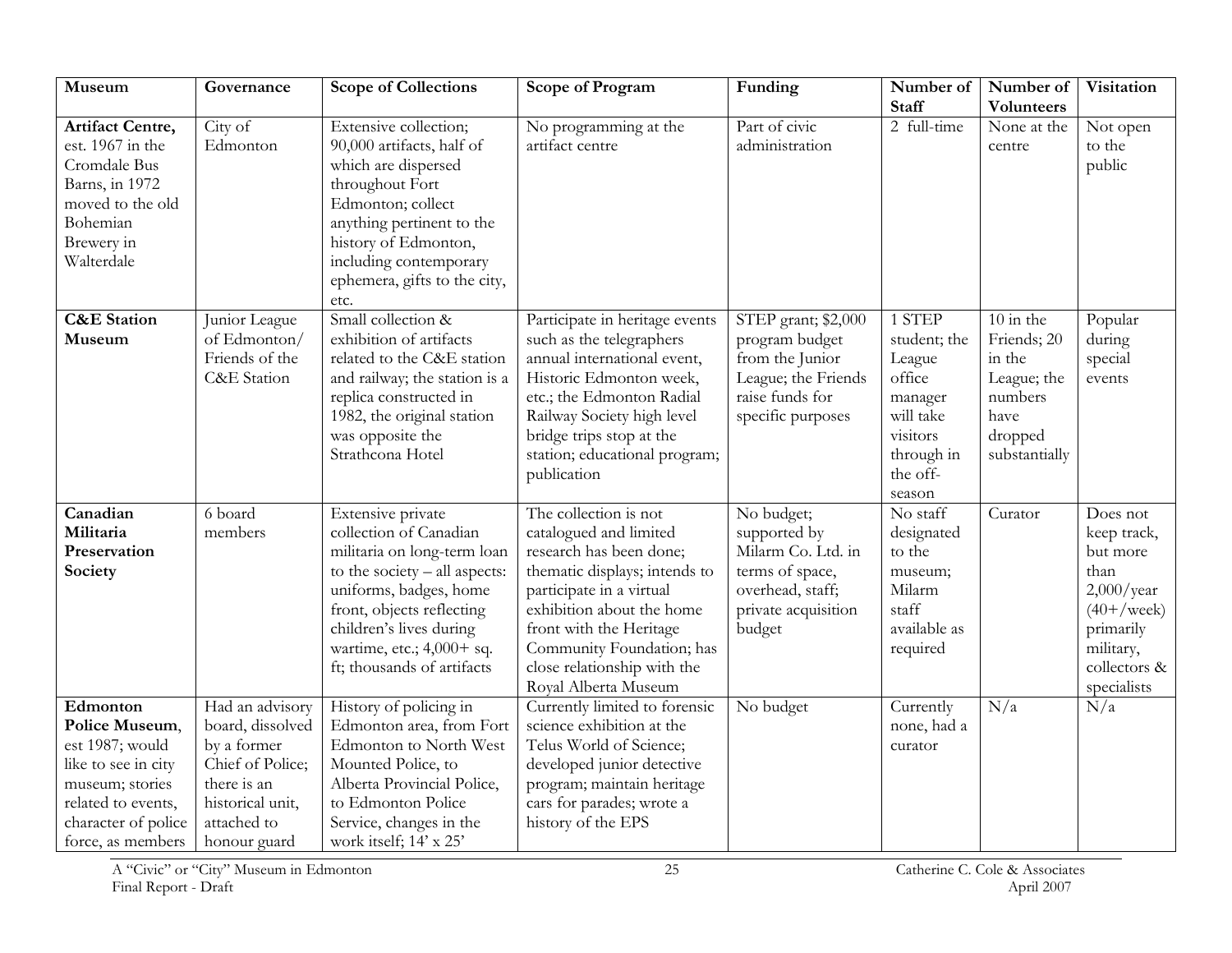| Museum                                                                                                                                                                                                     | Governance                                                   | <b>Scope of Collections</b>                                                                                                                                                                                                                                                              | <b>Scope of Program</b>                                                                                                                                                                                                                                            | Funding                                                                                                                                                                         | Number of<br><b>Staff</b>                                                                          | Number of<br><b>Volunteers</b>                                                                          | Visitation                                                                                  |
|------------------------------------------------------------------------------------------------------------------------------------------------------------------------------------------------------------|--------------------------------------------------------------|------------------------------------------------------------------------------------------------------------------------------------------------------------------------------------------------------------------------------------------------------------------------------------------|--------------------------------------------------------------------------------------------------------------------------------------------------------------------------------------------------------------------------------------------------------------------|---------------------------------------------------------------------------------------------------------------------------------------------------------------------------------|----------------------------------------------------------------------------------------------------|---------------------------------------------------------------------------------------------------------|---------------------------------------------------------------------------------------------|
| of community;<br>museum could<br>increase public<br>confidence in<br>police                                                                                                                                |                                                              | rolling storage for archives<br>plus 6,000 sq. ft. artifact<br>storage off-site                                                                                                                                                                                                          |                                                                                                                                                                                                                                                                    |                                                                                                                                                                                 |                                                                                                    |                                                                                                         |                                                                                             |
| Edmonton<br><b>Power Historical</b><br>Foundation,<br>operates out of<br>Alberta Heritage<br>Exhibition Park,<br>west of Leduc, est<br>1987                                                                | Non-profit<br>society;<br>federally<br>registered<br>charity | Collection grows as power<br>plants close (i.e.,<br>Cloverbar, EPCOR in<br>2009), some artifacts very<br>large (steam engine 10<br>tons); currently occupy<br>2,000 sq. ft., half a<br>Quonset; also have<br>operating manuals,<br>drawings, pictures, etc.;<br>could use 25,000 sq. ft. | Have written history of<br>Edmonton Power; before<br>9/11 provided tours of<br>EPCOR; moved to Leduc<br>because of space<br>requirements; exhibits<br>educate public about how<br>power industry works;<br>developed online<br>curriculum-based school<br>programs |                                                                                                                                                                                 | None                                                                                               | 9 directors,<br>40<br>members                                                                           | Currently<br>only 3<br>public<br>events/year<br>but<br>thousands<br>of visitors<br>each day |
| Edmonton<br><b>Public Schools</b><br>Archives and<br>Museum, McKay<br>Avenue School<br>closed 1983;<br>retained building<br>because of its<br>significance, home<br>of first legislative<br>assembly, etc. | Edmonton<br>Public School<br>Board                           | Maintains archives for<br>school district; note:<br>Strathcona High School<br>also has a museum and<br>archives, as does Victoria<br>School for the Performing<br>Arts                                                                                                                   | Major restoration project in<br>1987; original 1881 school<br>house was restored as an<br>EPS centennial project in<br>1982; curriculum-based<br>educational programs;<br>building is used for board<br>and public functions                                       | Receives allocation<br>from the school<br>board, as do schools                                                                                                                  | 4 FT/2 PT;<br>7 hourly                                                                             | $\overline{4}$<br>volunteers<br>who come<br>in once or<br>twice a<br>week                               | Up to<br>15,000<br>including<br>school<br>children                                          |
| Edmonton<br>Radial Railway<br>Museum, 1970s                                                                                                                                                                | Non-profit<br>society;<br>federally<br>registered<br>charity | City stopped operating<br>streetcars in 1951; people<br>who used them ageing; 5<br>operating streetcars at<br>FEP, 3 over the High<br>Level Bridge; over 20<br>streetcars in total,<br>including bodies, also<br>banking parts for future<br>restoration; archives, some<br>ephemera     | Operate seasonally both at<br>Fort Edmonton Park and<br>out of the TransAlta Bus<br>Barns; provide training for<br>drivers; want to integrate a<br>little museum in the Bus<br>Barns                                                                               | City pays \$40,000/<br>year to society to<br>operate streetcars at<br>FEP; access grants,<br>looking into casinos;<br>society raised funds<br>for their building at<br>the Park | No paid<br>staff; all<br>drivers at<br>FEP and all<br>restoration<br>work done<br>by<br>volunteers | 115<br>members,<br>15,000<br>volunteer<br>hours/year;<br>need to get<br>new/young<br>people<br>involved | Visitation<br>included in<br>FEP figures                                                    |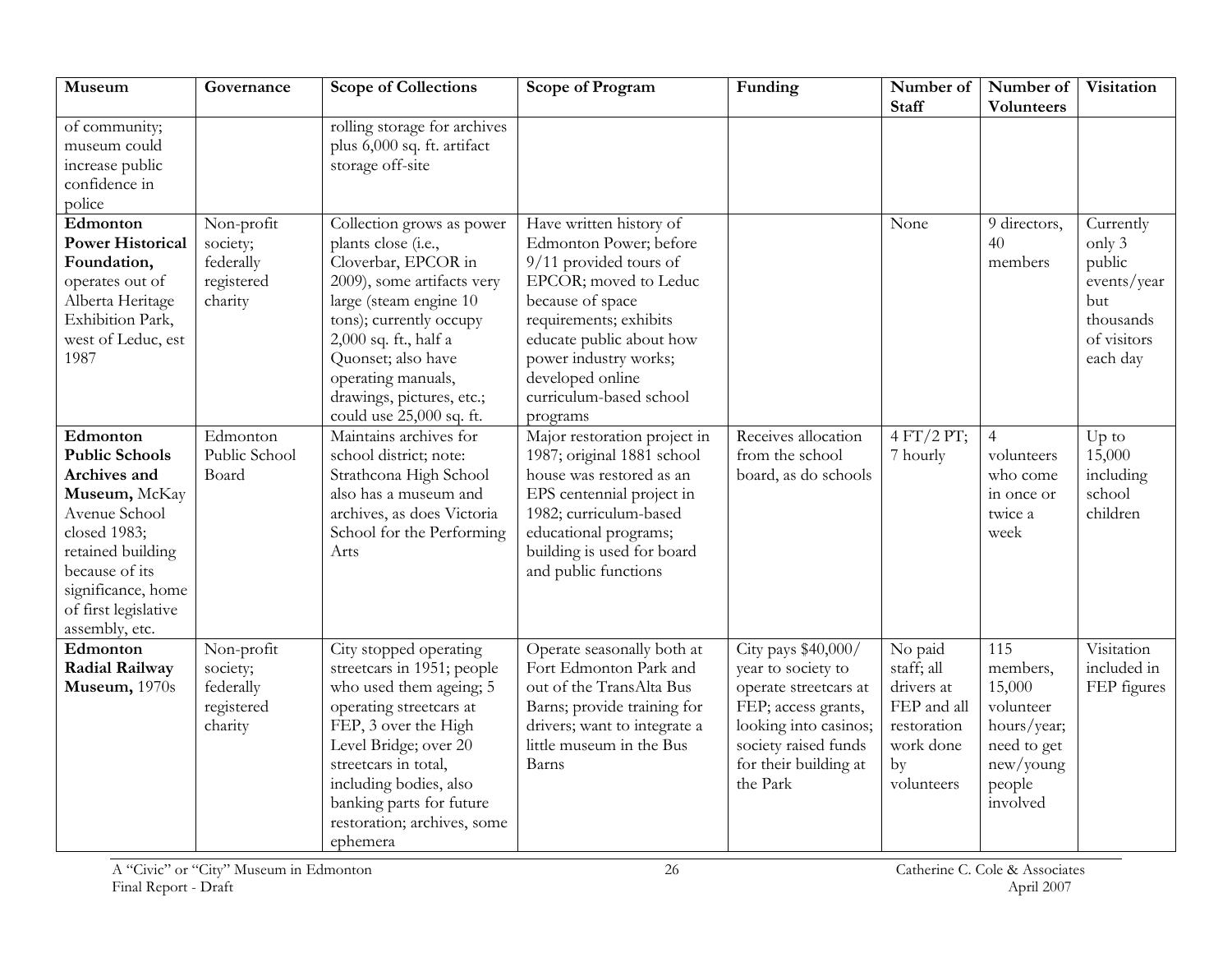| Museum                                                                                                                                                                          | Governance                                                             | <b>Scope of Collections</b>                                                                                                                                                                                | <b>Scope of Program</b>                                                                                                                                                                                                                                                                                                              | Funding                                                                                                                                                                                                                           | Number of                                                                                                                     | Number of                                                                                                   | Visitation                                                                                                |
|---------------------------------------------------------------------------------------------------------------------------------------------------------------------------------|------------------------------------------------------------------------|------------------------------------------------------------------------------------------------------------------------------------------------------------------------------------------------------------|--------------------------------------------------------------------------------------------------------------------------------------------------------------------------------------------------------------------------------------------------------------------------------------------------------------------------------------|-----------------------------------------------------------------------------------------------------------------------------------------------------------------------------------------------------------------------------------|-------------------------------------------------------------------------------------------------------------------------------|-------------------------------------------------------------------------------------------------------------|-----------------------------------------------------------------------------------------------------------|
| Edmonton<br><b>Sports Museum</b><br>and Halls of<br>Fame, hall of<br>fame has existed<br>since 1950s but<br>has not had a<br>proper home                                        | Non-profit<br>society;<br>federally<br>registered<br>charity           | No collection yet;<br>currently identifying<br>potential acquisitions in<br>community                                                                                                                      | Have small space on main<br>floor of Chancery Hall, no<br>exhibitions yet; exploring<br>possibility of moving into<br>proposed arena                                                                                                                                                                                                 | Have initiated<br>'Founders' Circle'<br>fundraising<br>campaign; plan to<br>access lotteries<br>funding                                                                                                                           | <b>Staff</b><br>No staff;<br>Edmonton<br>Sports<br>Council<br>staff<br>available                                              | <b>Volunteers</b><br>N/a                                                                                    | N/a                                                                                                       |
| Edmonton<br>Telephone<br>Historical<br>Centre, began in<br>1980s, inc. 1985;<br>was in Old<br>Strathcona from<br>1987-2003; moved<br>into Armouries in<br>2005                  | Non-profit<br>society;<br>provincially<br>registered<br>charity        | Donated 75% of its<br>collection to the RAM<br>with an agreement that it<br>would be exhibited in the<br>new galleries; would like to<br>donate remainder of<br>collection (best part) to a<br>city museum |                                                                                                                                                                                                                                                                                                                                      | $$100,000 - $125,000/$<br>yr operating budget;<br>receive \$50,000<br>operating grant<br>from Community<br>Services; annual<br>fundraising<br>campaign - Telus<br>matches funds<br>raised; pay \$1,200/<br>m to the city in rent; | 1 FTE, 3<br>days/week<br>on site; 2<br>days/week<br>working<br>from home;<br>teacher and<br>accountant<br>also on<br>contract | ~10<br>volunteers<br>who come<br>in once a<br>week                                                          | Not huge,<br>but visitors<br>they get are<br>interested                                                   |
| Edmonton<br>Transit, a transit<br>museum would<br>not survive<br>independently but<br>interested in co-<br>locating,<br>questioned<br>accessibility of the<br>municipal airport | City of<br>Edmonton,<br>Department of<br>Transportation<br>and Streets | Need storage and<br>maintenance facility for<br>heritage buses, currently<br>$\sim$ 15 buses, photographs                                                                                                  | Provide popular historical<br>tours using heritage buses;<br>have developed history of<br>transportation program for<br>grades 2/3 and 6; displays at<br>Capital Ex; writing a history<br>book; 100 <sup>th</sup> anniversary in<br>2008, planning heritage<br>programs; value of program<br>in encouraging use of public<br>transit | Cost of operating<br>historic buses is very<br>high                                                                                                                                                                               | No<br>dedicated<br>staff, group<br>of oldtimers<br>who look<br>after buses,<br>now retiring                                   | 1 who<br>provides<br>the tours                                                                              | 8,000-9,000<br>people/year<br>participate<br>in tours;<br>turn away<br>hundreds of<br>people each<br>year |
| <b>Fort Edmonton</b><br>Park / John<br><b>Walter Museum</b>                                                                                                                     | City of<br>Edmonton                                                    | 45,000 artifacts displayed<br>within the various<br>buildings                                                                                                                                              | Continuing to add new<br>buildings and features,<br>another 30 buildings /<br>projects in the plan;<br>extensive programming,<br>special events, educational<br>programs, summer camps,<br>etc.                                                                                                                                      | City funding and<br>earned revenue;<br>60% municipally-<br>funded; 40% cost<br>recovery; the City<br>covers \$3.6M/year<br>of the \$5.8M budget                                                                                   | Staff<br>integrated<br>into other<br>City<br>attractions,<br>therefore<br>difficult to<br>calculate                           | $\overline{600}$<br>volunteers<br>from all<br>walks of<br>life, both<br>episodic &<br>ongoing<br>volunteers | $\sim 200,000$<br>visitors, up<br>$20\%$ in<br>2006<br>season,<br>trying to<br>improve<br>attendance      |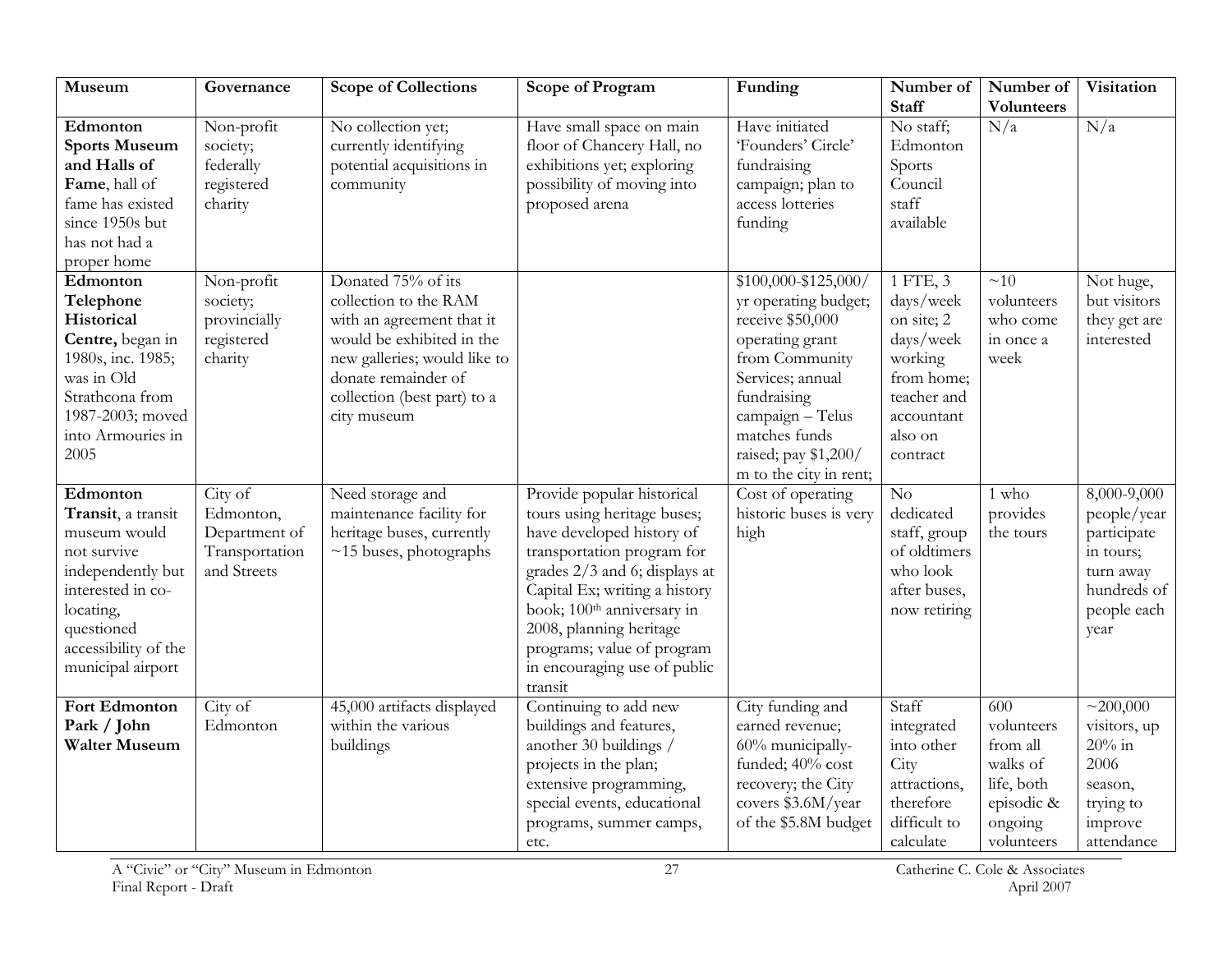| Museum                                                                                                                                            | Governance                                                                                                                                              | <b>Scope of Collections</b>                                                                                                                                                                  | <b>Scope of Program</b>                                                                                                                                                                                                                   | Funding                                                                                                                                                                             | Number of<br><b>Staff</b>        | Number of                                                                                                                                          | Visitation                                                                                                                                               |
|---------------------------------------------------------------------------------------------------------------------------------------------------|---------------------------------------------------------------------------------------------------------------------------------------------------------|----------------------------------------------------------------------------------------------------------------------------------------------------------------------------------------------|-------------------------------------------------------------------------------------------------------------------------------------------------------------------------------------------------------------------------------------------|-------------------------------------------------------------------------------------------------------------------------------------------------------------------------------------|----------------------------------|----------------------------------------------------------------------------------------------------------------------------------------------------|----------------------------------------------------------------------------------------------------------------------------------------------------------|
| <b>Jewish Archives</b><br>and Historical<br>Society of<br><b>Edmonton</b> and<br>Northern<br>Alberta, former<br>incarnation in<br>1970s           | Non-profit<br>society;<br>federally<br>registered<br>charity                                                                                            | Significant collection,<br>primarily archival; scope is<br>Red Deer north                                                                                                                    | Have plans to develop old<br>Beth Israel Synagogue on<br>95 <sup>th</sup> Street when Catholic<br>congregation closes; has<br>done a book project and a<br>movie, working on a second;<br>participate in Historic<br><b>Edmonton Week</b> | Memberships;<br>grants; donations;<br>and casinos                                                                                                                                   | $1 - half$ -<br>time<br>position | Volunteers<br>Board<br>members                                                                                                                     | 122<br>reference<br>inquiries in<br>2006; 500<br>attended<br>film<br>premier;<br>film show<br>to 15<br>community<br>groups                               |
| Loyal Edmonton<br>Regiment<br>Museum, started<br>1920 with<br>returning WWI<br>soldiers, 1980s<br>became serious;<br>moved into<br>Armouries 1992 | Non-profit<br>society;<br>federally<br>registered<br>charity; Loyal<br>Edmonton<br>Regiment<br>commander<br>serves on the<br>board                      | Military service of<br>individuals from Northern<br>Alberta; 250,000 artifacts,<br>including large collection<br>of badges, medals and<br>accoutrements; storage<br>facility in the basement | 2 exhibition galleries; virtual<br>museum; online curriculum-<br>based education programs                                                                                                                                                 | Paid \$500,000 on<br>leasehold<br>improvements in<br>1992, does not pay<br>rent now; funded<br>through grants;<br>casinos, bingos,<br>donations; budget<br>\$30,000/year            | 1 part-time                      | $20 - 25$<br>volunteers<br>active,<br>either<br>military or<br>spouses;<br>those who<br>started with<br>museum,<br>not<br>attracting<br>volunteers | $\overline{\text{Low}}$ due to<br>fact that<br>small<br>museums<br>are<br>dispersed<br>throughout<br>the city,<br>access and<br>marketing a<br>challenge |
| Telus World of<br>Science, est 1978;<br>initially as<br>planetarium; 1989<br>bankrupt, board<br>and staff<br>dismissed                            | Foundation;<br>federally<br>registered<br>charity;<br>governance has<br>changed over<br>the years; City<br>owns building,<br>Foundation the<br>programs | Not a collections-based<br>museum, interactive<br>science centre                                                                                                                             | Have accelerated new<br>programming, new things to<br>see every month; substantial<br>school programming;<br>outreach programming<br>throughout the province,<br>northern BC, NWT;<br>developing new planetarium<br>as a research centre  | $$6.5M; 20\% \text{ of}$<br>operating costs<br>$($1.4M)$ from city;<br>self-generate<br>remainder; would<br>like multiyear<br>service agreement;<br>\$1M sponsorships/<br>donations | <b>70 FTE</b>                    | 250<br>volunteers;<br>diverse,<br>not just<br>interested<br>in science                                                                             | $\overline{~1500,000};$<br>growing no.<br>of repeat<br>visitors;<br>140,000<br>students/yr;<br>plus 40,000<br>through<br>outreach                        |
| Ukrainian<br>Canadian<br>Women's<br>League Arts &<br><b>Crafts Museum;</b>                                                                        | Museum<br>Committee a<br>sub-committee<br>of the Women's<br>Group                                                                                       | 3,000 artifacts, Ukrainian<br>cultural heritage;<br>maintained according to<br>AMA standards                                                                                                 | Displays in the museum;<br>outreach programs;<br>curriculum-based<br>educational programs;<br>demonstrations & classes                                                                                                                    | No real budget; no<br>longer hire students<br>as unable to top up<br>their salaries                                                                                                 | None                             | eight<br>committee<br>members                                                                                                                      | No regular<br>hours of<br>operation                                                                                                                      |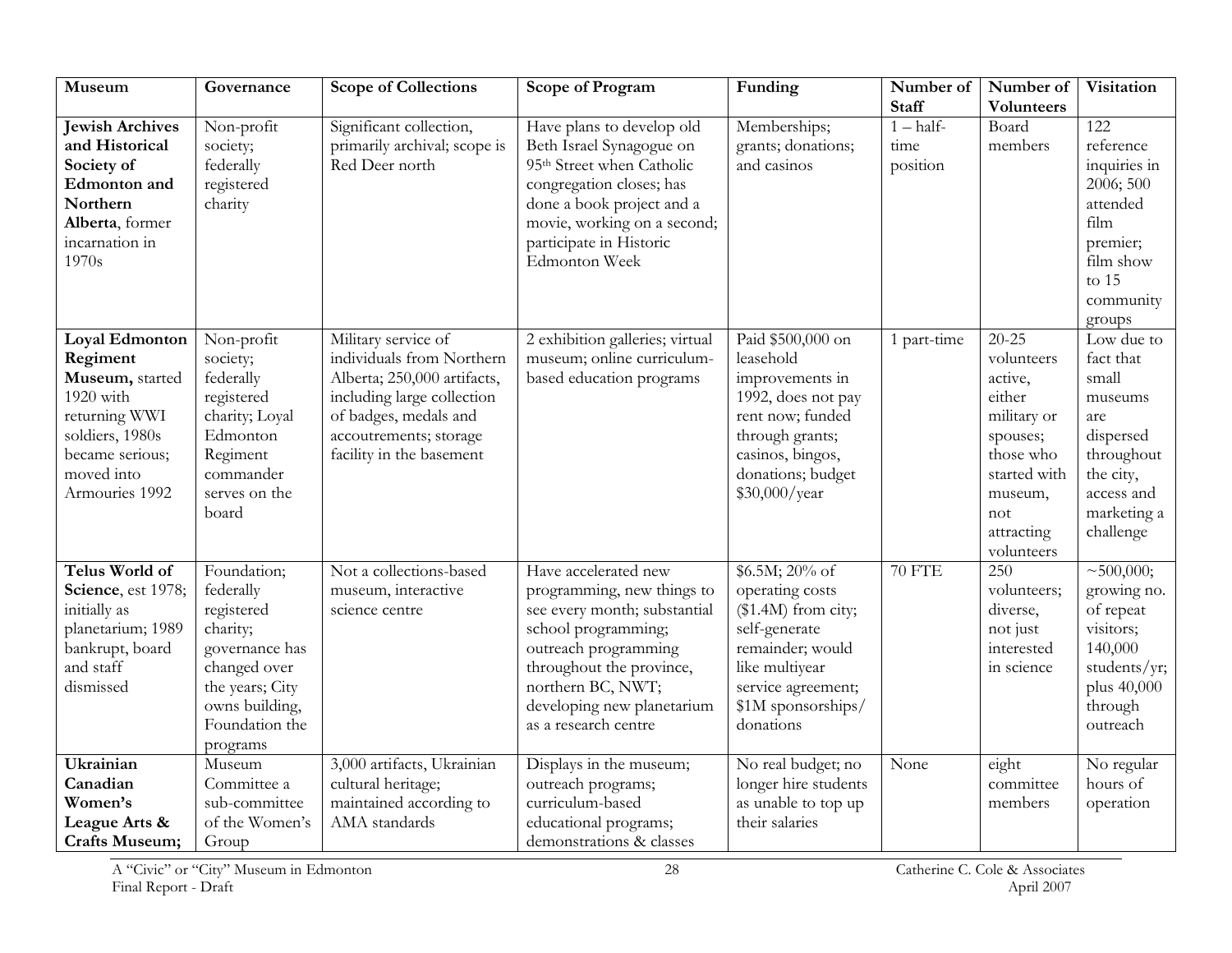| Museum                                                                                                        | Governance                                                                                                       | <b>Scope of Collections</b>                                                                                                                                                                                                         | <b>Scope of Program</b>                                                                                                                                                                                                                                                                                        | Funding                                                                                                        | Number of                  | Number of                                                                               | Visitation                        |
|---------------------------------------------------------------------------------------------------------------|------------------------------------------------------------------------------------------------------------------|-------------------------------------------------------------------------------------------------------------------------------------------------------------------------------------------------------------------------------------|----------------------------------------------------------------------------------------------------------------------------------------------------------------------------------------------------------------------------------------------------------------------------------------------------------------|----------------------------------------------------------------------------------------------------------------|----------------------------|-----------------------------------------------------------------------------------------|-----------------------------------|
| est. 1952                                                                                                     |                                                                                                                  |                                                                                                                                                                                                                                     | embroidery, sewing jackets,<br>weaving, baking; lectures;<br>research traditional crafts<br>and costumes; pavilion at<br>Heritage Days                                                                                                                                                                         |                                                                                                                | <b>Staff</b>               | <b>Volunteers</b>                                                                       |                                   |
| Ukrainian<br>Canadian<br>Archives &<br>Museum of<br>Alberta<br>(UCAMA),<br>founded in 1972,<br>opened in 1974 | Non-profit;<br>federally<br>registered<br>charity                                                                | Extensive collection; over<br>3,000 artifacts plus<br>archives and<br>organizational histories;<br>more than 5,000 photos of<br>early Ukrainian settlers;<br>over 50,000 books and<br>magazines; have grown<br>beyond current space | Construction beginning on<br>new museum on Jasper Ave.;<br>close to historical Ukrainian<br>core, cultural hub; museum<br>focuses on urban Ukrainians<br>in contrast to UCHV;<br>curriculum-based<br>educational programs, grade<br>4; intend to be inter-cultural;<br>Shumka stage in Louise<br>McKinney Park | Received \$3M from<br>the provincial<br>government and<br>\$3M from the city<br>for the renovations            | 1 staff; 2<br>previously   | Board of<br>directors, all<br>working<br>elsewhere,<br>no other<br>active<br>volunteers | Limited in<br>current<br>location |
| Ukrainian<br>Museum of<br>Canada, Alberta<br>Branch, began<br>c1920s                                          | Non-profit;<br>Saskatoon<br>branch was<br>registered as a<br>charity in 1970<br>but the Alberta<br>branch is not | Significant collection,<br>includes objects from the<br>Ukraine as well as those<br>brought to Alberta by<br>immigrants; small library<br>and archives                                                                              | Two - three events per year;<br>participate in Heritage Days,<br>temporary exhibitions,<br>fashion show, public event<br>to identify and learn how to<br>care for objects; borrow<br>from other branches                                                                                                       | Rent facility from<br>the Women's<br>Association; funded<br>through casino and<br>student employment<br>grants | Only<br>summer<br>students | 10<br>members of<br>board of<br>directors,<br>plus<br>volunteers                        |                                   |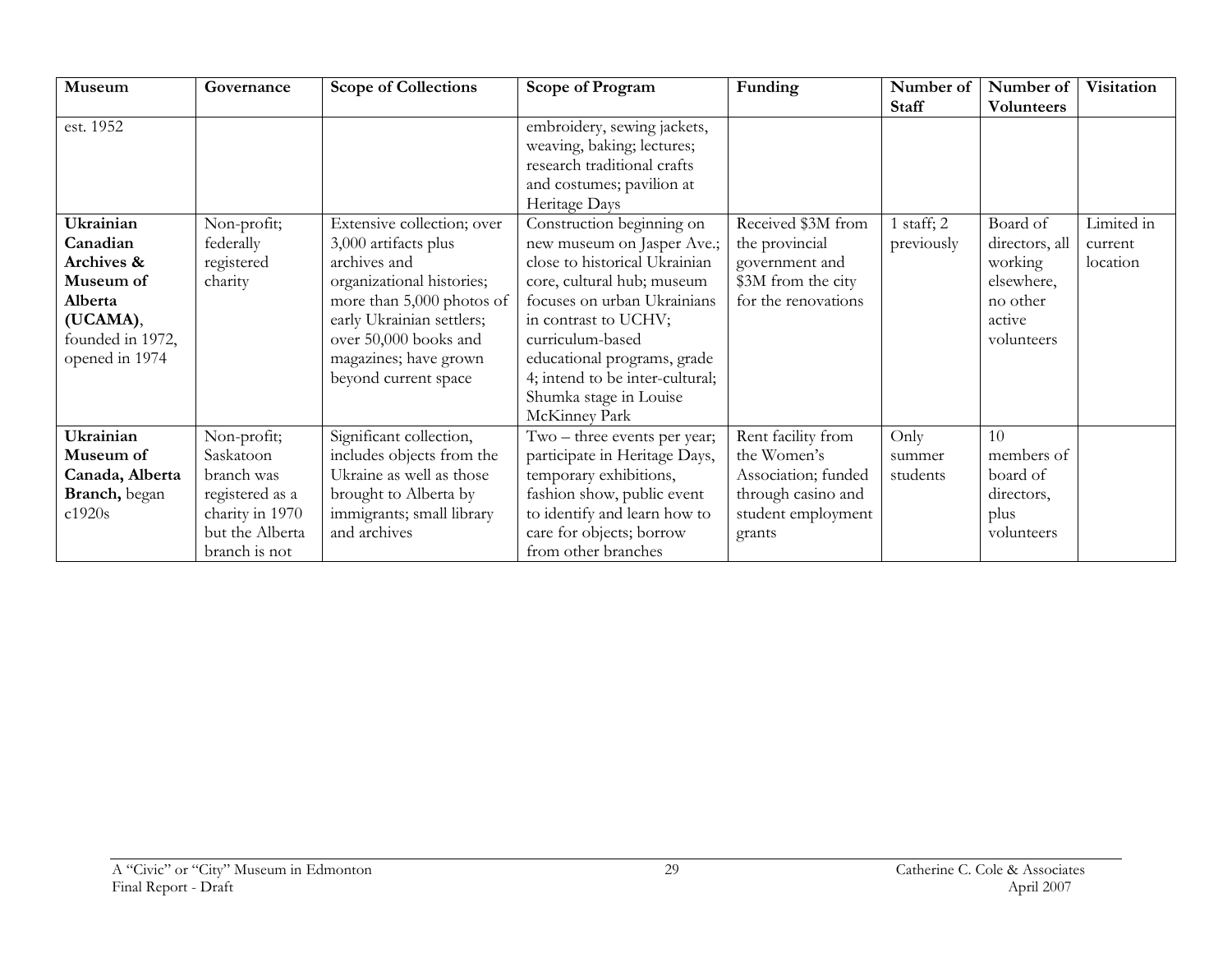# Environmental Scan

Internationally, city museums have grown in number and changed in purpose significantly over the past decade. In 2005, the International Committee for the Collections and Activities of Museums of Cities was established, "reflecting the growing focus world wide on cites: their economic importance, their spectacular growth and the problems and possibilities they present. The matters for debate about the city are endless: pollution, regeneration, the private car, public transport, the flight to the suburbs, and the destruction of heritage, insensitive development. The Committee aims to be at the centre of this debate, not least through supporting and encouraging museums of cities in their work of collecting, preserving and presenting original material on the city's past, present and future, work which can reinforce the city's identity and contribute to its development."<sup>10</sup>

Only one of the six largest cities in the Canada has a city museum, the Vancouver Museum, established in the late  $19<sup>th</sup>$  century. There are many museums in Montreal, which interpret aspects of the city's history, among them the Pointe-à-Callière, Centre d'histoire de Montréal, the McCord Museum, and Écomusée du fier monde. The historical interpretation of large urban centres in Canada is generally dispersed through the built environment: historic sites and heritage districts; specialised museums that focus on specific urban themes; and, where appropriate venues exist, temporary exhibitions. However, a new phase is apparent in large and major cities. Edmonton is not alone in considering the establishment of a city museum in one form or another while being committed to the development or expansion of other cultural facilities. Toronto and Ottawa are both working towards city museums.

Increased population and changing demographics are certainly factors but so is the desire to be a "creative" and "livable" city that is notable for its amenities, particularly in the arts, heritage and recreation. In some metropolitan areas this aim is coupled with urban revitalization, especially in downtown cores and/or in cities facing economic challenges. For example, cities in the United Kingdom, such as Glasgow, Liverpool and Manchester, on the verge of collapse as a result of deindustrialization, have gone through significant urban transformations with the historic built environment, museums, other cultural institutions, and post-secondary educational institutions pivotal to successful regeneration, if not gentrification.

Recognizing these trends, the scan contains information on a select group of city museums, related institutions and recent or proposed plans in major cities in Canada and internationally that may provide possible directions for Edmonton.

#### Vancouver (Population: Greater Vancouver: 2,180,737)

#### Vancouver Museum

The mandate, content, size and operating costs of the Vancouver Museum should be weighed when considering a city museum for Edmonton. Founded over 100 years ago, since the mid-1960s the Vancouver Museum has been located in parkland in the Kitsilano district of the city in a building it shares with the H.R. Macmillan Space Centre. The Maritime Museum is also located in the park. The Vancouver Museum receives annual support from the City through its Office of Cultural Affairs. Current funding stands at \$700,000; the total budget is \$1.8M. Apart from major support for these three organizations and Science World, the Office does have a program to support local museums

 $\overline{a}$ 10 http://camoc.icom.museum/about/index.php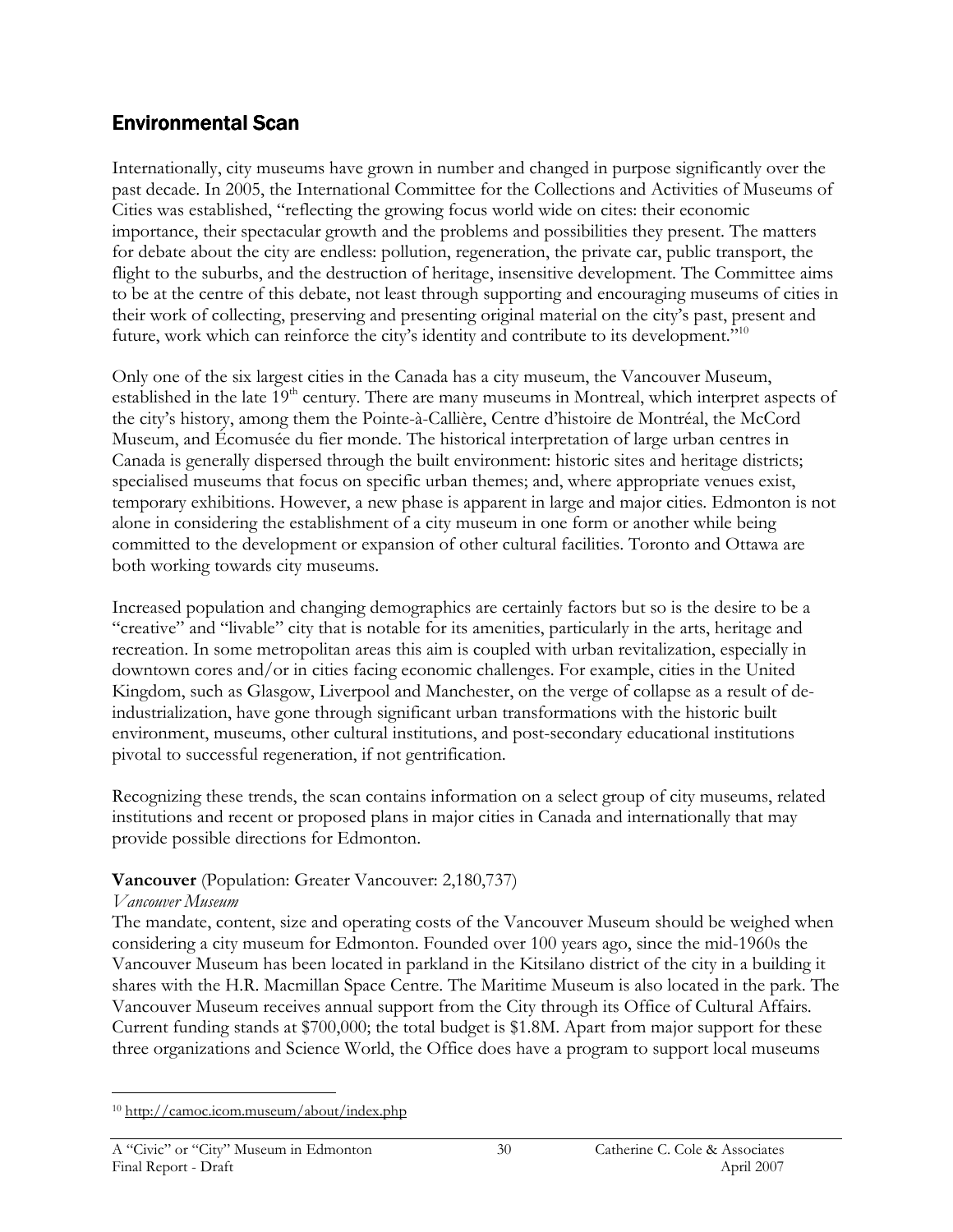and heritage related organizations in the city. The exceptions are two historic buildings/museums which each receive \$3,500 annually and are owned by the City.

The museum is a nonprofit organization and registered charity but the City owns the building and covers all utility and maintenance costs. Other support comes from the British Columbia Arts Council (\$160,000) and various federal and provincial projects grants, such as a recent \$2M infrastructure grant to refurbish two history galleries. The remaining funding comes from individuals, corporate donations and sponsorships and earned revenue. The most significant recent contribution was a large gift from long-time museum supporter Joyce Walley that resulted in a learning and community centre being established in her name.

While current funding may suggest stability, the museum has had a rocky history in the last twenty years and at several times was threatened with closure. Part of the difficulty centred on governance and a clear commitment from the City to support it. Currently it is governed by the Vancouver Museum Commission, which includes appointees by the City and by the museum. There are 15 fulltime (including 2 curators) and five permanent part-time employees, of which the unionized staff is in a separate bargaining unit from other City workers. The museum is also home to 12 affiliated community groups such as the Vancouver Historical Society and the Chinese Canadian Historical Society of British Columbia that meet regularly and are periodically involved in programming.

In recent years, the museum has taken an innovative approach to exhibition planning developing exhibitions about each decade of the late  $20<sup>th</sup>$  century that feature different neighbourhoods and issues particular to each era. The museum offers neighbourhood walking tours and a *Secrets Of The* City Series that takes visitors to different locations throughout the city, to explore the museum's primary artifact, the city itself. Exhibitions are developed in partnership with community members and are intended to attract diverse targeted audiences. The museum has a significant collection of over 100,000 objects and recently completed an assessment of these holdings and formulated a new collections policy. In addition to its permanent exhibitions the museum has 10,000 square feet of temporary exhibition space dedicated to local themes and travelling exhibitions, many of which are large in scope such as the current show Totems to Turquoise: Native North American Jewellery Art from the Northwest and Southwest.

Nancy Noble, the current CEO, points out that the museum faces two major challenges. First, it needs to develop a stronger identity if it is to increase attendance and play a more active role in the cultural and educational life of the city. Noble suggests that this vision may begin with a name change, as there is a tendency to confuse the museum with other cultural institutions in the city, such as the Vancouver Art Gallery. Second, both the Space Centre and the Maritime Museum are hampered by mandate, organizational and financial uncertainties thus raising the possibility of the museum incorporating them given their location. There are nearly 60 museums and galleries in Vancouver of which the Vancouver Museum is the most comprehensive history museum. The Office of Cultural Affairs certainly recognizes this situation and plans to review it, beginning with a study of cultural facilities beginning in June 2007.

Lesson for Edmonton: The operating cost of this long-standing and comprehensive city museum is almost \$2M with roughly 40% from the City of Vancouver whereas as the most recent acknowledgement about other organizations point to circumstances that Edmonton has already begun to address.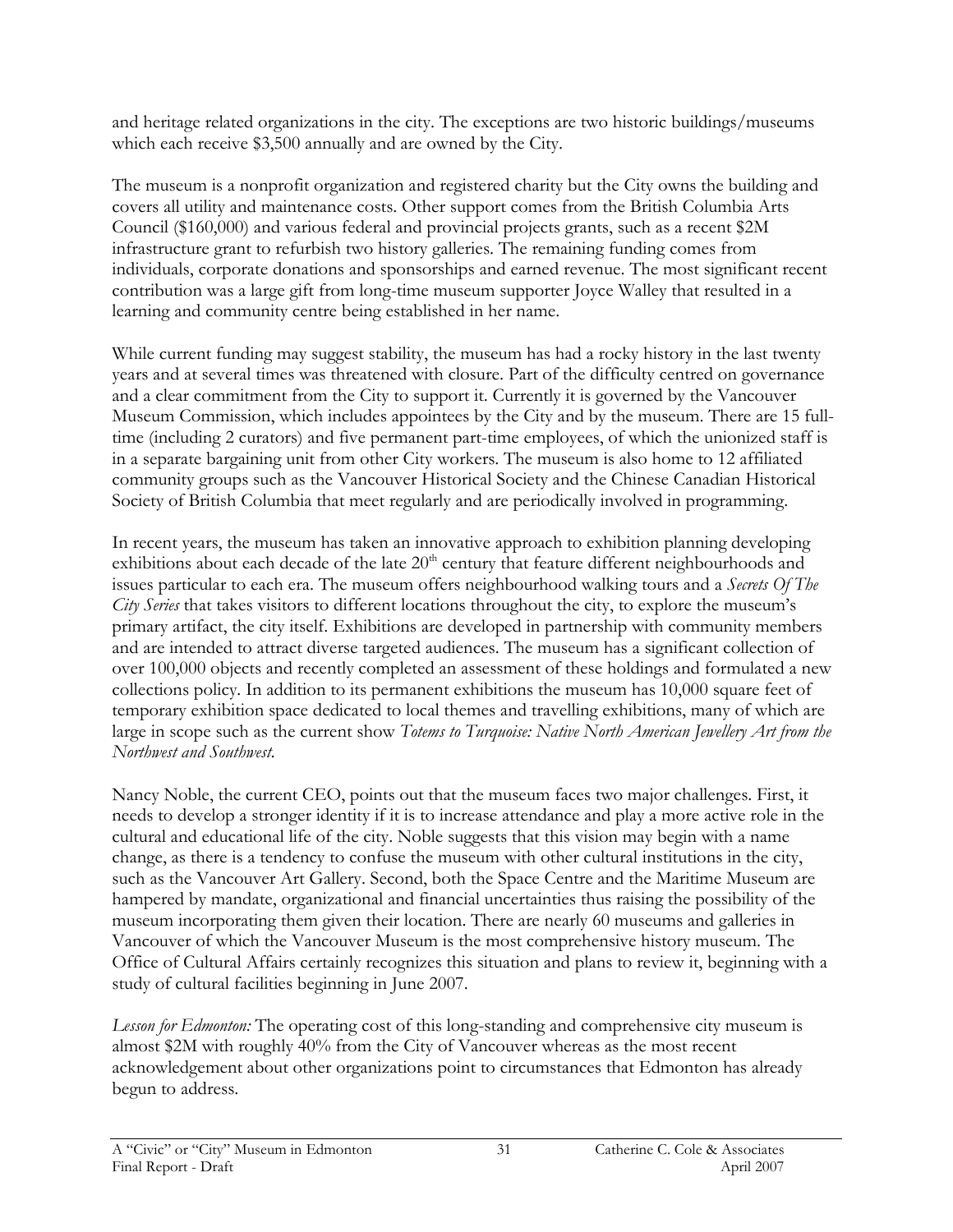#### Calgary (Population: 988,193)

In 2006, the City of Calgary provided \$1.5M to the Glenbow Museum, 12% of the \$12.6M annual budget. The city also provides operating grants and maintenance support to Heritage Park and Fort Calgary, which are nonprofit organizations on land owned by the City. Amounts mounted respectively in 2006 were approximately \$1.8 million and \$176,000. The two organizations, along with other major cultural institutions in the City in which City has direct involvement such as the Calgary Zoo, also benefit from the Gas Tax rebate, a fund that will provide \$20M per year for the next five years for capital improvements and projects. In 2006 Heritage Park, for example, received approximately \$1.2 million from this fund and related sources, such as a Community Investment Fund. The City does not support small or local museums and as of this writing no program is envisioned. There have been some discussions about establishing a city museum and, of late, a civic art gallery.

Lesson for Edmonton: The City of Calgary is demonstrating leadership in the case of large heritage organizations and initiatives but not with respect to needs of small organizations.

### **Montreal** (Population: 1,565,000)

Montreal does not have one specific museum like Vancouver but several museums that document and present aspects of the city's history.

### Pointe-à-Callière

This museum, which opened in the early 1990s, is housed in a signature architectural building in Old Montreal. It focuses on the city's archaeological history. The structure in fact is built on the ruins of one of the earliest sites of European settlement. It also has a relatively small temporary display space that has thematic exhibitions related to city life or hosts travelling exhibitions about cultural and social history from other countries. The budget is \$6M with approximately 70% coming from the City of Montreal.

## Centre d'histoire

Open in 1983, and housed in an historic fire station just a few blocks from the Pointe-à-Callière, the centre has a permanent exhibition focusing on five defining moments in the history of the city, with an emphasis on the  $20<sup>th</sup>$  century and temporary exhibitions that focus on the experiences of particular communities. The centre has a budget of approximately \$750,000 with \$540,000 coming from the City (\$474,000 for salaries, the remaining for operations and programs), \$163,000 from the Quebec Ministry of Immigration and the remaining amount in the form of project grants from various provincial and federal government agencies and departments.

The City of Montreal also funds the Maisons de la Culture, a network of cultural centres in its boroughs and districts that share space with city libraries. Frequently, these centres have historical exhibitions and contemporary displays about the city. Other museums in Montreal which interpret aspects of the city's history include the McCord Museum of Canadian History and the Écomusée du fier monde. Situated in an old Art Deco public bath, the Écomusée du fier monde immerses visitors in the industrialization of Montreal and the working people of the Centre-Sud area of the city. *Simply* Montreal: Glimpses of a Unique City at the McCord Museum is a permanent, yet changing, exhibition about urban life in the city, while temporary exhibitions like The Scots: Dyed in the Wool Montrealers look at the legacy of specific communities.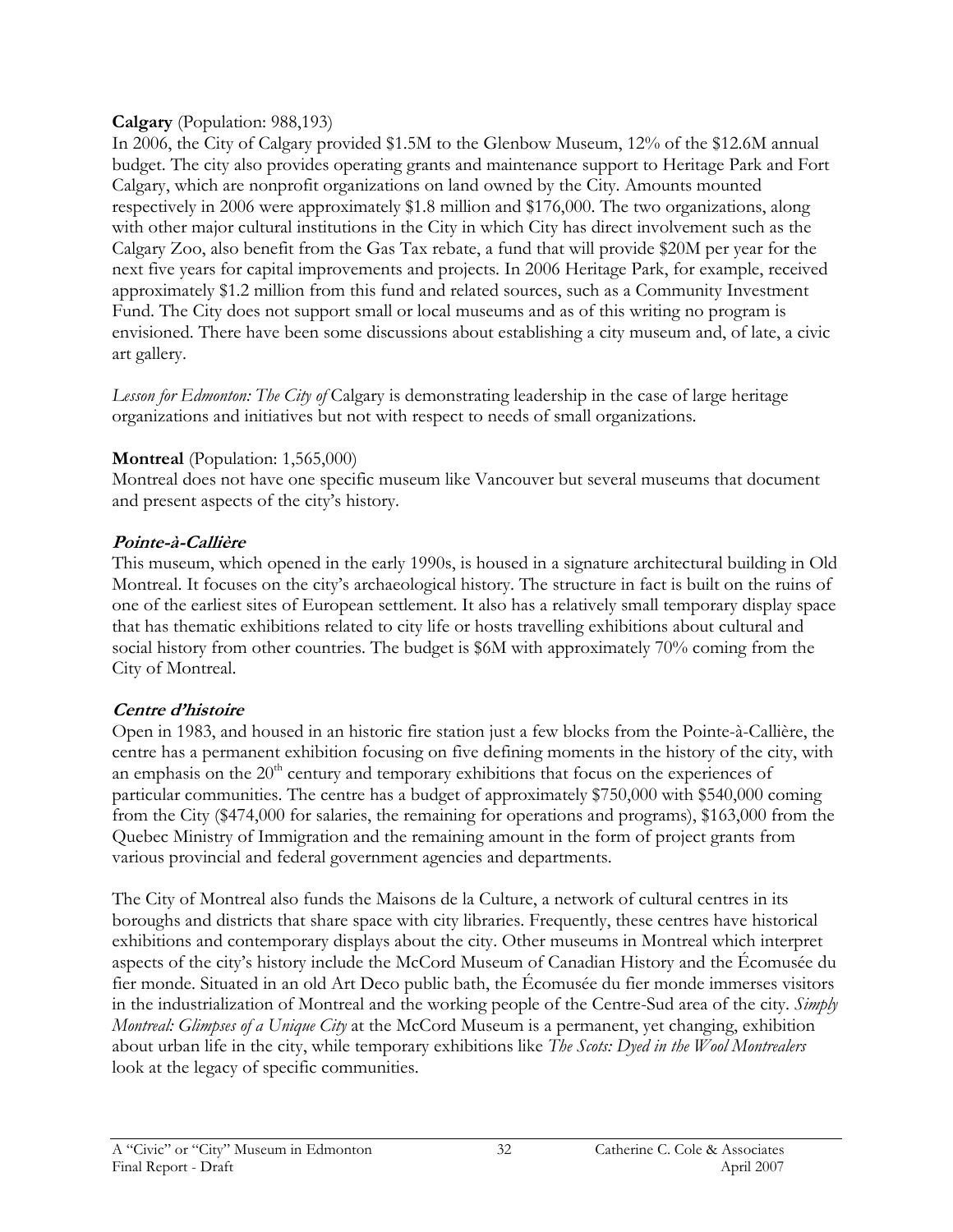Lesson for Edmonton: The lengthier and deeper a city's history, the greater number of museums and heritage organizations. In Montreal's case there are two museums specifically devoted to the city's history each of which receive about 70% of their total funding from the City. They city also provides funding to other museums including the McCord and the Écomusée.

#### Toronto (Population: 4,558,800)

Toronto does not have a specific city museum but the Culture Division of the City of Toronto manages 10 museums and their collections under a Museum and Heritage Services Unit. Museums include Fort York, a national historic site, several historic houses, an historic inn, a combined industrial heritage site and arts centre, a schoolhouse, a rural history museum and a small general history museum. In all Toronto has over 55 museums and historic sties and 26 archives, some of which are expanding, such as Black Creek Pioneer Village. The city also has a Doors Open program that is estimated to attract 175,000-200,000 people yearly.

Toronto has considered establishing a city museum for over twenty years, in an effort to strengthen its heritage resources, expand collections, and present an inclusive and comprehensive history. There is a trail of internal reports, consultant studies and public discussions. The most recent consideration was given in 2004.<sup>11</sup> It has particular resonance for Edmonton given its analysis, findings, recommendations and public reaction.

The study recommends the creation of a cultural attraction, not a museum per se, yet three of the four proposed components are museological.

- 1. A "Main Visitor Experience" intended to introduce residents and visitors to the history and life of Toronto and to serve as gateway to other historical sources and resources throughout in the city. The study recommends a "time machine" as the core of a primarily multi-media presentation.
- 2. The "Found-ary," a repository for the research, care and management of collections about Toronto's history that will have public access. It will include the City of Toronto's collection estimated at 100,000 objects as well as artifacts from other museums and heritage organizations wanting to rent space. The report also pointed out the need for the Experience Centre and the Found-ary to provide a more culturally inclusive history of the city.
- 3. An International Travelling Exhibition Hall for "high quality and major travelling exhibitions and art expos that often bypass Toronto due to the lack a museum quality venue."
- 4. A "Global Centre for Cities" an institute that will explore urban issues in Canada and worldwide in partnership with universities, governments and nongovernmental organizations.

The recommended name for the initiative/facility is Humanitas, which the report urges the City to patent and trademark thus suggesting possibilities for branding the concept and the place. The report recommends that the facility will cost approximately \$200M, require a staff of over 80, and that operating costs will be approximately \$8M per year. It is projected that almost 60% will come from earned revenue and the remainder from governments and the private sector, although no specific amount is suggested for financial support from the City of Toronto.

 $\overline{a}$ <sup>11</sup> Lord Cultural Resources, Canadian Urban Institute, ERA Architects Inc., and Lura Consulting, Humanitas: Feasibility Study for a New Cultural Attraction on Toronto's Waterfront. September 2004.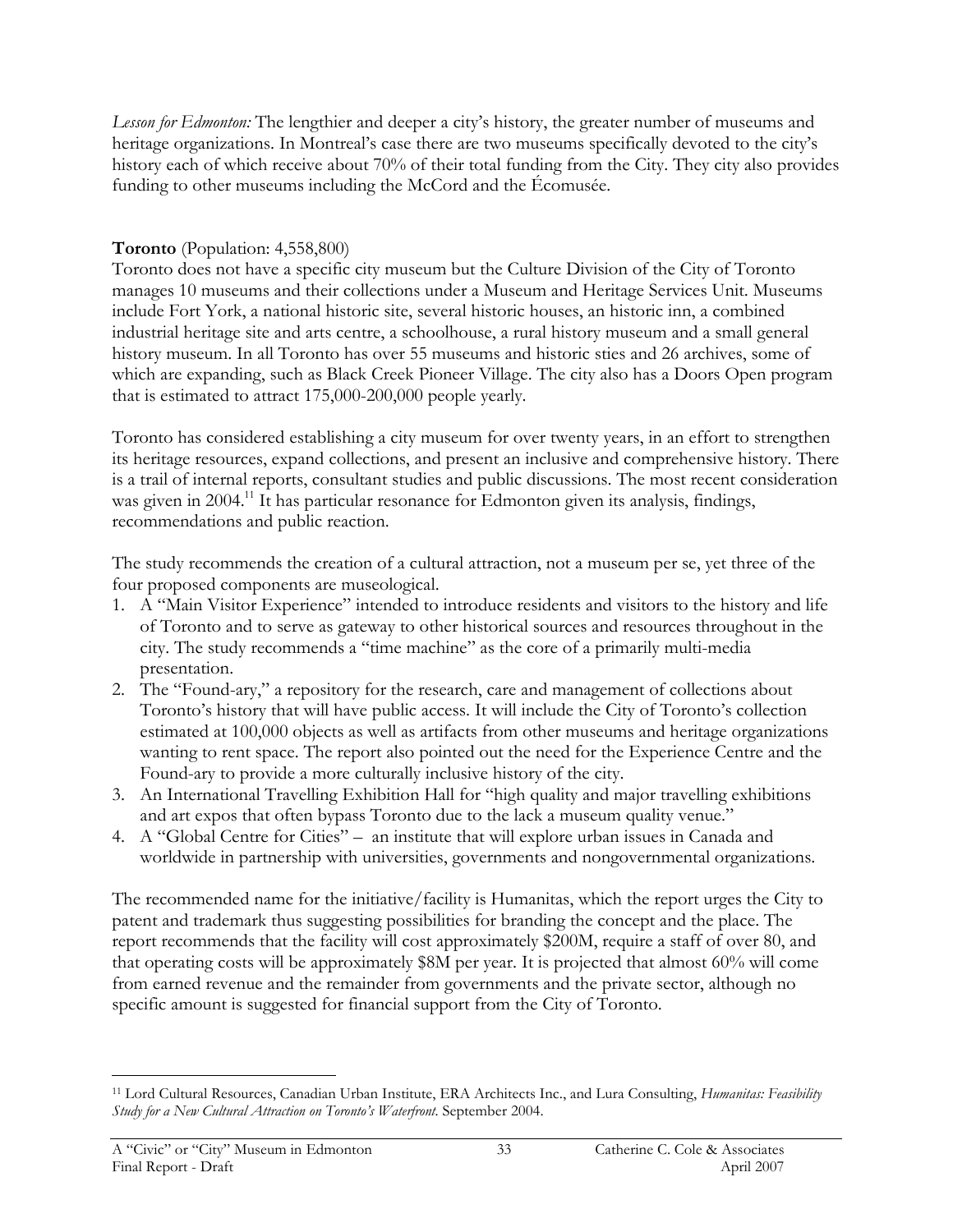The rationales behind the project are that it will: contribute toward revitalization of the waterfront; enhance Toronto's prestige as a global destination; and bolster the city's creative economy. As noted, the city's history is an essential component of the facility yet it is not envisioned as a museum. In fact, the report notes that attendance at museums administered by the City attract only 100,000 people per year but the proposed structure is projected to have a market of about four times this figure. This is based on its appeal as a multi-faceted attraction for residents and tourists coupled with the lure of other cultural institutions in Toronto such as the Canadian Opera Company that have moved to new buildings or in the case of the Royal Ontario Museum and the Art Gallery of Ontario are undergoing major architectural transformations.

Reaction to the proposal in Toronto invites further reflection relevant to Edmonton. Recent articles, letters and an editorial in the Toronto Star consider the proposal "vague and impractical" and stress that what's needed is a City of Toronto Museum in a place that that lends itself to telling about the city's rich and diverse history. The preferred option is the historic Saint Lawrence Market in the city's downtown core, which is championed by, among others, former Mayor David Crombie.

However, and according to press reports on April 2, 2007, Rita Davies, the Director of Culture for the City of Toronto, announced that a 3.6 acre parcel of land owned by the City has become available at the foot of Bathurst Street, adjacent to the historic Canada Malting company silos. Toronto City Council will now be asked to designate the site for the proposed museum, although the suggested name Humanitas is now in question. A launch board is expected to seek proposals from private development partners to help cover the cost of the estimated \$200M project. For his part, Crombie has enthusiastically endorsed this latest move but also indicated that the facility did not preclude turning St. Lawrence Market into a heritage site.

Lesson for Edmonton: The estimated cost of the proposed city museum is \$200M. Other projections include an operating budget of \$10M, a staff of about 80 and visitor estimates four times the current figure for the local museums supported by the city. The scale of the project emphasizes the high and possibly escalating costs required for an initiative that is essentially top-down in its conception and design and which is primarily one of bricks and mortar.

#### Ottawa (Census area population: 1 million)

The City of Ottawa does not have a specific city museum but currently owns and operates four museums: Billings Estate, Cumberland Heritage Village, Gloucester and Pinhey's Point, and provides funding to another seven community-owned museums: Diefenbunker, Goulbourn, Nepean, Osgoode Township, Vanier, Watson's Mill and the Workers Heritage Centre. Funding toward operations of all museums is provided through a four-year Museum Sustainability Fund that in 2007 is approximately \$2M and projected to rise to almost \$4M in 2009. Capital support is additional and this year is \$1.3M. The cornerstones for the fund are a Heritage Plan and Museum Strategy that were developed in 2002-2003.<sup>12</sup> The fund and other museum and heritage initiatives are administered within a Cultural Services unit that reports to the Community Funding and Cultural Services division of the City's Department of Community and Protective Services. In addition to the work of unit staff, there is a Steering Committee overseeing the fund that includes three city councillors, unit and division heads and a member each from the heritage community and the museums supported. As for long-term projects, two under consideration are a Preservation Centre

 $\overline{a}$ <sup>12</sup> Catherine C. Cole and Associates. Heritage Plan contained within Ottawa 20/20 Arts and Heritage Plan, April 2003; Catherine C. Cole and Associates. Museum Strategy, 2003.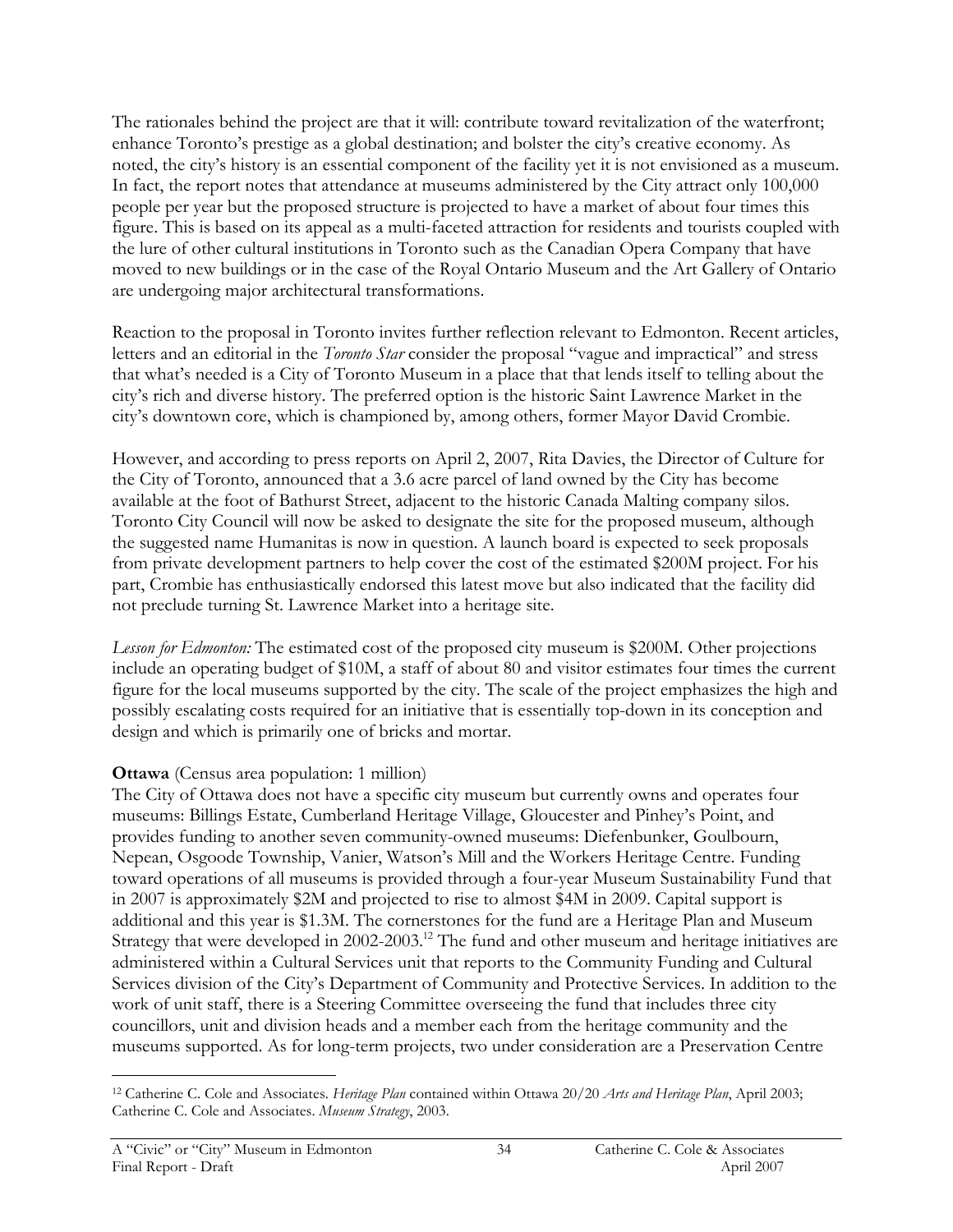and a Heritage Virtual Gateway to tell the history of the city and introduce residents and visitors to various City-owned and supported museums.

Lesson for Edmonton: Ottawa's newly instituted Museum Sustainability Fund provides guidelines, standards and a possible structure for a support program for Edmonton local museums.

### Winnipeg (Census area population: 694,668)

For many years the City of Winnipeg has supported several local museums, out of an estimated 40 museums in the metropolitan area, by providing some funding for operations and/or maintenance and other services through municipal departments. These are: Musée Saint-Boniface, St. James/ Assiniboia, Transcona, Seven Oaks, Ross House, Fire Fighters, Grants Old Mill and Barber House as well as two centres devoted to natural history. Additionally, the Manitoba Museum and two others received annual support from the Winnipeg Arts Council. Recognizing its support was inconsistent, the City set up a committee in 2003 to provide guidelines for a subsequent study, completed in 2006, that examined in detail the needs and challenges facing museums. It was also concluded that creating a city museum that complemented or encompassed the existing museums was not feasible financially or organizationally.

The City has recently established a Museum Board which will oversee the support of the museums currently funded. It is comprised of three city administrators, including the archivist, and five members of the community. A consultant will be retained on a part-time basis to initially develop a specific support program, complete with funding guidelines, procedures and expectations and coordinate it on a yearly basis. Funding for the organizations for the initial year of the program will be approximately \$750,000 with any increases subject to approval by City Council. In addition to these museums, several City services have collections. Most notable is the Police Department, which maintains and display its holdings as a component of its training program for recruits and its continuing education responsibilities.

Lesson for Edmonton: As with Ottawa, the Winnipeg approach confirms the importance and value of creating a support program for local museums which can be managed with a budget that would be in line with Edmonton's requirements.

### Halifax (Population: 359,111)

Museums in the Halifax Regional Municipality receive support from a unit in the Community Development Division of the Department of Recreation, Tourism and Culture. The principal objective is to develop and promote cultural and heritage resources in the municipality by facilitating networking, providing liaison to other municipal departments and external agencies, offering training opportunities and providing small amounts of funding to heritage organizations and sites.

Lesson for Edmonton: The lesson is unfortunately that there is not sufficient support for local museums nor is there a city museum, both of which may be partly due to the presence of several components of the Nova Scotia Museum and national historic sites, such as the Halifax Citadel.

## Chicago (Population: 3 million)

The Chicago History Museum is a city museum in the traditional sense. Founded in 1856 and incorporated in 1857 as the Chicago History Society, it is a privately endowed independent institution. Its building has gone through several renovations, including a major overhaul in 2006 of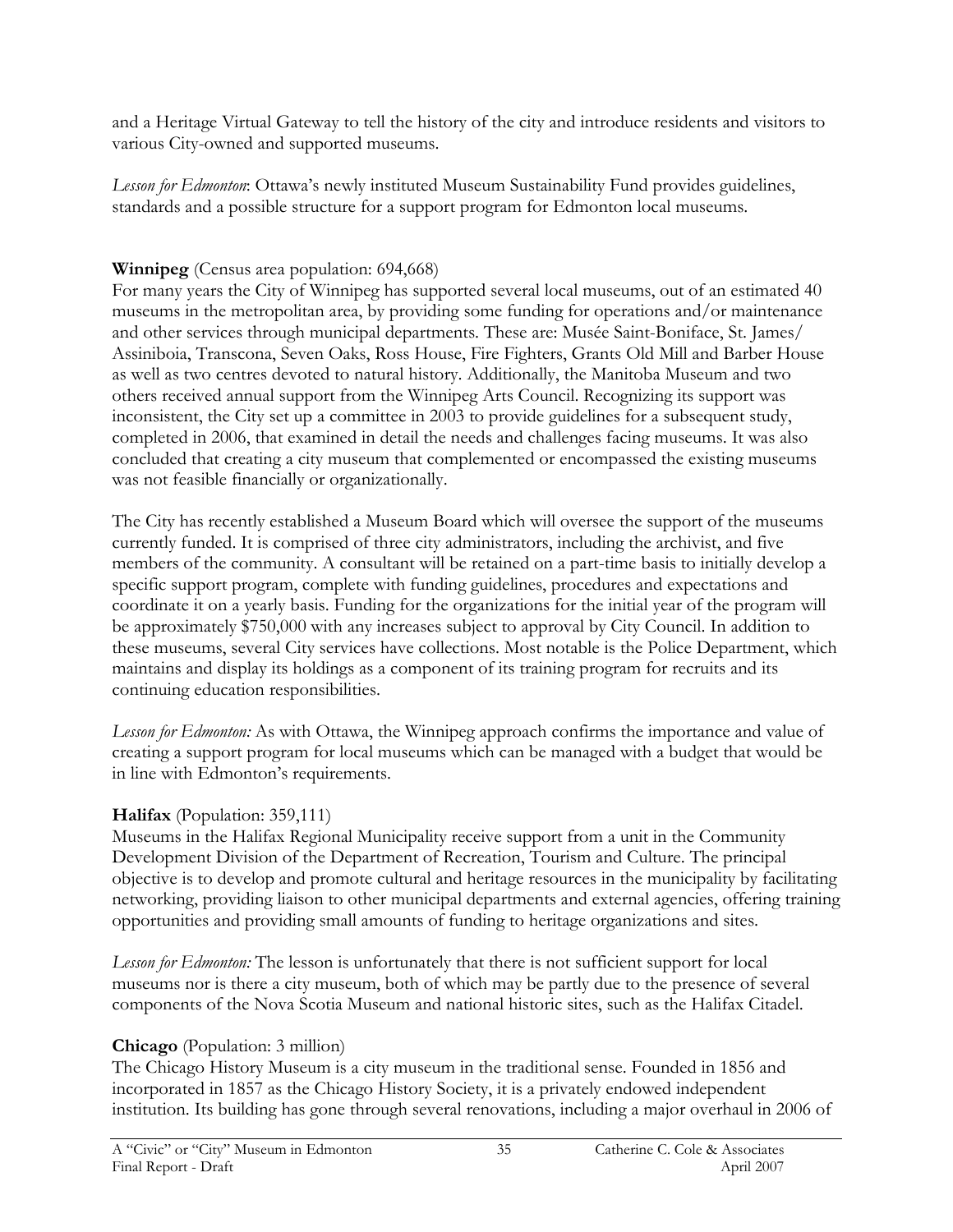75% of its space at which time it changed its name to the Chicago History Museum. The museum is devoted to telling the stories of the city and its people through a collection of 22 million objects and documents, exhibitions, programs and publications. It contains some conventional displays but has a rich and varied program of exhibitions, a community gallery that focuses on neighborhoods, and an array of public activities that convey the social and cultural diversity of Chicago. Current offerings include exhibitions on the history of roots music and the work of a local photojournalist that includes his most recent photographs of city life, and a program and tour about the great bars and pubs of Chicago.

Lesson for Edmonton: This institution, traditional as it is, demonstrates that a city museum can be a vital and substantial resource operating as a nonprofit and charitable organization with multiple sources of funding.

#### Glasgow (Metropolitan area population: 2.3 million)

The Glasgow Museums consist of 13 institutions and historic sites across the city, which include the Burrell Collection, Fossil Grove, Gallery of Modern Art, Resource Centre, Kerlgrove Art Gallery and Museum, Martyr's School, McLellan Galleries, Museum of Transport, People's Palace and Winter's Gardens, Pollok House, Provand's Lordship, St. Mungos Museum of Religious Life and Art, and Scotland Street School Museum. The group has an overall director as well as heads of the various museums and reports to the City's Culture and Leisure Services Department. While no institution or site is specifically a city museum, many convey aspects of Glasgow's history from different perspectives. Of particular significance for Edmonton is the Glasgow Museums Resource Centre, a new storage facility that provides extensive public access to collections.

Lesson for Edmonton: In particular, the Glasgow Museums demonstrate the importance of leadership for the museum network and increasing attention given to providing great public access to collections.

#### Liverpool (Metropolitan area population: 816,000)

In 1986, several national museums and galleries became the National Museums Liverpool. Included was the World Liverpool Museum founded in 1861 and known as Liverpool Museum until 2005. In the meantime, the Museum of Liverpool Life opened in 1993 with a mandate to present the particular history and contemporary experience of the city. While considered a success, it closed in 2006 in order for work to begin on a new Museum of Liverpool scheduled to open in 2010. This signature architectural building will be situated on Liverpool's revitalized waterfront, will cost an estimated \$150M and is projected to have 750,000 visits per year. Funding will come from National Lottery Fund, from other UK sources, such as the Regional Development Agency, and from the European Economic Community. Private contributions thus far include a \$2M donation from the Garfield Weston Foundation, which has its origins in Canada. Other institutions that comprise the Liverpool group include an International Slavery Museum due to open in August 2007 and the Walker Art Gallery, Lady Lever Art Gallery, Sudley House, Merseyside Maritime, HM Customs and Excise National Museum and a National Conservation Centre.

Lesson for Edmonton: In Liverpool, Glasgow and other cities in the United Kingdom, museums and other cultural institutions are at the centre of revitalization and regeneration efforts in the urban core. But while Liverpool's current building project is impressive, it is important to consider whether something may be lost given its size and given the success of its successful and modest predecessor, the Museum of Liverpool Life.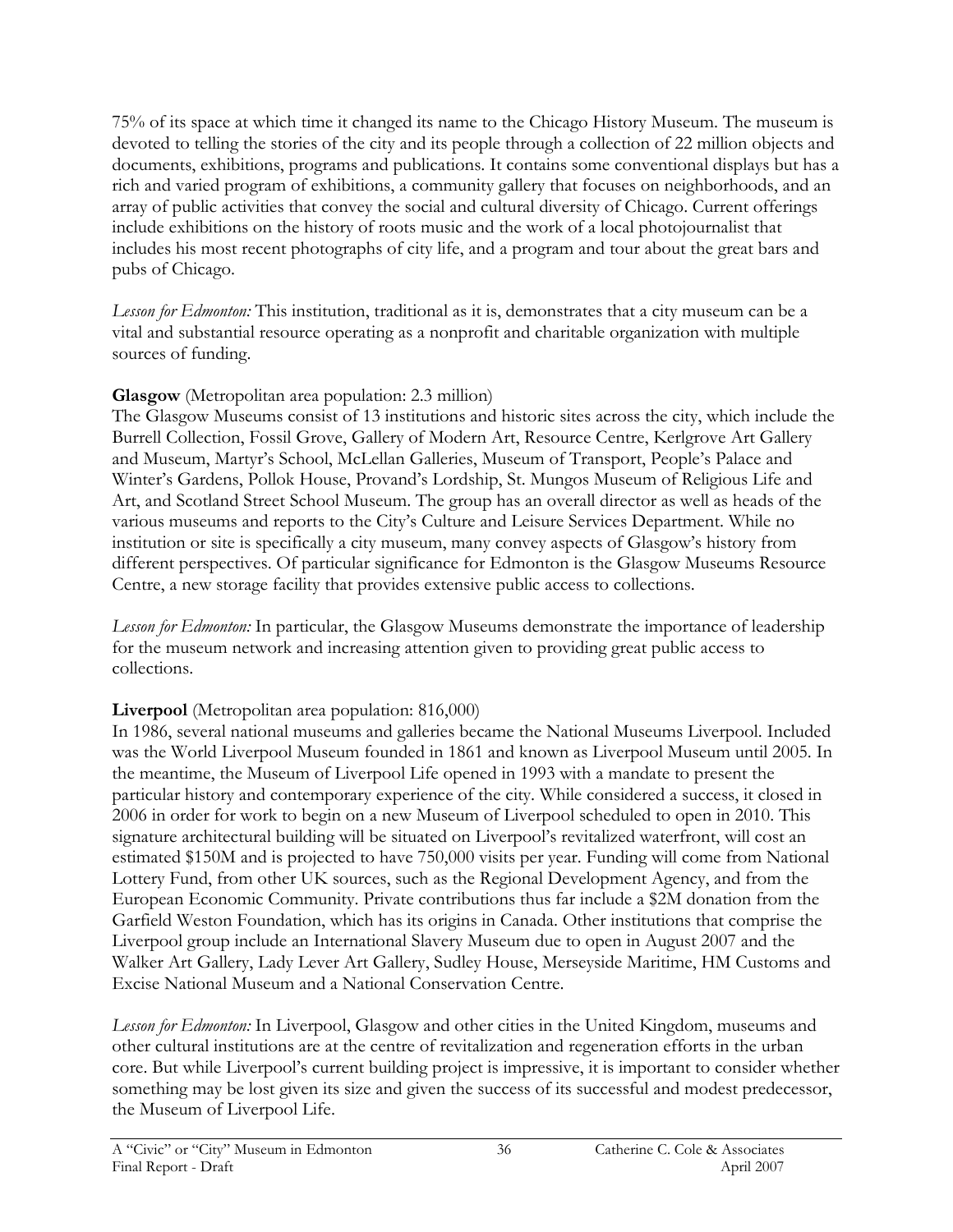#### Manchester (Metropolitan area population: 2,240,000)

Urbis, a new facility, which focuses on world cities and cultures, is located in the very heart of Manchester, in Cathedral Park, the first public park developed in over 200 years. The facility is an integral part of efforts to revitalize Manchester's urban core and its importance is reflected in the substantial funding it received from England's Millennium Fund, the European Development Fund and local government. It receives its annual funding from Manchester City Council. Urbis is one of the sites that inspired the recommendation, noted above, for a multifaceted cultural facility on Toronto's waterfront. Yet the attendance figure provided for Urbis is about 100,000 a year, far below the projected attendance for the proposed attraction and almost identical to the attendance for the 10 museums managed by the City of Toronto.

Lesson for Edmonton: Manchester too has relied on a cultural institution to help revitalize its core. But its visitor estimates seem to be well below what was expected thus raising the issue of the extent to which attendance and audiences can be accurately predicted.

#### Sheffield (Population: 520,000)

Sheffield Galleries and Museums Trust was established in 1998 to take over management of nonindustrial museums and galleries in Sheffield from City Council although Council continues to provide an annual grant of almost \$5M to support operations. The Trust is responsible for the new Millennium Galleries, Graves Art Gallery, the historic property Bishop's House, and Weston Park Museum in which there is a substantial consideration of Sheffield's past. This includes a social history collection documenting the lives of local people from 1500 to the present. Sheffield's historical significance as a centre for the production of domestic and decorative metalwork is also featured in the Millennium Galleries.

The circumstances behind the creation of the Trust are instructive. By the middle 1990s many museums, galleries and other cultural institutions throughout Britain were in severe condition physically and economically as a result of government neglect and long-standing budget shortfalls. The initiation of a National Lottery and the subsequent creation of the Millennium Fund resulted in substantial support for capital projects of which Sheffield and many other cities took full advantage. But there was no provision for operating funds. The development of the Trust created a financial mechanism for ongoing support and a new organization for administering several of Sheffield's various museums and galleries, although not all, a distinction made between industrial and nonindustrial museums. Reflecting on the Trust arrangement and the purpose of a city museum, Janet Barnes, exhibitions and collections manager offered this observation.

On a Saturday or Sunday I see all sorts of people using the gallery and museum who would not usually be in the same space together. The opportunity for museum to be a socially benign space where all visitors are equal is surely an important component of social life, especially as society is increasingly segregated, restricted and confined. Opportunities for conversation and social meeting are important consequences of the displays. This I think is the core role of the municipal museum. The management structure is merely a means to an end.<sup>13</sup>

 $\overline{a}$ <sup>13</sup> Jane Barnes. "Are Municipal Museums Outdated?". The 1998 European Museum Forum Lecture. www.assembly.coe.int/Museum/ForumEuroMusee/Conferences/barnesE.htm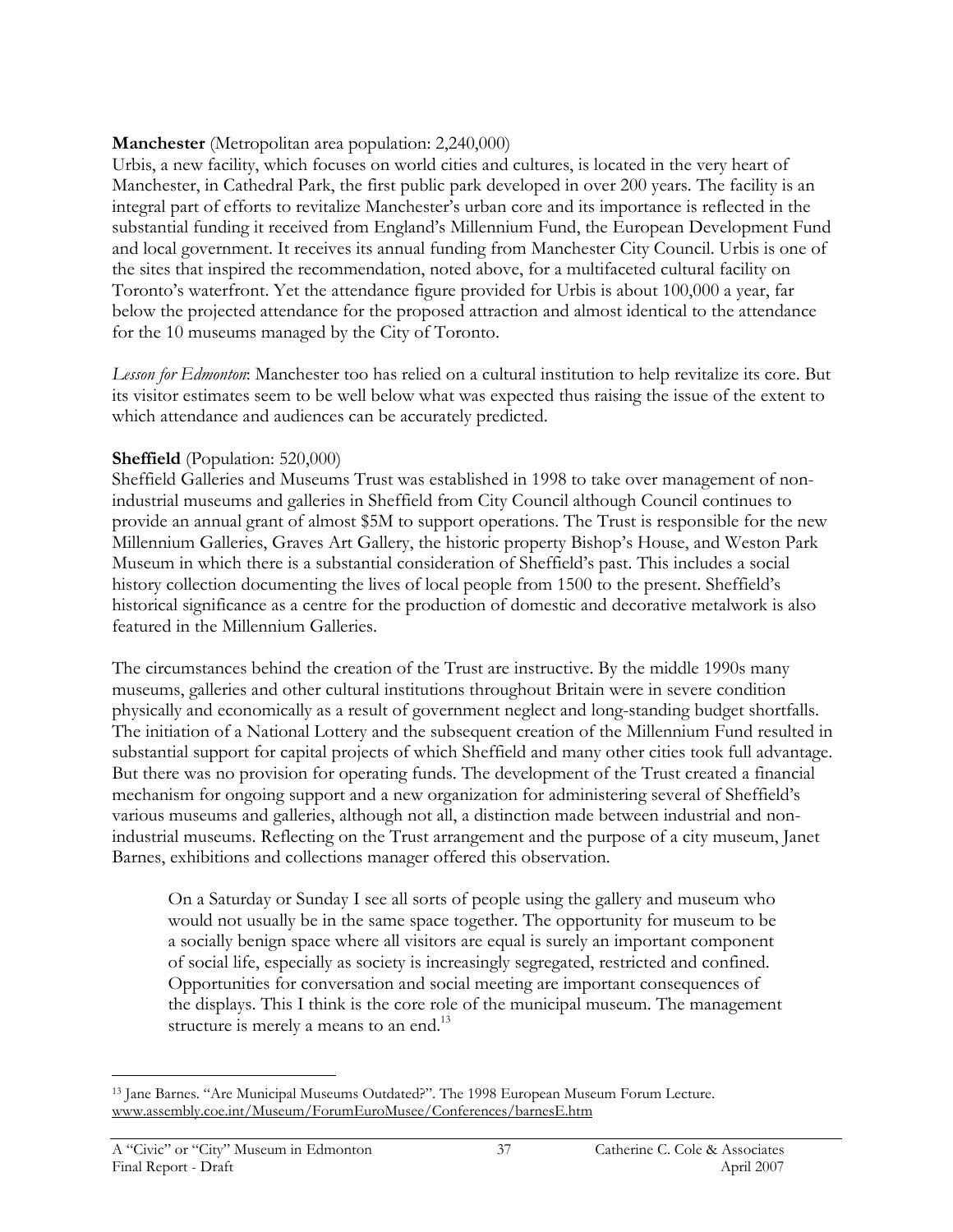Lesson for Edmonton: Like other projects in UK cities noted above, Sheffield's museums required funding from many government sources and the creation of a Trust for ongoing support and administration. Edmonton, as well other Canadian cities, must weigh the likelihood of receiving various kinds of government and private support as well as recognize the necessity of having an endowment fund to help sustain the organization.

#### Cardiff Museum Amgueddfa Caerdydd, scheduled to open in 2010 (Population: 320,000)

Cardiff, like Edmonton, is a young city with a longer past, recently celebrating its  $100<sup>th</sup>$  anniversary as a city. Also like Edmonton, it is the fastest growing capital in Europe. The city is reinventing itself as a service and knowledge based city. A new \$10M museum is being developed by Cardiff Council in a former library in the city centre, co-habiting with the existing Visitor Centre, to tell the story of the city and its people. It will be a social history museum, based around objects and stories. In the meantime, the museum project has developed temporary exhibitions in the library building, such as: Moving Stories, Cardiff's Century and Cardiff's War. These exhibitions are a focus for collecting artifacts, stories and images, as a testing ground for development of the museum, and building public support for the museum.

Lesson for Edmonton: Given its temporary exhibitions and other preliminary activities, Cardiff demonstrates what can be done incrementally while an actual city museum is in the process of development and realization.

#### Copenhagen City Museum (Population: 1,847,737)

This 105-year-old museum, housed in an  $18<sup>th</sup>$  century building, began its life as a typical European city museum, a guardian of city treasures reflecting city pride. In 1993, the museum began to deal with contemporary Copenhagen, showing how the present is built on the foundations of the past. Visitors begin with contemporary exhibitions and trace the city back to its 12<sup>th</sup> century origins. The museum conveys its message simply and clearly with minimal use of new technologies. The museum has interventions throughout the city, such as walking tours with MP3 players accompanied by young poets who have created city poems. A Diesel House Museum opened in 2006 around a giant diesel engine in what was once Copenhagen's power station; the project includes interpretation of the engine's manufacturer, Burmeister and Wain, and is a public-private partnership with the firm. The museum has 25 staff and a budget of more than \$2M/year. The museum is owned by the City, run on an arms length basis, with a 4-year agreement in place. Under Danish law, the museum plays an active part in city planning. The city's heritage is taken into account when planning decisions are made or a building project contemplated.

Lesson for Edmonton: This museum demonstrates that a city museum can engage in many interpretative and community-based initiatives using both the latest technologies and developing interventions and other outreach programs throughout the city.

#### Stockholm (Regional population: 1.9 million)

Stockholm is included because of geographical and population affinities. As Sweden's capital it has several large national institutions and many small museums but it also has a specific city museum that includes a focus on the city's history and another on the county in which Stockholm is located. These are the Stockholm Stadsmuseum and the Västmanlands Iäns Museum, outside the city, that respectively have a budget of \$14M, with 80% coming from government, and \$3M, with 56% coming from government.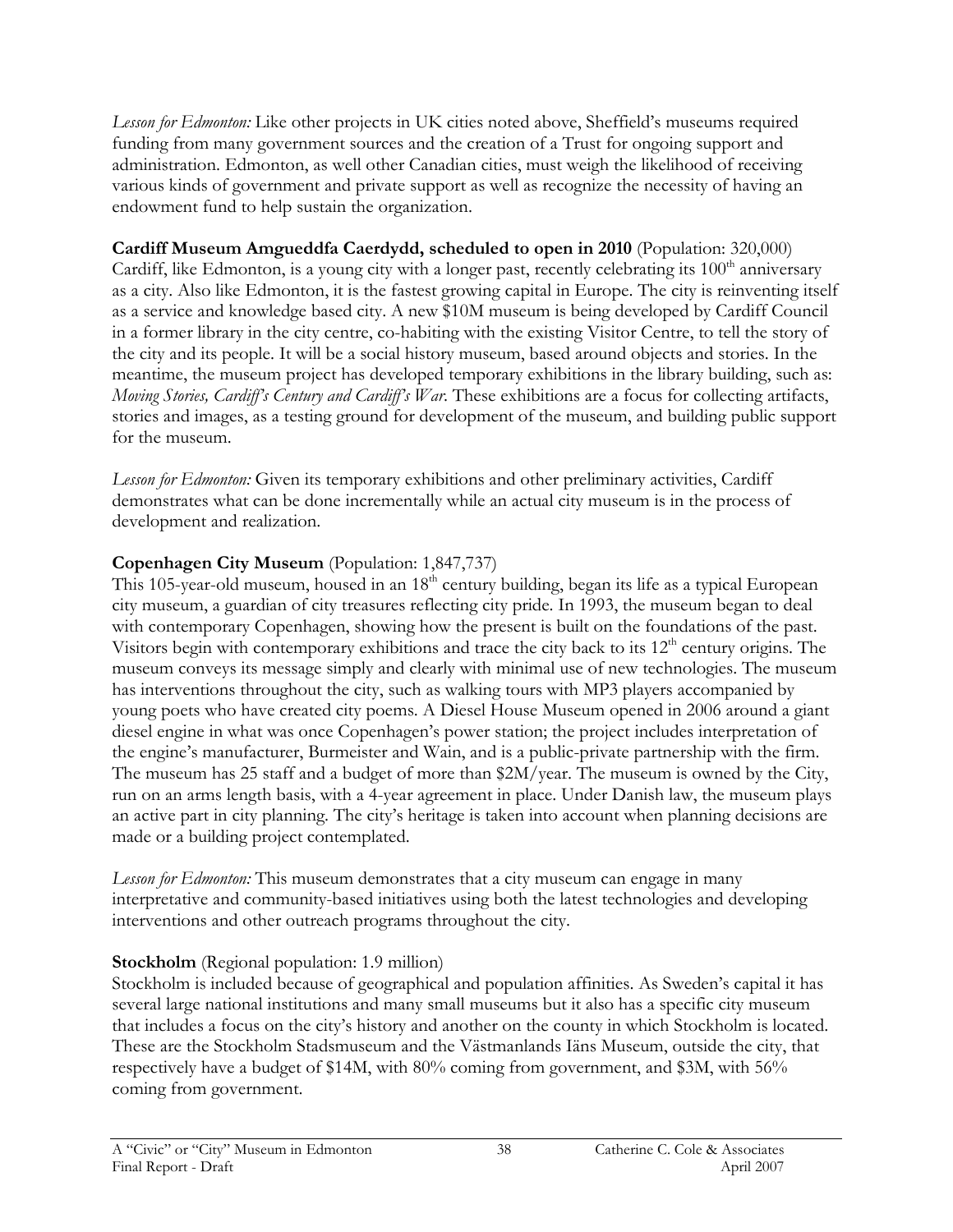The scope and support of these museums are noteworthy. National or provincial cultural institutions dominate capital cities to the extent that their history and heritage are often overshadowed. Stockholm is an important exception that pays particular attention to its life and times. It is also a northern metropolis relatively distant from major cities in Europe as Edmonton is to major cities in Canada yet its cultural infrastructure and historical appreciation are very significant, although it must be acknowledged that Stockholm has a very lengthy past. Malmo and Gotëborg, Sweden's other major cities also have comparatively large museums in which city history and culture are prominent and whose annual funding in both cases is approximately \$10M.

Lesson for Edmonton: In Stockholm's case, as with most other museums and galleries in Sweden, government support – municipal, regional and national – often accounts for over 80% of funding.

#### Museum of Venice, scheduled to open in 2010, Venice (Population: 272,000)

In recognition of the fact that no museum in Venice deals with the entire urban history of the city, Venice is currently developing a museum of the city and its lagoon. Unlike other museums in Venice, its primary audience is local residents. It aims to make visitors more aware of the fragility of Venice, stimulating a more sensitive form of tourism. The museum will be funded primarily by the National Department of Cultural Affairs. Housed in a former hospital for victims of the 1423 plague, restoration will be completed in 2007. The museum will incorporate archaeological excavation of the site and will show how the lagoon and the city developed through time. It will be the main branch of a museum network that will be developed over the next decade and include a quarantine hospital, and archaeology museum and a maritime museum.

Lesson for Edmonton: Venice's tourism industry is its lifeblood, but the Museum of Venice is, in contrast to other museums and galleries, intended to benefit residents and to interpret contemporary issues in the city.

Museum of Volos, scheduled to open in 2007 (300 km north of Athens, population: 150,000) The museum will interpret the modern Greek city, a case study of the urban phenomenon and its various aspects. Located in an old tobacco warehouse in the oldest district in the city, near the Tsalapata Industrial Museum of Plinth and Ceramics, the two museums will form an inter-related museum complex. The project is intended to help rehabilitate the district and the city. The Volos Municipal Centre for Historical Research and Documentation surveyed cities throughout the world, and hosted an invitational conference to gain input into the planning process.

Lesson for Edmonton: Edmonton does not share Greece's ancient history, but like Greece it does have both old and new aspects to its history, and the city museum can interpret modern history in a way that Fort Edmonton can not.

### Sydney (population: 3 million)

The Museum of Sydney was built on the site of the first Government House (built in 1788, demolished in 1846), uncovered in the 1980s during construction of a commercial development. The Friends of First Government House lobbied the NSW government to commemorate the site. The government decided, after considerable archaeological work and research, to create a public plaza to commemorate the site and to establish a museum to interpret its significance. The Museum of Sydney is a forum for debate about Sydney, past, present and future; a museum that combines provocative displays and public programs that challenge and respond to public attitudes and expectations; a museum of the  $21<sup>st</sup>$  century that encourages the latest scholarly and popular revisions